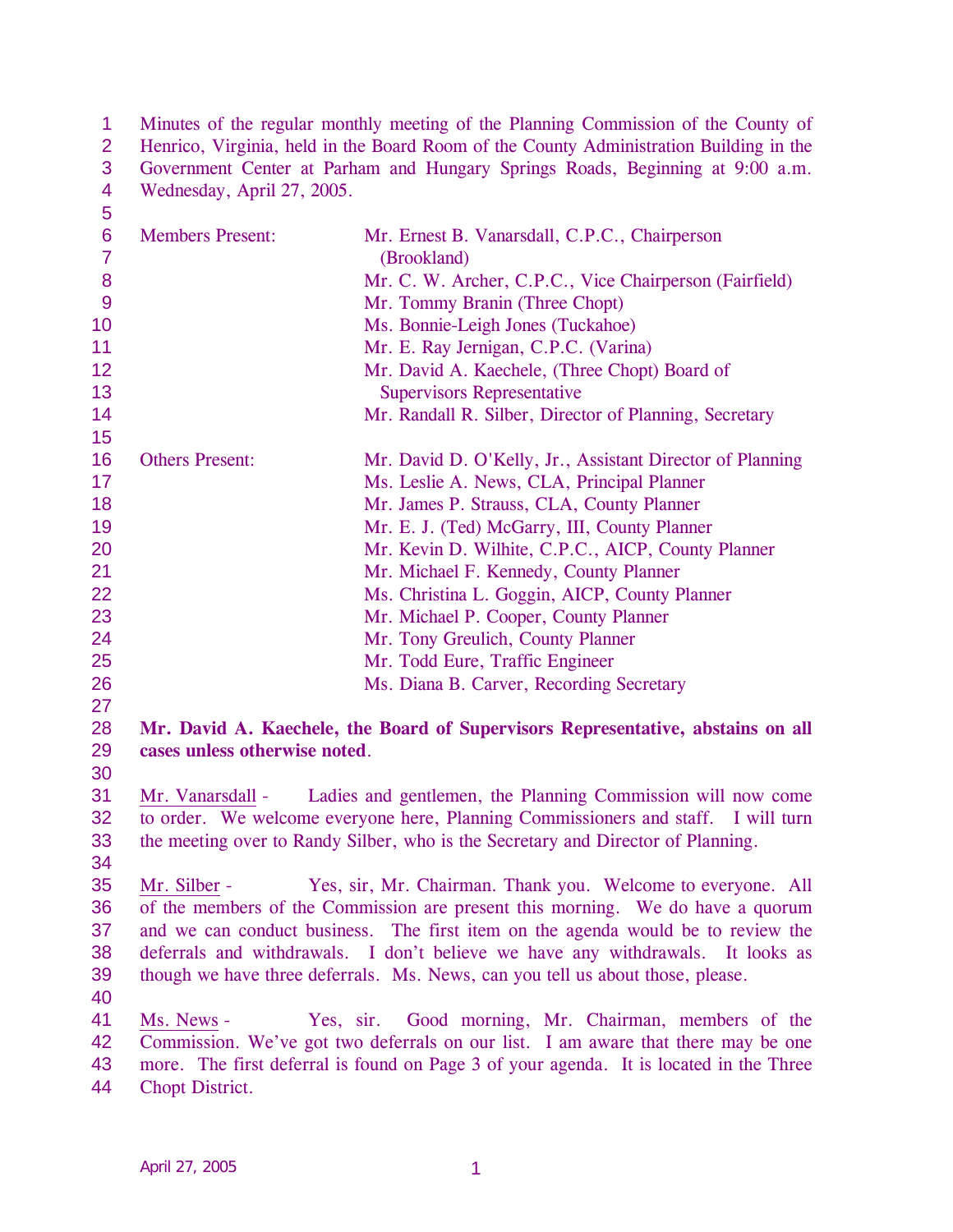45

### 46 **LANDSCAPE PLAN**

47

|                      | LP/POD-84-04<br>Highwoods Plaza -<br><b>Phase One</b>                                                                   | McKinney & Company for Highwoods Properties LLC:<br>Request for approval of a phase one landscape plan, as required<br>by Chapter 24, Sections 24-106 and 24-106.2 of the Henrico<br>County Code. The 1.0-acre site is located at the southwest<br>corner of Cox Road and Sadler Place on parcels 750-766-3162,<br>750-765-0494 and 749-765-7952. The zoning is UMUC (Urban<br>Mixed Use) District (Conditional). (Three Chopt) |
|----------------------|-------------------------------------------------------------------------------------------------------------------------|---------------------------------------------------------------------------------------------------------------------------------------------------------------------------------------------------------------------------------------------------------------------------------------------------------------------------------------------------------------------------------------------------------------------------------|
| 48<br>49<br>50       | Ms. News -<br>meeting. This is the zoning meeting.                                                                      | The applicant is requesting a deferral until the May 12, 2005                                                                                                                                                                                                                                                                                                                                                                   |
| 51<br>52<br>53<br>54 | Mr. Vanarsdall -                                                                                                        | Anyone in the audience in opposition to the deferment of POD-<br>84-04 in the Three Chopt District? No opposition. Mr. Branin.                                                                                                                                                                                                                                                                                                  |
| 55<br>56<br>57       | Mr. Branin -<br>the applicant's request.                                                                                | Mr. Chairman, I recommend that LP/POD-84-04 be deferred at                                                                                                                                                                                                                                                                                                                                                                      |
| 58<br>59             | Mr. Archer -                                                                                                            | Second.                                                                                                                                                                                                                                                                                                                                                                                                                         |
| 60<br>61<br>62       | Mr. Vanarsdall -                                                                                                        | Motion made by Mr. Branin and seconded by Mr. Archer. All in<br>favor say aye. All opposed say no. The motion passes.                                                                                                                                                                                                                                                                                                           |
| 63<br>64<br>65       |                                                                                                                         | At the request of the applicant, the Planning Commission deferred LP/POD-84-04,<br>Highwoods Plaza, Phase One, to its meeting on May 12, 2005.                                                                                                                                                                                                                                                                                  |
| 66<br>67<br>68       | Ms. News -                                                                                                              | The next request is on Page 14 of your agenda and is located in the<br>Brookland District. The applicant is requesting a deferral until the May 25, 2005 meeting.                                                                                                                                                                                                                                                               |
| 69<br>70             | <b>PLAN OF DEVELOPMENT</b>                                                                                              |                                                                                                                                                                                                                                                                                                                                                                                                                                 |
|                      | POD-29-05<br><b>Childrens' Choice Daycare</b><br>@ Henrico Doctor's<br>Hospital - E. Parham Road<br>(POD-14-00 Revised) | Draper Aden Associates for HCA Health Services of<br>Virginia, Inc. and Centex Concord: Request for<br>approval of a plan of development, as required by<br>Chapter 24, Section 24-106 of the Henrico County Code,<br>to construct a 9,807 square foot day care facility to be<br>located on the site of an existing hospital. The 2.12-acre<br>site is located at Henrico Doctor's Hospital, 7700 E.                           |

Parham Road on the north line of E. Parham Road approximately 600 feet east of its intersection with Shrader Road on part of parcel 764-754-6996. The zoning is O-3, Office District. County water and sewer.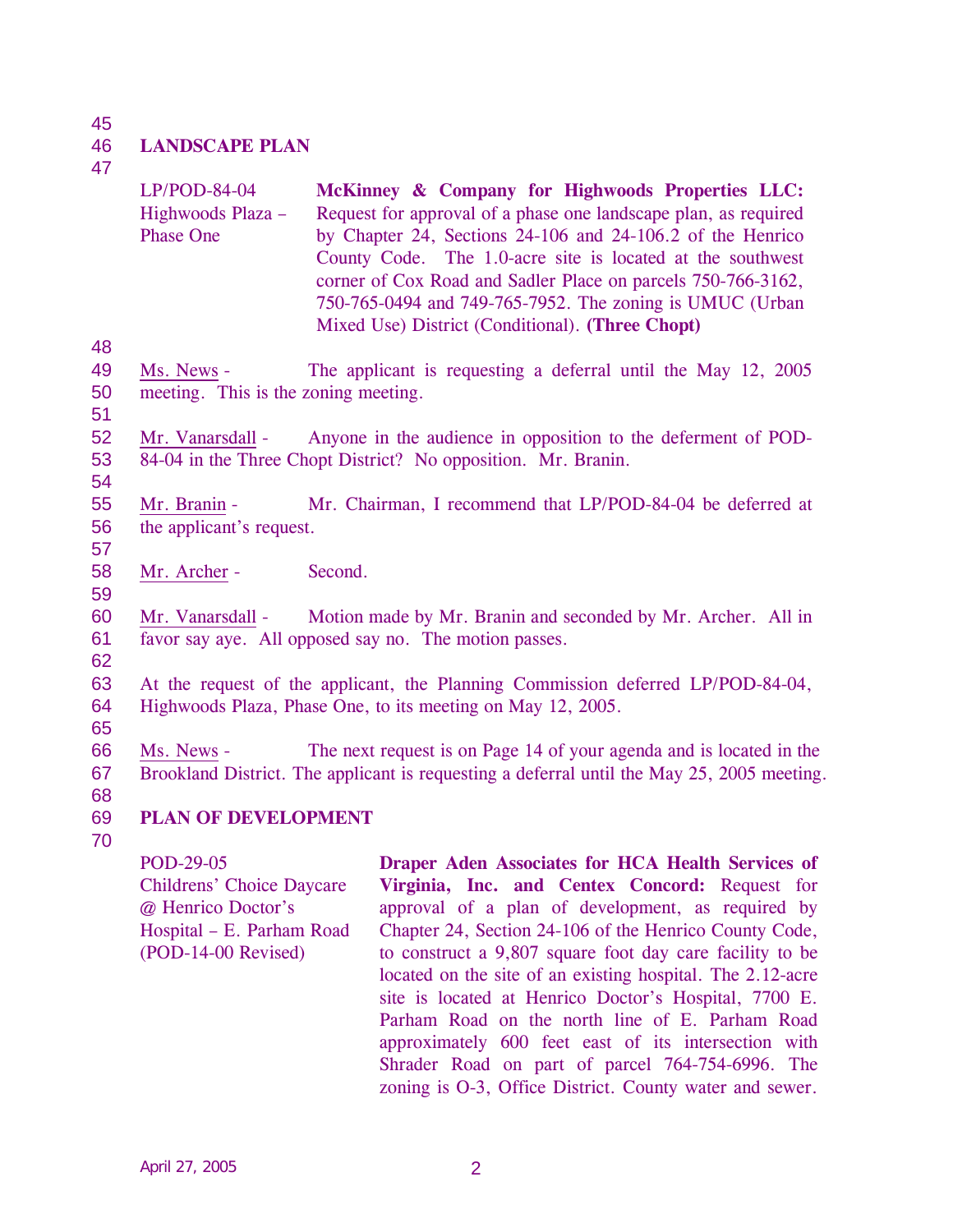## **(Brookland)**

72 73 74 Mr. Vanarsdall - Anyone in opposition to POD-29-05 in the Brookland District? No opposition to the deferment? I move that POD-29-05 be deferred to May 25, 2005, at the applicant's request.

76 Mr. Archer - Second.

78 79 Mr. Vanarsdall - Motion made by Vanarsdall and seconded by Mr. Archer. All in favor say aye. All opposed say no. The motion passes.

80

71

75

77

81 82 83 At the request of the applicant, the Planning Commission deferred POD-29-05, Childrens' Choice Daycare @ Henrico Doctor's Hospital – E. Parham Road (POD-14- 00 Revised), to its meeting on May 25, 2005.

84

85 86 Ms. News - I understand the Commission has a request to add on page 7 of the agenda.

87

### 88 **PLAN OF DEVELOPMENT (Deferred from the March 30, 2005 Meeting)**

89

POD-19-05 Cesare's Restaurant @ New Market Square Shopping Center – New Market Road (POD-84-96 Revised) **Balzer & Associates, Inc. for Citizens & Farmers**  Bank and Richard K. Perkins: Request for approval of a revised plan of development for a shopping center as required by Chapter 24, Section 24-106 of the Henrico County Code, to construct a one-story, 4,461 square foot restaurant. The 1.20-acre site is located at the southwest intersection of New Market Road and Strath Road in the New Market Square Shopping Center on parcels 815-686-1020 and 8284. The zoning

90

and sewer. **(Varina)** 

is B-1C, Business District (Conditional). County water

- 94
- 95 Mr. Archer - Second.
- 96
- 97 98 99 Mr. Vanarsdall - Motion made by Mr. Jernigan and seconded by Mr. Archer. All in favor say aye. All opposed say no. The motion passes.
- 100 The Planning Commission deferred POD-19-05, Cesare's Restaurant @ New Market
- 101 Square Shopping Center, to its May 25, 2005 meeting.
- 102

<sup>91</sup>  92 93 Mr. Jernigan - I make a motion to defer POD-19-05, Cesare's Restaurant @ New Market Square Shopping Center, to the May 25, 2005 POD meeting, by request of the Commission.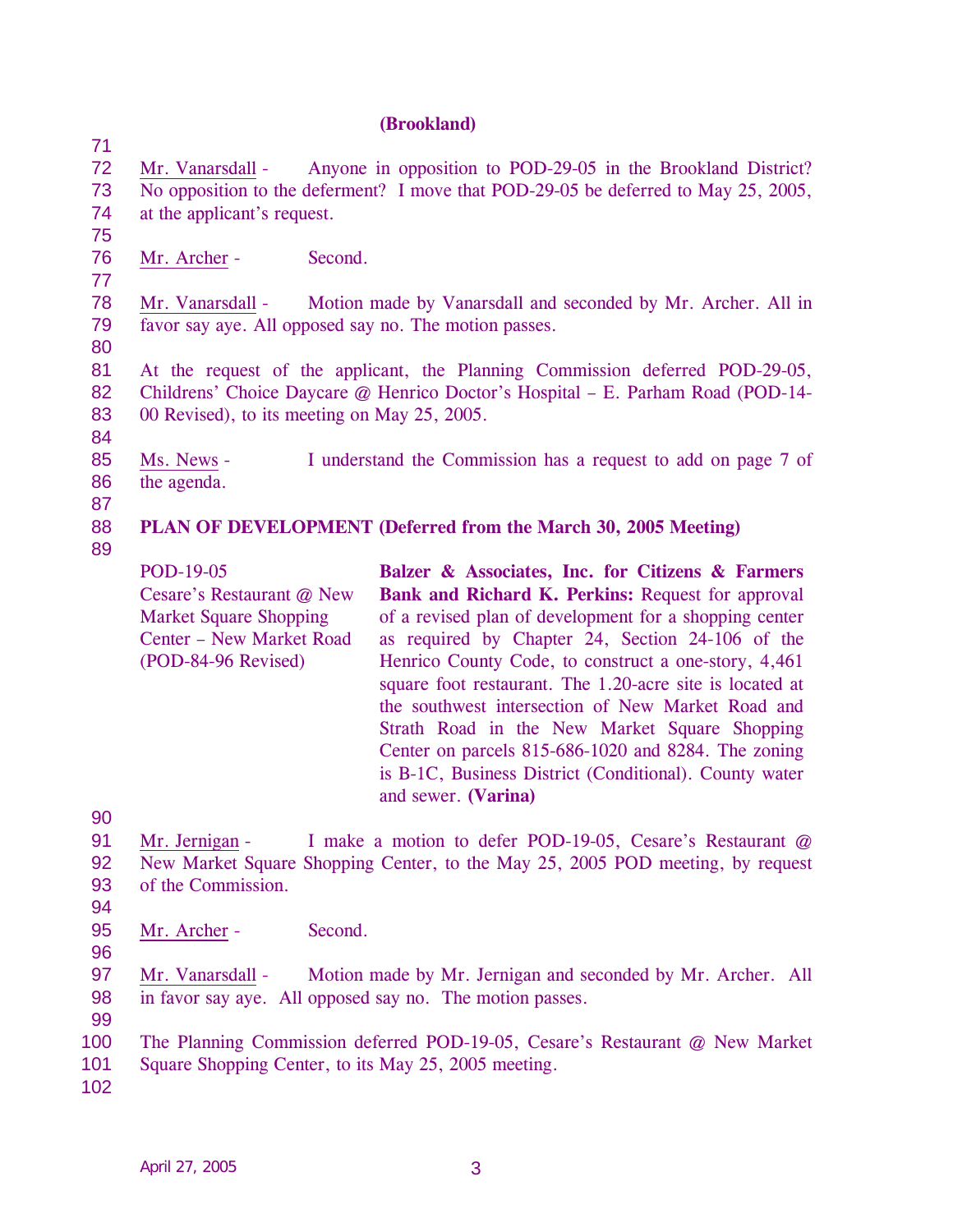103 Ms. News - That is all that staff has.

105 106 107 108 109 110 111 112 113 114 Mr. Silber - Any other deferrals at this time? Next on the agenda would be those items up for consideration on the expedited agenda, and the expedited agenda are items placed on more or less a consent agenda. These are items that staff has reviewed the plans, and there are no outstanding issues that staff is aware of. The applicant is agreeable to all of the conditions and annotations on the plans, and the Commission member from that district is comfortable with the request. We place it on the expedited agenda so it can be approved without significant discussion. If there is any opposition or concerns associated with anything on the expedited agenda, it would come off the agenda and be heard in the order it is found on the full agenda. So, with that, I understand we have approximately five items on the expedited agenda.

115

104

116

117

Ms. News - Yes, Mr. Secretary. That is correct. The first item is on page 9 of your agenda and is located in the Brookland District.

> **Balzer & Associates, Inc. for Tommy Pruitt:** The 0.452-acre site for public road dedication is located at the northern terminus of existing Landmark Road on parcel 770-756-3352. The zoning is M-1, Light Industrial District. **(Brookland) 0**

### 119 **SUBDIVISION**

120

118

Landmark Road – Phase Two (A Dedication of a Second Extension of Landmark Road, North of E. Parham Road) (April 2005 Plan)

**Lot** 

121

122 123 124 125 Mr. Vanarsdall - Is anyone in the audience in opposition to this case, Landmark Road, in the Brookland District? I move Landmark Road, Phase Two, be approved on the expedited agenda as recommended by staff, with annotations on the plans, standard conditions for subdivisions and additional condition No. 8.

126

128

127 Mr. Jernigan - Second.

129 130 Mr. Vanarsdall - Motion made by Vanarsdall and seconded by Mr. Jernigan. All in favor say aye. All opposed say no. The motion passes.

131

132 133 134 135 136 The Planning Commission granted conditional approval to Landmark Road – Phase Two (A Dedication of a Second Extension of Landmark Road, North of E. Parham Road) (April 2005 Plan) subject to the annotations on the plans, the standard conditions attached to these minutes for subdivisions served by public utilities and the following additional condition:

137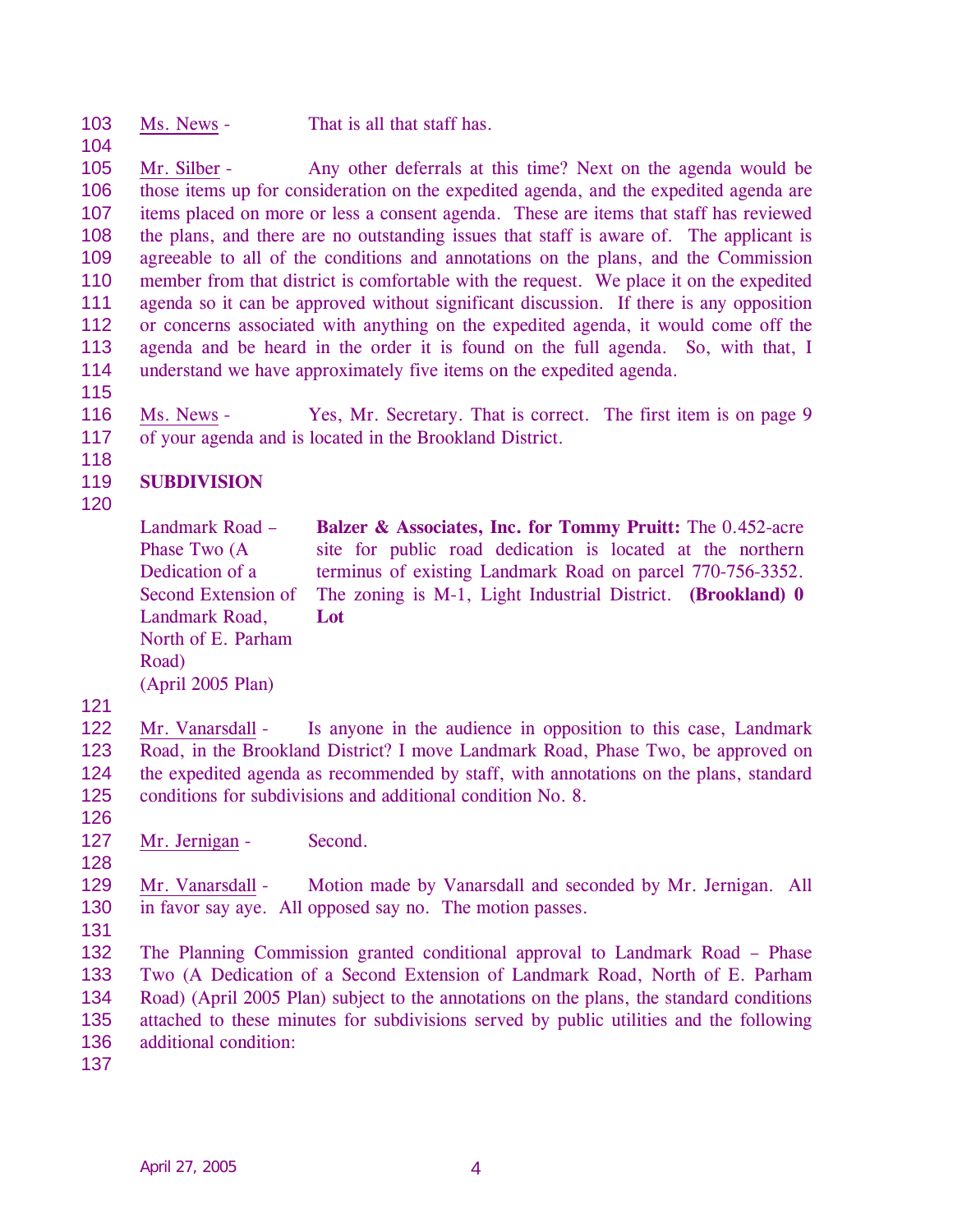138 139 8. Construction plans for POD-16-05, Landmark Road Office Condos, must be approved prior to recordation of the plat.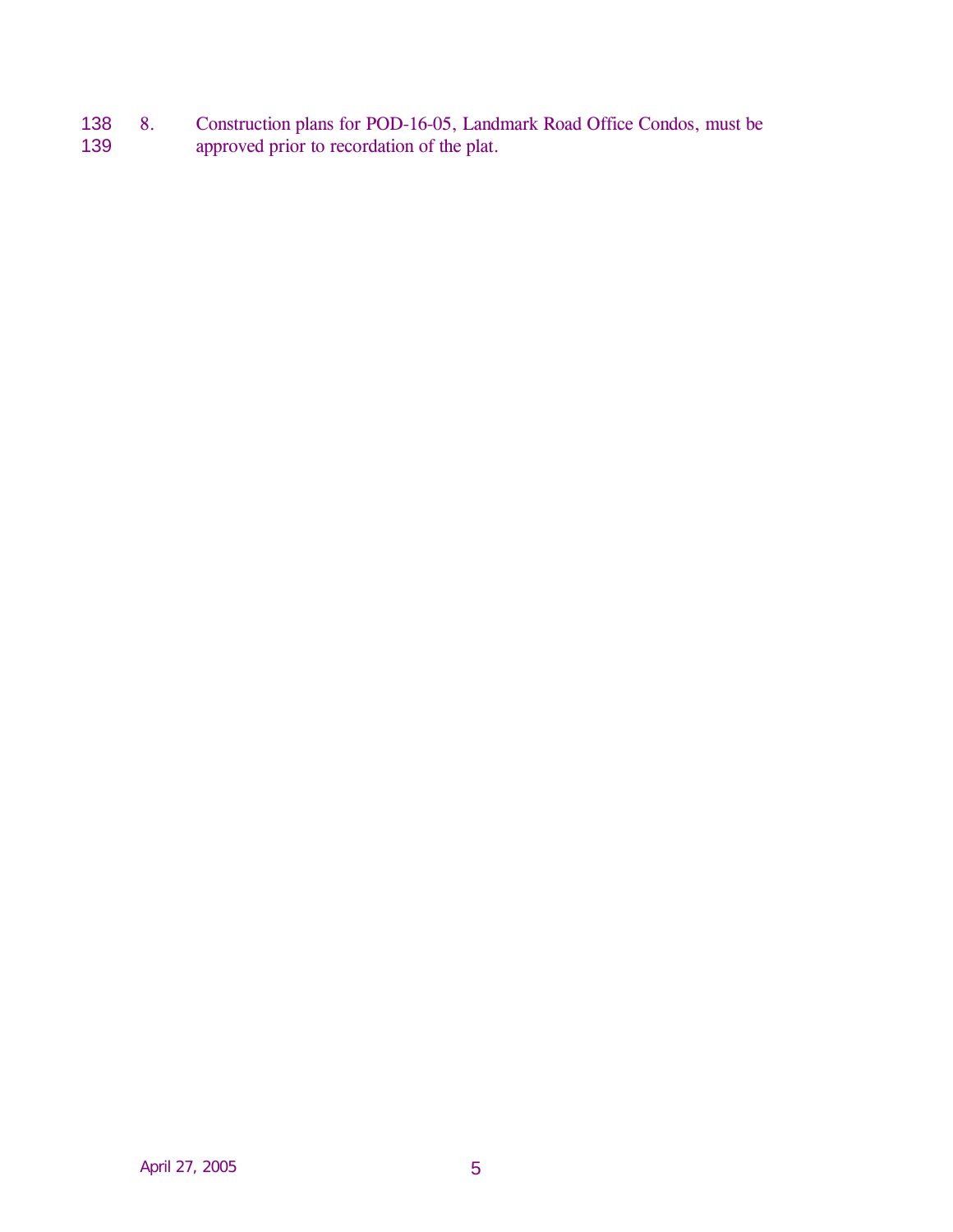140 141 Ms. News - The next item is on page 15 of your agenda and located in the Tuckahoe District, POD-30-05.

142

### 143 **PLAN OF DEVELOPMENT**

144

POD-30-05 Wachovia Financial Center @ John Rolfe Place – 11821 Ridgefield Parkway (POD-37-04 Revised) **Koontz-Bryant, P.C. for John Rolfe Commons, LLC:** Request for approval of a plan of development, as required by Chapter 24, Section 24-106 of the Henrico County Code, to construct a one-story, 4,500 square foot commercial bank with drive through lanes. The 1.0-acre site is located within an existing office development on the south line of Ridgefield Parkway, approximately 300 feet west of the intersection of Ridgefield Parkway and John Rolfe Parkway on part of parcel 736-750-3663. The zoning is O-2C, Office District (Conditional). County water and sewer. **(Tuckahoe)** 

146 147 148 Mr. Vanarsdall - In the Tuckahoe District, POD-30-05, Wachovia Financial Center on Ridgefield Parkway. Is anyone in opposition to this case? No opposition. Ms. Jones.

149

145

150 151 152 153 Mrs. Jones - Mr. Chairman, I move that POD-30-05, which is POD-37-04 Revised, Wachovia Financial Center at John Rolfe Place, be approved on the expedited agenda, subject to the annotations on the plans, the standard conditions for developments of this type and additional conditions Nos. 23 through 33.

154 155

Mr. Jernigan - Second.

156 157 158 Mr. Vanarsdall - Motion made by Ms. Jones and seconded by Mr. Jernigan. All in favor say aye. All opposed say no. The motion passes.

159

160 161 162 163 The Planning Commission approved POD-30-05, Wachovia Financial Center @ John Rolfe Place – 11821 Ridgefield Parkway (POD-37-04 Revised), subject to the standard conditions attached to these minutes for developments of this type, and the following additional conditions:

- 164
- 165 166 167 168 23. The site, including paving, pavement markings, signage, curb and gutter, dumpster screens, walls, fences, lighting and other site improvements shall be properly maintained in good condition at all times. Any necessary repairs shall be made in a timely manner.
- 169 170 171 24. The easements for drainage and utilities as shown on approved plans shall be granted to the County in a form acceptable to the County Attorney prior to any occupancy permits being issued. The easement plats and any other required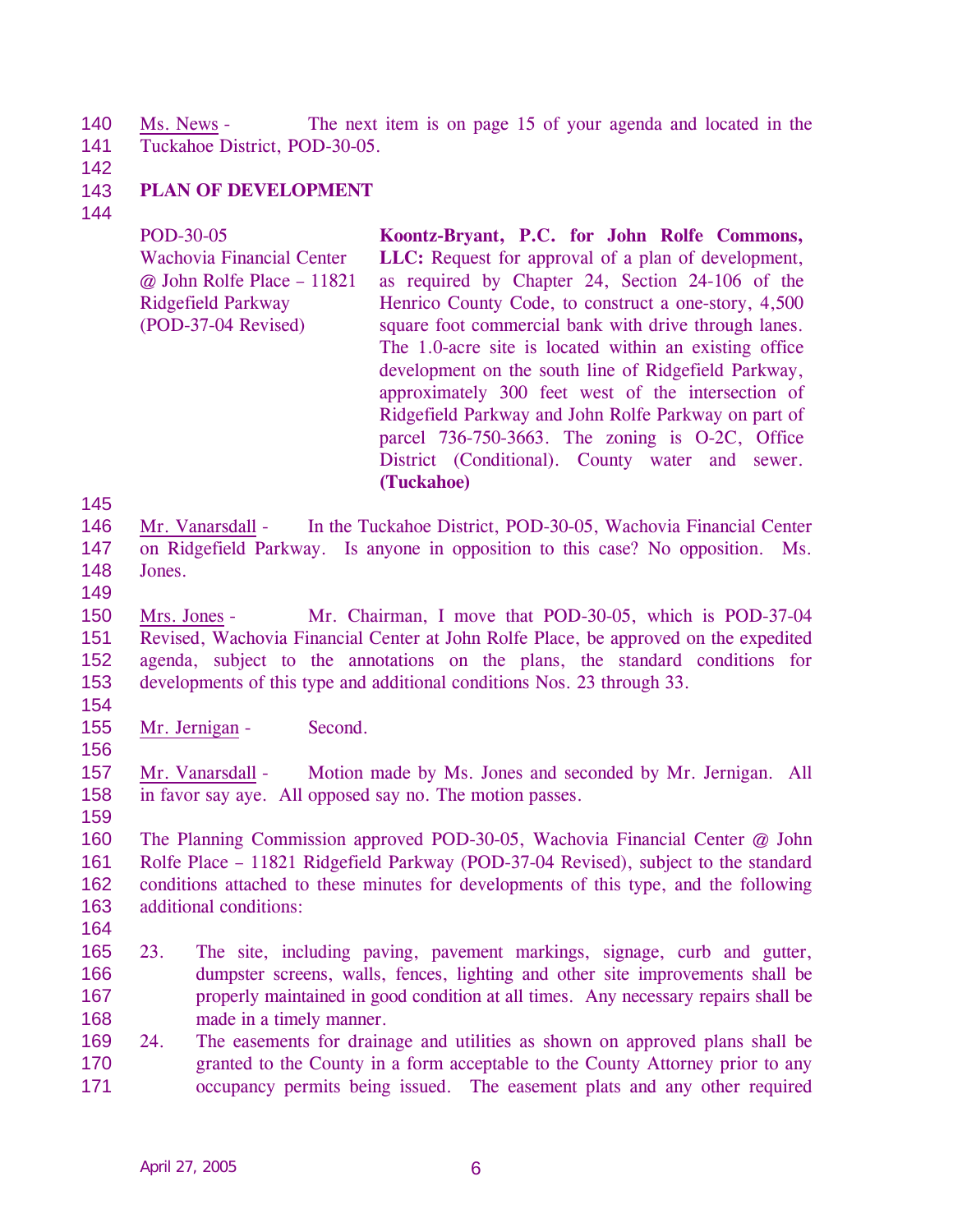- 172 173 information shall be submitted to the County Real Property Agent at least sixty (60) days prior to requesting occupancy permits.
- 174 175 25. The developer shall provide fire hydrants as required by the Department of Public Utilities and Division of Fire.
- 176 26. Outside storage shall not be permitted.
- 177 178 27. The proffers approved as a part of zoning cases C-46C-97 and C-66C-88 shall be incorporated in this approval.
- 179 180 181 28. Any necessary off-site drainage and/or water and sewer easements must be obtained in a form acceptable to the County Attorney prior to final approval of the construction plans.
- 182 183 184 29. Deviations from County standards for pavement, curb or curb and gutter design shall be approved by the County Engineer prior to final approval of the construction plans by the Department of Public Works.
- 185 186 187 188 30. In the event of any traffic backup which blocks the public right-of-way as a result of congestion caused by the drive-up teller facilities, the owner/occupant shall close the drive-up teller facilities until a solution can be designed to prevent traffic backup.
- 189 190 191 31. Insurance Services Office (ISO) calculations must be included with the plans and contracts and must be approved by the Department of Public Utilities prior to the issuance of a building permit.
- 192 193 194 32. Evidence of a joint ingress/egress and maintenance agreement must be submitted to the Department of Planning and approved prior to issuance of a certificate of occupancy for this development.
- 195 196 197 198 199 33. The location of all existing and proposed utility and mechanical equipment (including HVAC units, electric meters, junction and accessory boxes, transformers, and generators) shall be identified on the landscape plans. All equipment shall be screened by such measures as determined appropriate by the Director of Planning or the Planning Commission at the time of plan approval**.**
- 200

201 202 Ms. News - Next is POD-32-05 (POD-6-86 and POD-17-03 Revised) Crown BMW – Service Bay Addition.

203 204

**PLAN OF DEVELOPMENT** 

205

POD-32-05 Crown BMW – Service Bay Addition - 8710 W. Broad Street (POD-6-86 and POD-17-03 Revised)

**E. D. Lewis & Associates, P.C. for ASTAR ASB VA1, LLC and RER Properties, LLC:** Request for approval of a plan of development, as required by Chapter 24, Section 24-106 of the Henrico County Code, to construct a twelve (12) service bay addition totaling 7,320 square feet. The 9.0-acre site is located on the north line of W. Broad Street (U.S. Route 250), approximately 250 feet west of N. Skipwith Road on parcels 760-755-5474 and 760-756-7631. The zoning is B-3, Business District, B-3C, Business District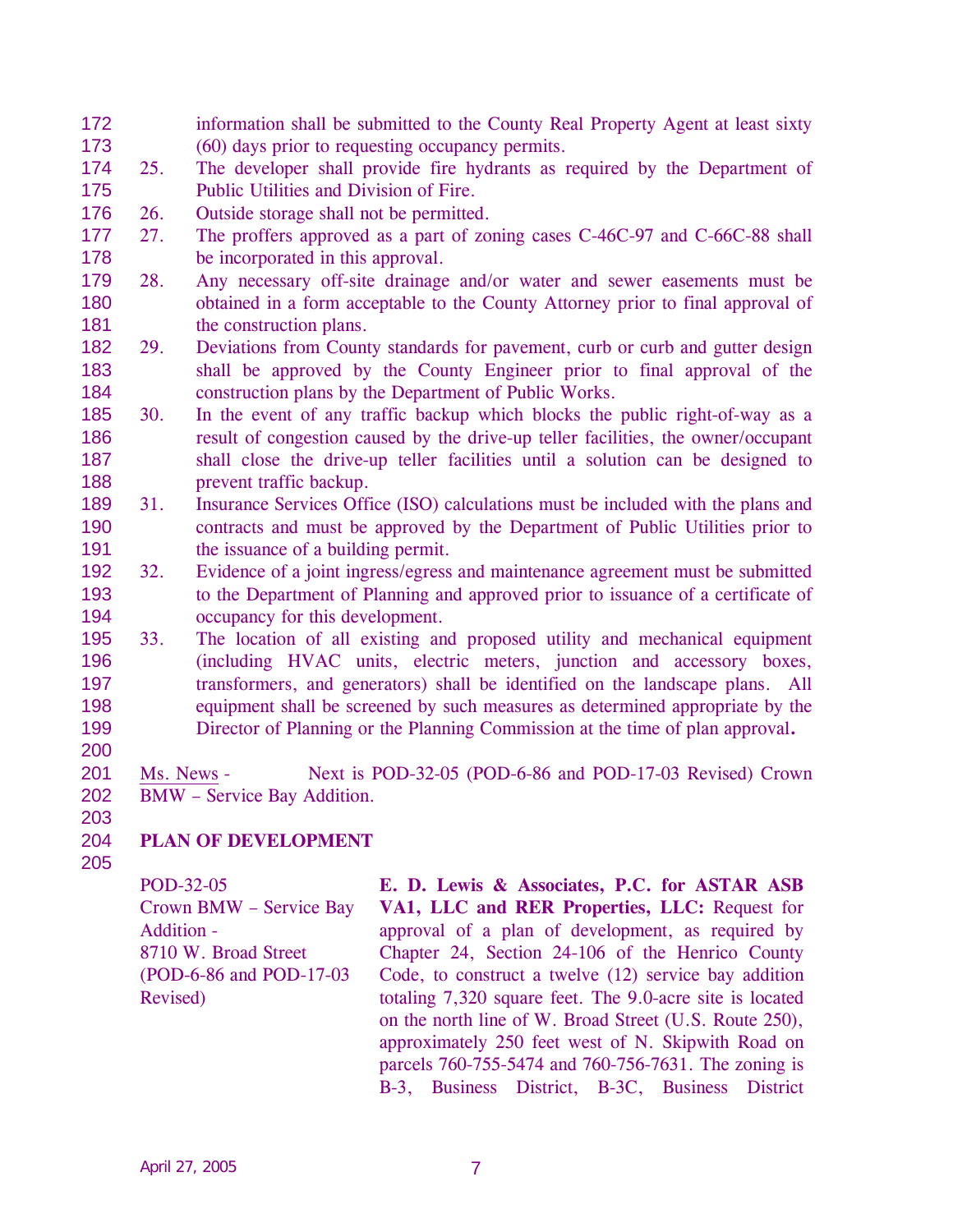(Conditional), O-2C, Office District (Conditional) and C-1C, Conservation District (Conditional). County water and sewer. **(Brookland)** 

207 208 209 Mr. Vanarsdall - Is anyone in opposition to POD-32-05, Crown BMW – Service Bay Addition in the Brookland District? Are you in opposition or do you want to ask a question? Come on down.

210

206

211 212 213 Mr. Woodward - I am George Woodward, Darnell Road, which is close to that property. I just wanted to know if what they are doing, if it is the same thing they were trying to do last October or was there any change from it?

214

216

219

221

223

226

228

215 Mr. Vanarsdall - No. This is an addition to the body shop.

217 218 Mr. Woodward - Body shop. Right. Same size addition, nothing has changed on that?

220 Mr. Vanarsdall - Everything is the same. But you will never see it for that wall.

- 222 Mr. Woodward - Have you seen the wall?
- 224 225 Mr. Vanarsdall - Yes, it is 10 feet in some areas and 12 in the other. I have never seen one like it.

227 Mr. Woodward - You probably never will either.

229 230 231 Mr. Vanarsdall - The only difference is that they have to keep the doors closed and have all of that covered.

232 233 234 Mr. Woodward - Right. We are not really in opposition. I just wanted to make sure that there was nothing different or nothing changed. We didn't know if there were more bays added or square footage.

235

236 237 238 239 Mr. Vanarsdall - Same thing. I appreciate you coming. Thank you. I move that POD-32-05 be recommended for approval on the expedited agenda, subject to the annotations on the plans, the standard conditions for developments of this type and additional conditions Nos. 23 through 34.

240

241 242 Mr. Branin - Second.

243 244 Mr. Vanarsdall - Motion made by Mr. Vanarsdall and seconded by Mr. Branin. All in favor say aye. All opposed say no. The motion passes.

245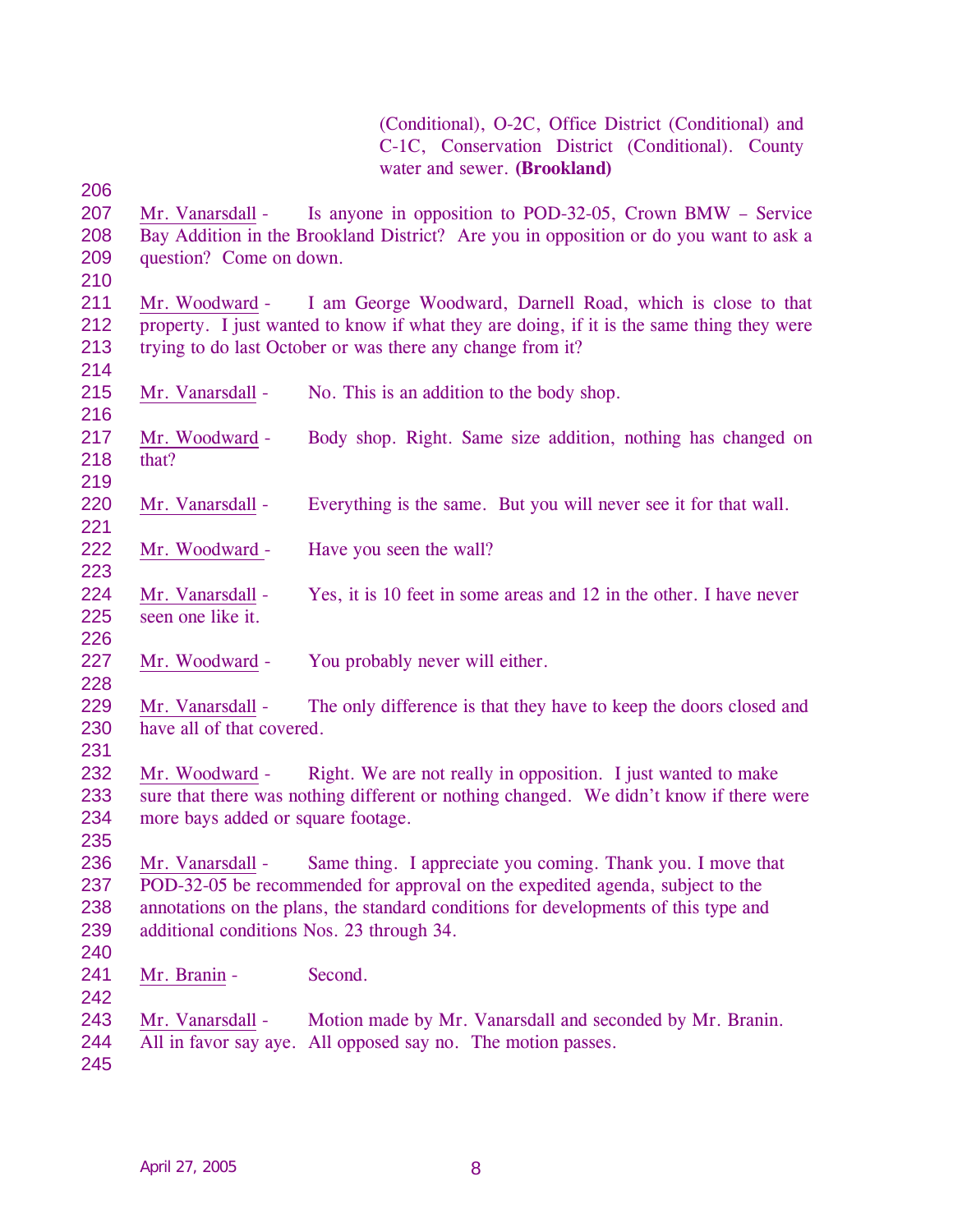246 247 248 249 The Planning Commission approved POD-32-05, Crown BMW – Service Bay Addition – 8710 W. Broad Street (POD-6-86 and POD-17-03 Revised), subject to the standard conditions attached to these minutes for developments of this type, the annotations on the plans, and the following additional conditions:

- 250
- 251 252 253 254 23. The site, including paving, pavement markings, signage, curb and gutter, dumpster screens, walls, fences, lighting and other site improvements shall be properly maintained in good condition at all times. Any necessary repairs shall be made in a timely manner.
- 255 256 257 258 259 24. The easements for drainage and utilities as shown on approved plans shall be granted to the County in a form acceptable to the County Attorney prior to any occupancy permits being issued. The easement plats and any other required information shall be submitted to the County Real Property Agent at least sixty (60) days prior to requesting occupancy permits.
- 260 261 25. The developer shall provide fire hydrants as required by the Department of Public Utilities and Division of Fire.
- 262 263 26. Employees shall be required to use the parking spaces provided at the rear of the building(s) as shown on the approved plans.
- 264 27. All repair work shall be conducted entirely within the enclosed building.
- 265 28. Outside storage shall not be permitted except for vehicles.
- 266 267 29. The proffers approved as a part of zoning cases C-40C-04, C-17C-85 and C-52C-86 shall be incorporated in this approval.
- 268 269 270 30. Any necessary off-site drainage and/or water and sewer easements must be obtained in a form acceptable to the County Attorney prior to final approval of the construction plans.
- 271 272 273 31. Deviations from County standards for pavement, curb or curb and gutter design shall be approved by the County Engineer prior to final approval of the construction plans by the Department of Public Works.
- 274 275 32. Storm water retention, based on the 50-10 concept, shall be incorporated into the drainage plans.
- 276 277 278 33. Insurance Services Office (ISO) calculations must be included with the plans and contracts and must be approved by the Department of Public Utilities prior to the issuance of a building permit.
- 279 280 281 282 283 34. The location of all existing and proposed utility and mechanical equipment (including HVAC units, electric meters, junction and accessory boxes, transformers, and generators) shall be identified on the landscape plans. All equipment shall be screened by such measures as determined appropriate by the Director of Planning or the Planning Commission at the time of plan approval**.**
- 284
- 285 286 Ms. News - Next on page 22 of your agenda, located in the Varina District, is POD-34-05, The Village @ Osborne – Zero Lot Line Dwellings.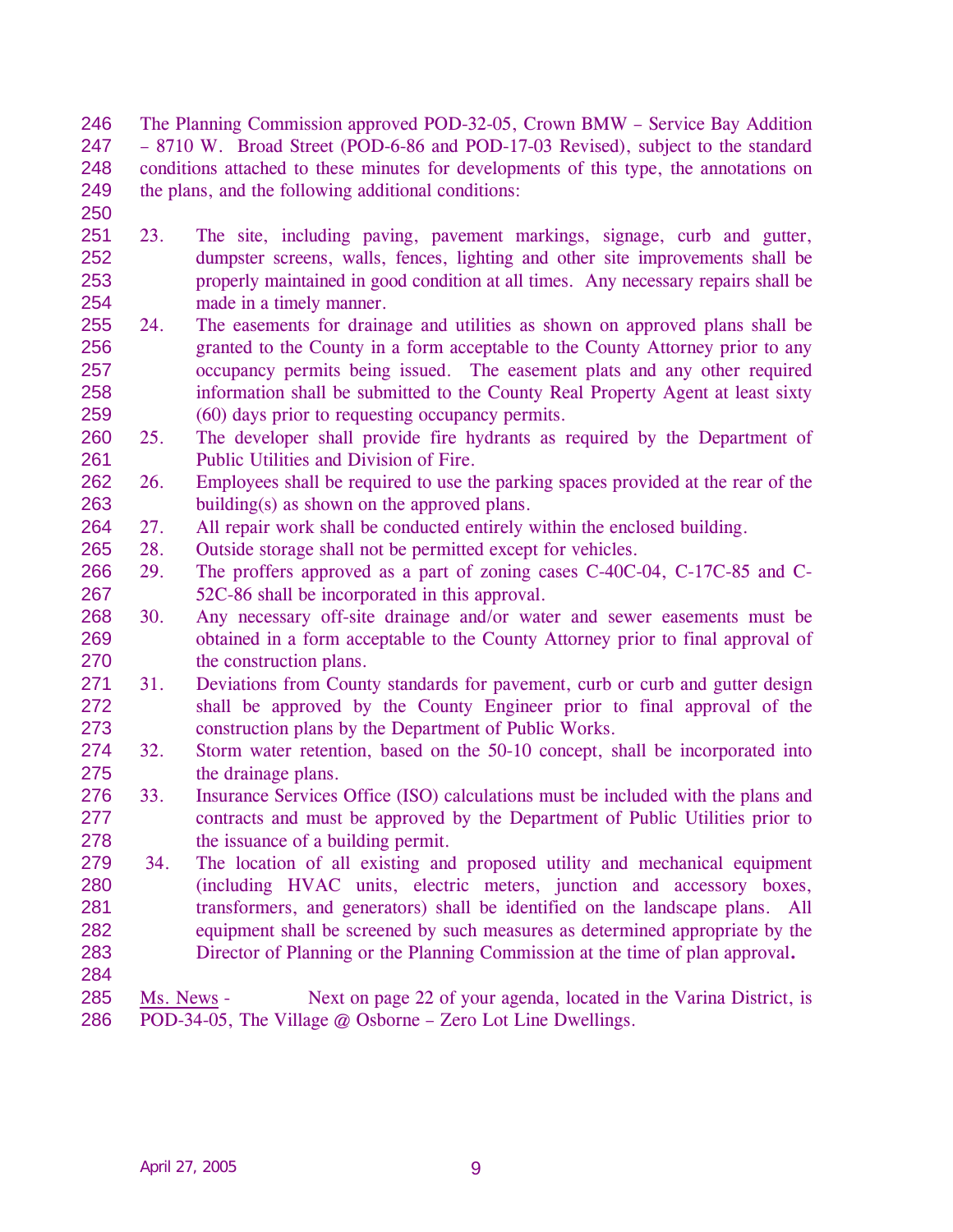### 287 **PLAN OF DEVELOPMENT**

### 288

| POD-34-05                      | Foster & Miller, P.C. for FTF, LLC: Request for      |
|--------------------------------|------------------------------------------------------|
| The Village $@$ Osborne –      | approval of a plan of development, as required by    |
| <b>Zero Lot Line Dwellings</b> | Chapter 24, Section 24-106 of the Henrico County     |
| <b>Osborne Turnpike</b>        | Code, to construct a zero lot line, single family    |
|                                | residential subdivision of 64 homes. The 41.758-acre |
|                                | site is located at 7101 Osborne Turnpike,            |
|                                | approximately 4,500 feet north of Burning Tree Road  |
|                                | on parcels 802-696-9269 and 803-696-6866. The        |
|                                | zoning is R-5AC, General Residence District          |
|                                | (Conditional). County water and sewer. (Varina)      |

289

290 291 292 293 294 Ms. News - Before we proceed with this case, I'd like to mention that in your agenda, the condition No. 9 says 9. Revised. It should read 9. Amended Revised. It is our typical condition requiring the landscape plan to come back to the Commission, but we've added a stipulation that it would come back before construction plan approval in accordance with the proffers.

295

297

296 Mr. Jernigan - It is Amended?

298 Ms. News - It is 9 Amended Revised.

299

302

300 301 Mr. Vanarsdall - It is in the Varina District, the Village @ Osborne. Is there any opposition to this case? No opposition, Mr. Jernigan.

303 304 305 306 307 Mr. Jernigan - Mr. Chairman, I move for approval of POD-34-05, The Village @ Osborne, on the expedited agenda, subject to the annotations on the plans, the standard conditions for developments of this type, and the following additional conditions, No. 9 Amended Revised, No. 11 Amended, and conditions Nos. 23 through 33.

308

310

309 Mr. Archer - Second.

311 312 Mr. Vanarsdall - Motion made by Mr. Jernigan and seconded by Mr. Archer. All in favor say aye. All opposed say no. The motion passes.

313

317

314 315 316 The Planning Commission approved POD-34-05, The Village @ Osborne, subject to the annotations on the plans, the standard conditions attached to these minutes for developments of this type, and the following additional conditions:

318 319 320 9. **AMENDED/REVISED** - A detailed landscaping plan shall be submitted to the Department of Planning for review and Planning Commission approval **prior to approval of the construction plans, per proffer 12b.**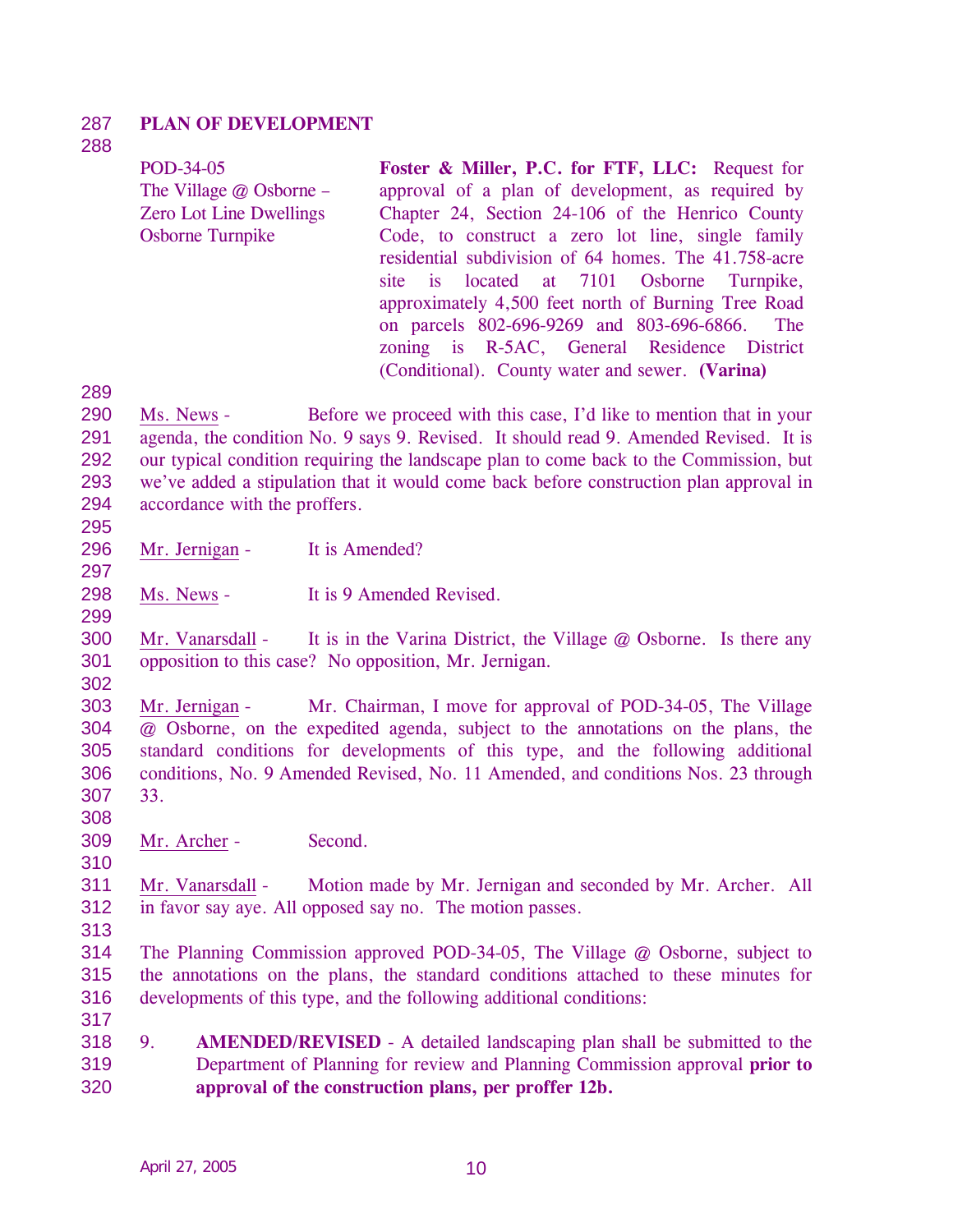321 322 323 324 11. **AMENDED** - Prior to the installation of the site lighting equipment, a plan including depictions of light spread and intensity diagrams, and fixture and specifications and mounting height details shall be submitted for Department of Planning review and Planning Commission approval.

- 325 326 327 328 23. The site, including paving, pavement markings, signage, curb and gutter, dumpster screens, walls, fences, lighting and other site improvements shall be properly maintained in good condition at all times. Any necessary repairs shall be made in a timely manner.
- 329 330 24. The developer shall provide fire hydrants as required by the Department of Public Utilities and Division of Fire.
- 331 332 333 334 25. The proffers approved as a part of zoning case C-56C-03 shall be incorporated in this approval. With each building permit submitted, the builder shall provide proper documentation addressing required exterior building material specifications, building elevation orientation and garages.
- 335 336 337 26. Any necessary off-site drainage and/or water and sewer easements must be obtained in a form acceptable to the County Attorney prior to final approval of the construction plans.
- 338 339 340 27. Deviations from County standards for pavement, curb or curb and gutter design shall be approved by the County Engineer prior to final approval of the construction plans by the Department of Public Works.
- 341 342 343 28. Approval of the construction plans by the Department of Public Works does not establish the curb and gutter elevations along the Henrico County maintained right-of-way. The elevations will be set by Henrico County.
- 344 345 29. Roof edge ornamental features that extend over the zero lot line, and which are permitted by Section 24-95(i)(1), must be authorized in the covenants.
- 346 347 30. Eight-foot easements for construction, drainage, and maintenance access for abutting lots shall be provided and shown on the POD plans.
- 348 349 350 351 352 353 31. Building permit request for individual dwellings shall each include two (2) copies of a layout plan sheet as approved with the plan of development. The developer may utilize alternate building types providing that each may be located with the building footprint shown on the approved plan. Any deviation in building footprint or infrastructure shall require submission and approval of an administrative site plan.
- 354 355 32. The subdivision plat for The Village @ Osborne shall be recorded before any building permits are issued.
- 356 357 358 359 360 33. The easements for drainage and utilities as shown on approved plans shall be granted to the County in a form acceptable to the County Attorney prior to any occupancy permits being issued. The easement plats and any other required information shall be submitted to the County Real Property Agent at least sixty (60) days prior to requesting occupancy permits.
- 361

<sup>362</sup>  363 Ms. News- The last request is on page 24 of your agenda and is located in the Three Chopt District.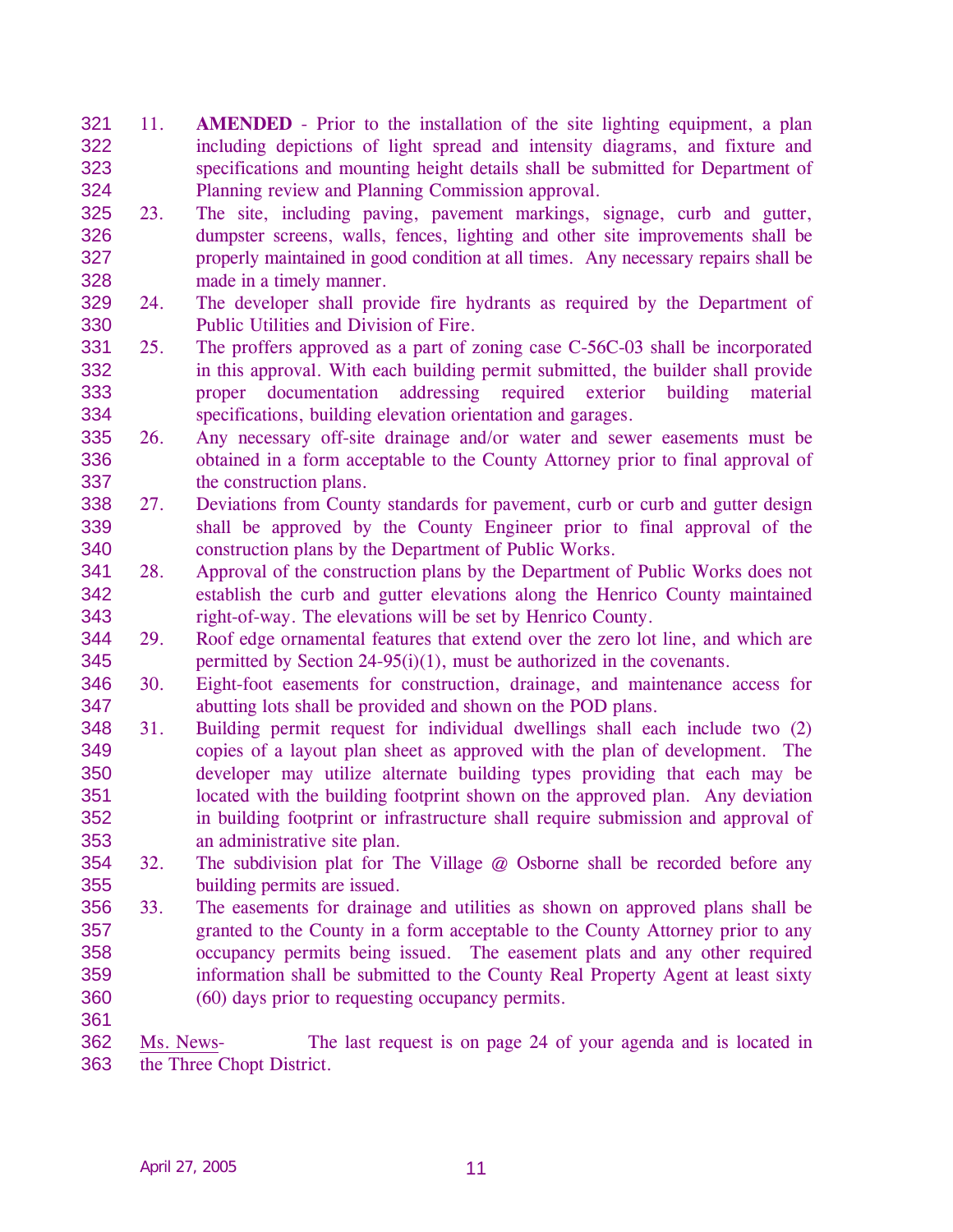### 364 **PLAN OF DEVELOPMENT**

### 365

| POD-35-05                 | Bay Design Group, P.C. for Merchants, LLC and          |
|---------------------------|--------------------------------------------------------|
| The Townes $@$ Deep Run – | Willbrook Associates: Request for approval of a plan   |
| <b>Ridgefield Parkway</b> | of development, as required by Chapter 24, Section 24- |
|                           | 106 of the Henrico County Code, to construct seven     |
|                           | (7), two-story, townhouse units. The 1.41-acre site is |
|                           | located on the north side of Ridgefield Parkway, east  |
|                           | of its intersection with Turtle Creek Drive and        |
|                           | Flintwood Drive on parcel 745-752-4031. The zoning     |
|                           | is R-5, General Residence District. County water and   |
|                           | sewer. (Three Chopt)                                   |

366

367 368 369 Mr. Vanarsdall - Anyone in the audience in opposition to POD-35-05, The Townes at Deep Run, in the Three Chopt District? No opposition. Mr. Branin.

370 371 372 373 Mr. Branin - Mr. Chairman, I move that POD-35-05, The Townes @ Deep Run, be approved on the expedited agenda, subject to the standard conditions for developments of this type, with amended condition No. 9 and additional conditions Nos. 23-37.

374

376

379

375 Mr. Jernigan - Second.

377 378 Mr. Vanarsdall - Motion made by Mr. Branin and seconded by Mr. Jernigan. All in favor say aye. All opposed say no. The motion passes.

380 381 382 383 The Planning Commission approved POD-35-05, The Townes @ Deep Run – Ridgefield Parkway, subject to the annotations on the plans, the standard conditions attached to these minutes for developments of this type, and the following additional conditions:

384

385 386 387 9. **AMENDED** - A detailed landscaping plan shall be submitted to the Department of Planning for review and Planning Commission approval prior to the issuance of any occupancy permits.

- 388 389 390 391 23. The site, including paving, pavement markings, signage, curb and gutter, dumpster screens, walls, fences, lighting and other site improvements shall be properly maintained in good condition at all times. Any necessary repairs shall be made in a timely manner.
- 392 24. The unit house numbers shall be visible from the parking areas and drives.

393 394 395 396 397 25. The names of streets, drives, courts and parking areas shall be approved by the Richmond Regional Planning District Commission and such names shall be included on the construction plans prior to their approval. The standard street name signs shall be ordered from the County and installed prior to any occupancy permit approval.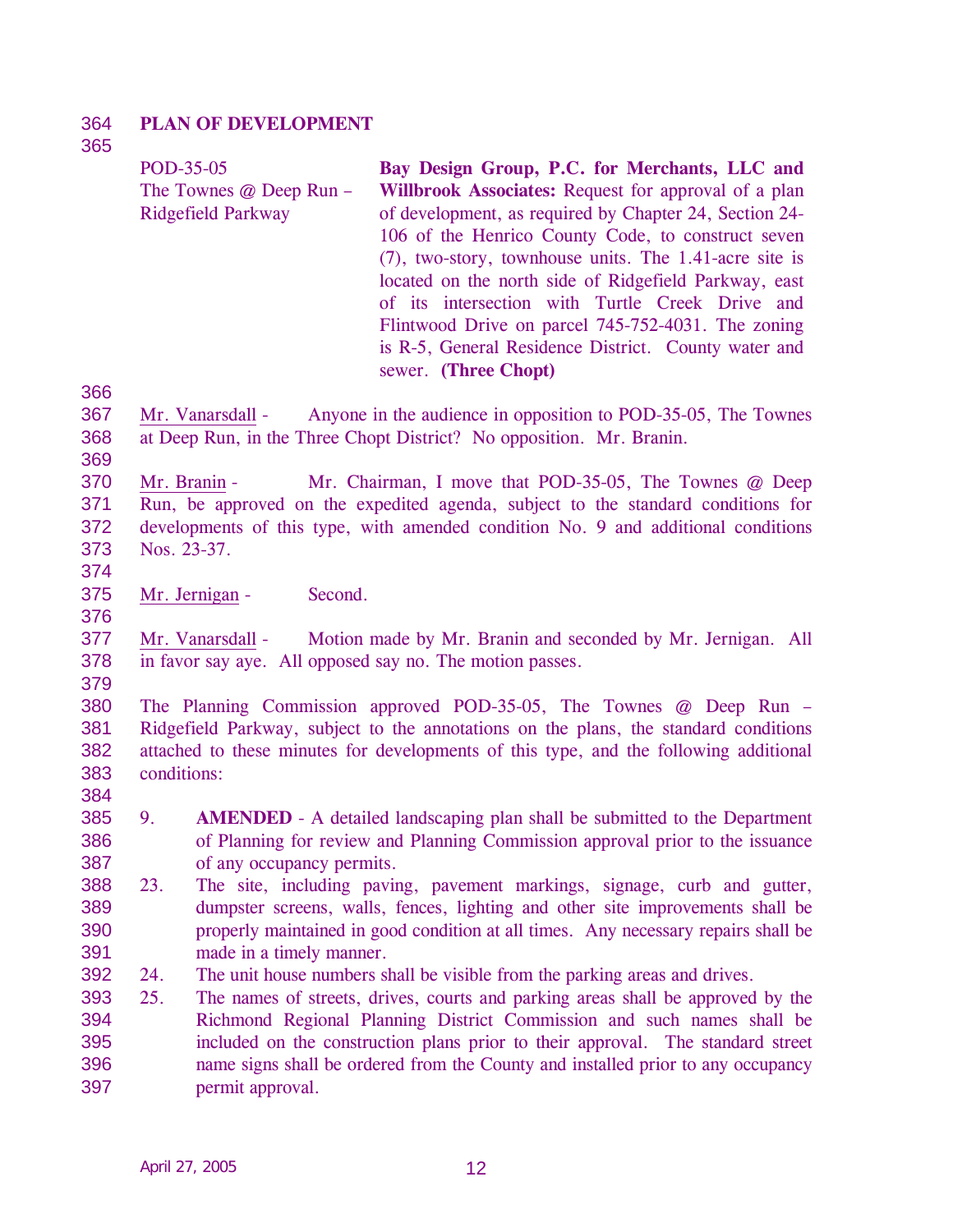- 398 399 26. The subdivision plat for The Townes at Deep Run shall be recorded before any building permits are issued.
- 400 401 402 403 404 27. The right-of-way for widening of Ridgefield Parkway as shown on approved plans shall be dedicated to the County prior to any occupancy permits being issued. The right-of-way dedication plat and any other required information shall be submitted to the County Real Property Agent at least sixty (60) days prior to requesting occupancy permits.
- 405 406 407 408 409 28. The easements for drainage and utilities as shown on approved plans shall be granted to the County in a form acceptable to the County Attorney prior to any occupancy permits being issued. The easement plats and any other required information shall be submitted to the County Real Property Agent at least sixty (60) days prior to requesting occupancy permits.
- 410 411 29. The developer shall provide fire hydrants as required by the Department of Public Utilities and Division of Fire.
- 412 413 30. A standard concrete sidewalk shall be provided along the north side of Ridgefield Parkway.
- 414 415 416 31. Any necessary off-site drainage and/or water and sewer easements must be obtained in a form acceptable to the County Attorney prior to final approval of the construction plans.
- 417 418 419 32. Deviations from County standards for pavement, curb or curb and gutter design shall be approved by the County Engineer prior to final approval of the construction plans by the Department of Public Works
- 420 421 422 423 424 425 426 427 428 33. The pavement shall be of an SM-2A type and shall be constructed in accordance with County standard and specifications. The developer shall post a defect bond for all pavement with the Department of Planning - the exact type, amount and implementation shall be determined by the Director of Planning, to protect the interest of the members of the Homeowners Association. The bond shall become effective as of the date that the Homeowners Association assumes responsibility for the common areas. Prior to the issuance of the last Certificate of Occupancy, a professional engineer must certify that the roads have been designed and constructed in accordance with County standards.
- 429 430 34. Storm water retention, based on the 50-10 concept, shall be incorporated into the drainage plans.
- 431 432 433 35. Insurance Services Office (ISO) calculations must be included with the plans and contracts and must be approved by the Department of Public Utilities prior to the issuance of a building permit.
- 434 435 436 36. Approval of the construction plans by the Department of Public Works does not establish the curb and gutter elevations along the Henrico County maintained right-of-way. The elevations will be set by Henrico County.
- 437 438 439 440 441 37. The location of all existing and proposed utility and mechanical equipment (including HVAC units, electric meters, junction and accessory boxes, transformers, and generators) shall be identified on the landscape plans. All equipment shall be screened by such measures as determined appropriate by the Director of Planning or the Planning Commission at the time of plan approval**.**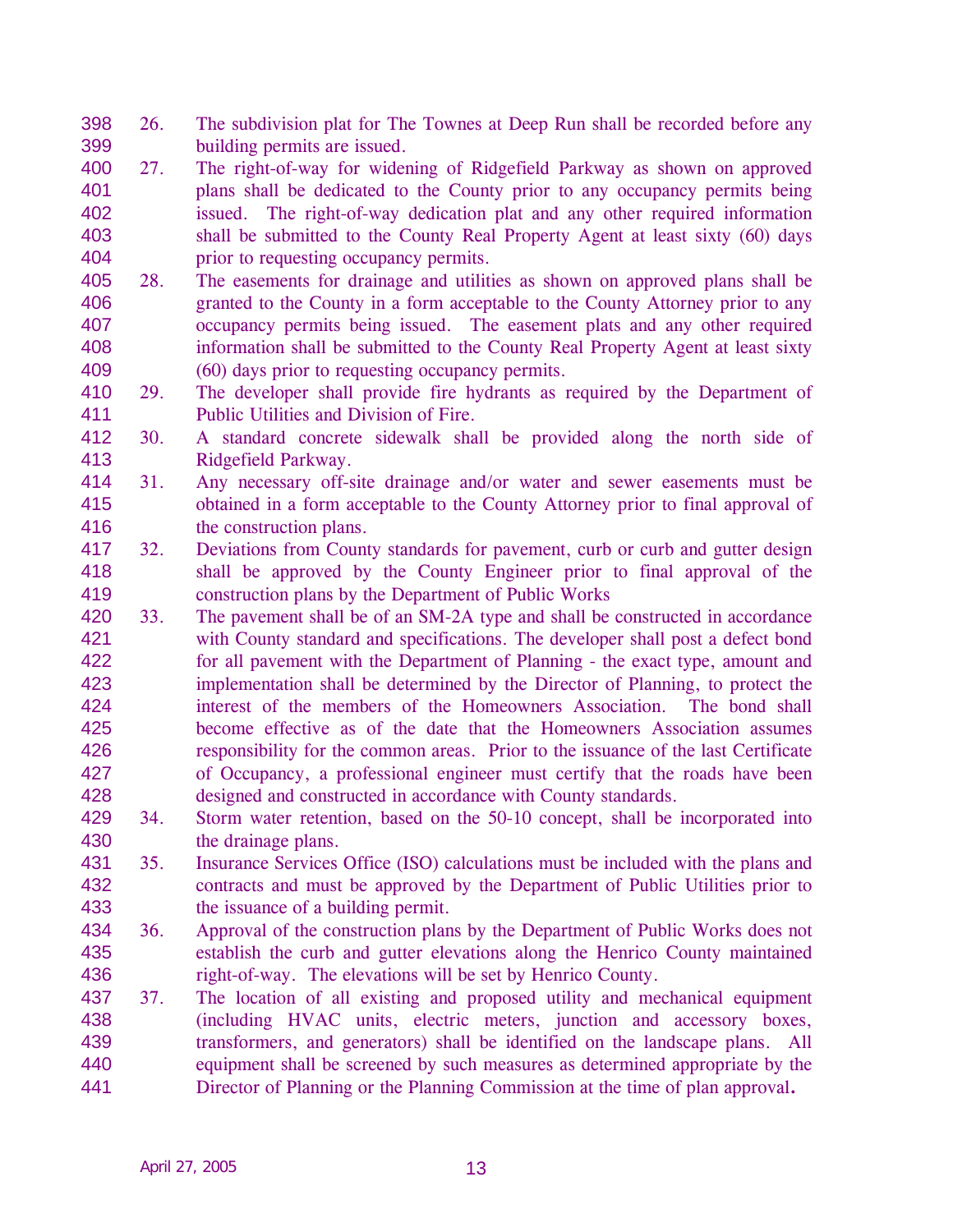442

443 444 445 446 447 448 Mr. Silber - Next on the agenda would be consideration of some extension of conditional subdivision approval. You will note on the agenda there are two categories of extensions. The first requires Planning Commission approval. The second is simply for informational purposes. The second one, Glendale Estates, will be handled administratively. It does require Planning Commission action to extend the conditional subdivision for White Oak Forest (April 1999 Plan).

449

### 450 **SUBDIVISION EXTENSIONS OF CONDITIONAL APPROVAL:**

451 452

## **FOR PLANNING COMMISSION APPROVAL**

453

| <b>Subdivision</b>                           | <b>Magisterial District</b> | <b>Original No.</b><br>of<br>Lots | <b>Remaining</b><br>Lots | <b>Previous</b><br><b>Extensions</b> | Year(s)<br><b>Extended</b><br><b>Recom-</b><br>mended |
|----------------------------------------------|-----------------------------|-----------------------------------|--------------------------|--------------------------------------|-------------------------------------------------------|
| <b>White Oak Forest</b><br>(April 1999 Plan) | Varina                      | 61                                |                          |                                      | 1 Year<br>4/26/06                                     |

454

## 455

### 456 **INFORMATIONAL PURPOSES ONLY**

457

| <b>Subdivision</b>                          | <b>Magisterial</b><br><b>District</b> | <b>Original No.</b><br>of<br>Lots | <b>Remaining</b><br>Lots | <b>Previous</b><br><b>Extensions</b> | Year(s)<br><b>Extended</b><br><b>Recom-</b><br>mended |
|---------------------------------------------|---------------------------------------|-----------------------------------|--------------------------|--------------------------------------|-------------------------------------------------------|
| <b>Glendale Estates</b><br>(Apri 2004 Plan) | Varina                                | 33                                |                          |                                      | 1 Year<br>4/26/06                                     |

458

459 Ms. Goggin - Good morning.

460

461 462 Mr. Vanarsdall - Good morning. Is anyone in the audience in opposition to White Oak Forest (April 1999 Plan)?

463

465

464 Mr. Silber - Ms. Goggin, can you tell us about that subdivision?

466 467 468 469 470 471 Ms. Goggin - This subdivision is up for its sixth extension. The reason that it has taken so long is they are at the point of construction plan approval, but we are pending FEMA flood plain information, and until that information is provided back to the County, the County cannot sign construction plans to allow bonding to take place to record additional subdivisions. As soon as FEMA information comes back, construction plans can go forward.

472

473 Mr. Silber - This does require action by the Planning Commission.

474

475 476 477 Mr. Jernigan - I am ready to make a motion. Mr. Chairman, I move for extension of White Oak Forest Subdivision (April 1999 Plan), for a period of one year, in the Varina District.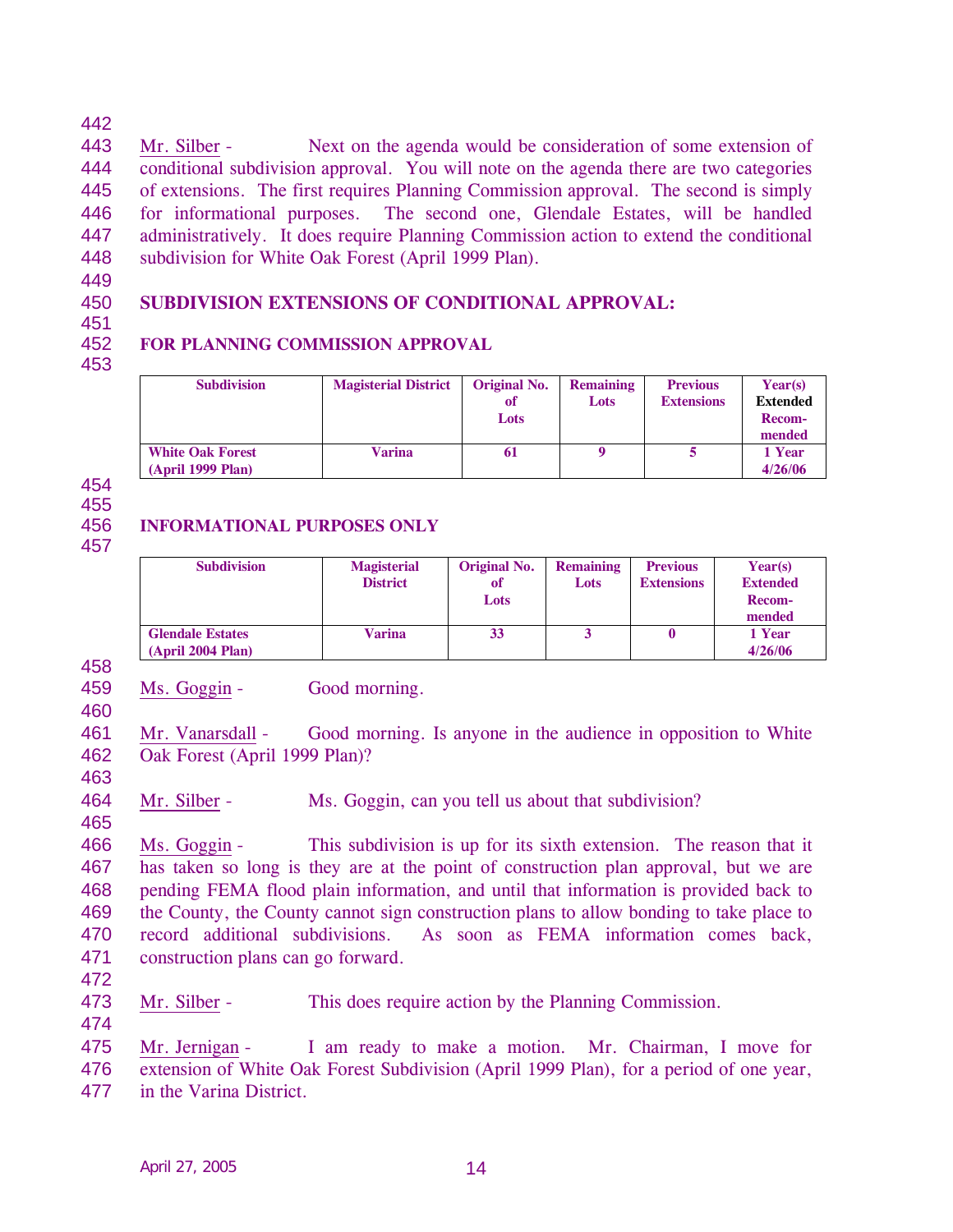| 478 |                             |                                                                                     |
|-----|-----------------------------|-------------------------------------------------------------------------------------|
| 479 | Mr. Archer -                | Second, Mr. Chairman.                                                               |
| 480 |                             |                                                                                     |
| 481 |                             | Mr. Vanarsdall - Motion by Mr. Jernigan and second by Mr. Archer. All in favor      |
| 482 |                             | say aye. All opposed say no. The motion passes.                                     |
| 483 |                             |                                                                                     |
| 484 |                             | The Planning Commission approved conditional extension of time for White Oak Forest |
| 485 |                             | Subdivision (April 1999 Plan) to April 26, 2006.                                    |
| 486 |                             |                                                                                     |
| 487 | Mr. Silber -                | Is there anything that the Commission needs to be aware of on                       |
| 488 | <b>Glendale Estates?</b>    |                                                                                     |
| 489 |                             |                                                                                     |
| 490 |                             | Ms. Goggin - No. They are working out wetlands information as well as FEMA          |
| 491 |                             | information, so that is holding them up, also.                                      |
| 492 |                             |                                                                                     |
| 493 | Mr. Vanarsdall -            | Thank you, Ms. Goggin.                                                              |
| 494 |                             |                                                                                     |
| 495 | Mr. Vanarsdall -            | Good morning, Ms. News, again.                                                      |
| 496 |                             |                                                                                     |
| 497 | <b>TRANSFER OF APPROVAL</b> |                                                                                     |
| 498 |                             |                                                                                     |

- POD-91-86 Britton's Hill Warehouse – Britton's Hill Drive **William D. Redd for Brandywine Grande C, L.P.:**  Request for transfer of approval as required by Chapter 24, Section 24-106 of the Henrico County Code from R. F. & P. Corporation to Brandywine Grande C, L.P. The 6.5-acre site is located on the east line of Britton's Hill Drive, approximately 300 feet north of Bethlehem Road on parcel 776-741-3441 and part of 776-741- 5348. The zoning is M-1, Light Industrial District. County water and sewer. **(Brookland)**
- 499

500 501 502 503 504 505 506 507 508 509 510 511 512 Ms. News - Good morning, Mr. Chairman. I would like to point out that on the Addendum there is a revision to the caption. It should be actually transferred from R.F.& P. Corporation to Brandywine Grande C, L.P. We have made that correction in the caption. Several issues are being addressed with this transfer of approval as documented in the staff plan and conditions. Your addendum contains a fully revised set of conditions from the original agenda as well as a new annotated plan. Several issues have been addressed and resolved with this plan, including placement of an emergency generator, placement and screening details for dumpster and future dumpsters, parking lot and road circulation improvements and boring of a new utility line to preserve an existing buffer. In addition, we are also correcting site deficiencies related to the original POD. The applicant has indicated they are in agreement with the conditions as proposed. Staff recommends approval of this transfer of approval subject to the annotations on the revised plan, the conditions in the addendum and the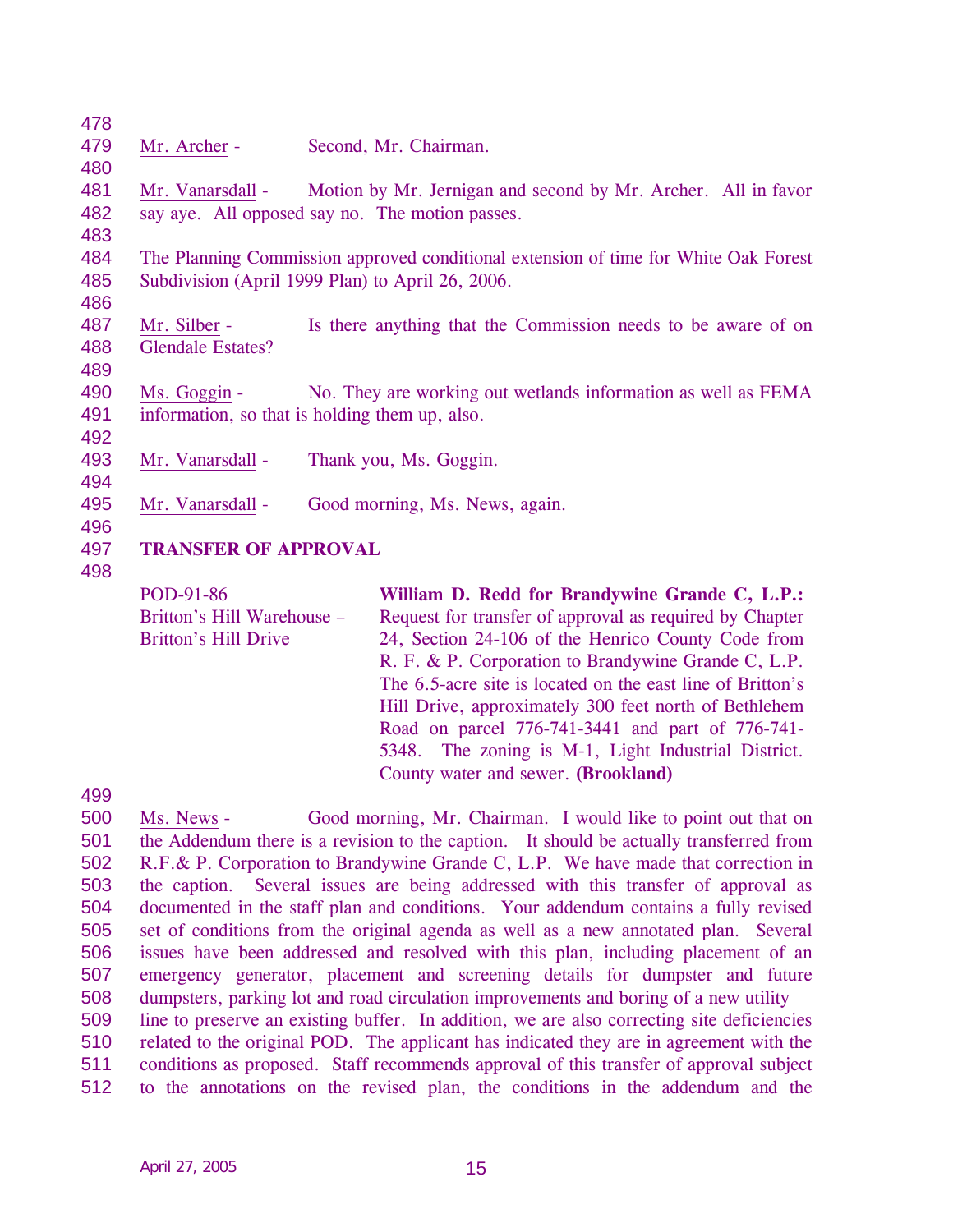| 513        | applicant's several representatives are here to address any questions you may have, as |                                                                                       |  |  |
|------------|----------------------------------------------------------------------------------------|---------------------------------------------------------------------------------------|--|--|
| 514        | well as I would be happy to answer any questions.                                      |                                                                                       |  |  |
| 515<br>516 | Mr. Vanarsdall -                                                                       | Any questions for Ms. News from Commission members?                                   |  |  |
| 517        | Mr. Silber -                                                                           | Ms. News, do we have any idea as to when the driveway                                 |  |  |
| 518        | improvements would be made?                                                            |                                                                                       |  |  |
| 519        |                                                                                        |                                                                                       |  |  |
| 520        | Ms. News -                                                                             | I spoke with the Director of Public Works and he expected that                        |  |  |
| 521        |                                                                                        | they would be completed near the end of the summer.                                   |  |  |
| 522        |                                                                                        |                                                                                       |  |  |
| 523        | Mr. Silber -                                                                           | By the end of the summer?                                                             |  |  |
| 524        |                                                                                        |                                                                                       |  |  |
| 525        |                                                                                        | Mr. Vanarsdall - I don't need to hear from the applicant unless Mr. Kidd would        |  |  |
| 526        | like to say something.                                                                 |                                                                                       |  |  |
| 527        |                                                                                        |                                                                                       |  |  |
| 528        | Mr. Ed Kidd -                                                                          | Good morning, Mr. Chairman and members of the Commission.                             |  |  |
| 529        |                                                                                        | My name is Ed Kidd. Very briefly, for the applicant, the only comment I wanted to     |  |  |
| 530        |                                                                                        | make was I talked to Dave O'Kelly yesterday afternoon, and on Condition No.3, we      |  |  |
| 531        |                                                                                        | agreed to insert the word final before certificate of occupancy.                      |  |  |
| 532        |                                                                                        |                                                                                       |  |  |
| 533        | Mr. Vanarsdall -                                                                       | They put it on my copy. I thought it would be on the other ones.                      |  |  |
| 534        |                                                                                        |                                                                                       |  |  |
| 535        | Mr. Kidd -                                                                             | Right. It is not on the one                                                           |  |  |
| 536        |                                                                                        |                                                                                       |  |  |
| 537        | Mr. Vanarsdall -                                                                       | Instead of prior to issuance of any certificate, it should be final                   |  |  |
| 538        | certificate.                                                                           |                                                                                       |  |  |
| 539        |                                                                                        |                                                                                       |  |  |
| 540        | Mr. Kidd -                                                                             | Yes, sir.                                                                             |  |  |
| 541        |                                                                                        |                                                                                       |  |  |
| 542        | Mr. Vanarsdall -                                                                       | On No. 3. Thank you, Ed. I want to thank Ed Kidd and Pete                             |  |  |
| 543        |                                                                                        | from Kelstrom and Lee and Jean McGraw from Central and Bill Redd from Kelstrom        |  |  |
| 544        |                                                                                        | and Lee, because I know you all thought it was going to be a struggle, but we got     |  |  |
| 545        |                                                                                        | through it and I appreciate your help. I want to thank Dave O'Kelly for guiding us    |  |  |
| 546        |                                                                                        | along and I want to thank Leslie for all the things she did yesterday and reading the |  |  |
| 547        |                                                                                        | new plans and deciphering them and figuring out what was what. Now he has another     |  |  |
| 548        | question and me another condition.                                                     |                                                                                       |  |  |
| 549        |                                                                                        |                                                                                       |  |  |
| 550        | Ms. News -                                                                             | Excuse me, Mr. Chairman.                                                              |  |  |
| 551        |                                                                                        |                                                                                       |  |  |
| 552        |                                                                                        |                                                                                       |  |  |
| 553        | Mr. Vanarsdall -                                                                       | What happened?                                                                        |  |  |
| 554        | Ms. News -                                                                             | I see where final certificate of occupancy was inserted in the                        |  |  |
| 555        |                                                                                        | wrong place in the addendum, and I see what he is pointing out now. It was put into   |  |  |
| 556        |                                                                                        | No. 4 instead of No. 3, so we will make that correction. On Condition No. 3 it should |  |  |
|            |                                                                                        |                                                                                       |  |  |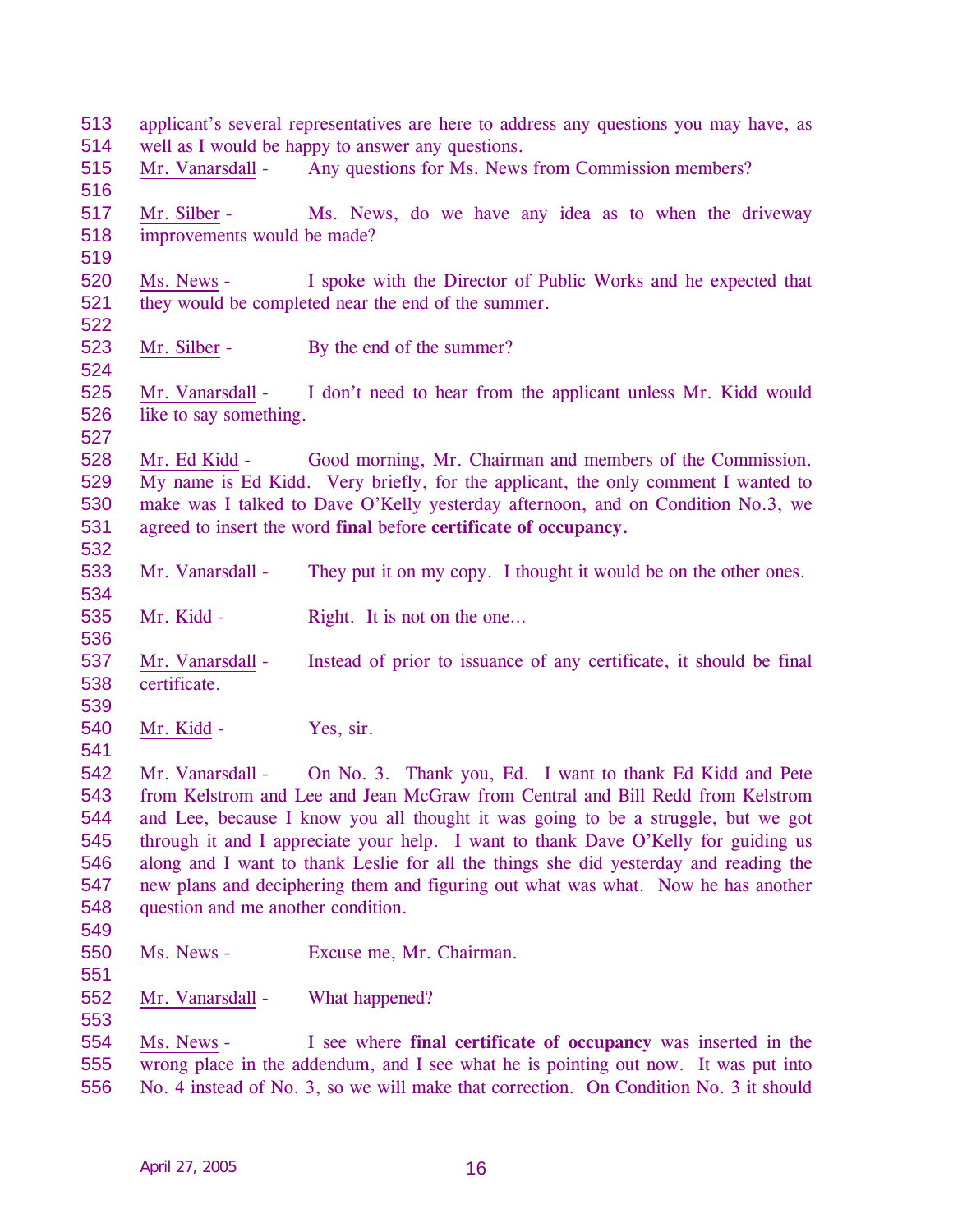557 558 be "**prior to issuance of a final certificate of occupancy, instead of "any" certificate of occupancy"** and take it out of No. 4.

560 561 562 563 Mr. Vanarsdall - All right. Thank you. I move that POD-91-86, Transfer of Approval, Britton's Hill Warehouse – Britton's Hill Drive, be approved with the annotations on the plans, continued compliance with the conditions of the original POD and added conditions Nos.1 through 8.

- 565 Mr. Branin - Second.
- 567 Mr. Vanarsdall - I guess we'll have to change four, right?

569 Mr. Silber - Changes will have to be made to No.3 and 4.

- 571 572 Ms. News - Yes, I will take out the "final." That should continue to say "any" on No. 4 and it will say "final" on No. 3.
- 574 575 576 Mr. Vanarsdall - I think I should add that we are going by what is on the addendum, all the conditions on the addendum.
- 577 578 Ms. News - They will replace the conditions in the agenda completely, and we will revise No. 3 and No. 4 to fix that.
- 579

559

564

566

568

570

573

- 580 581 582 Mr. Vanarsdall - Motion made by Vanarsdall and seconded by Mr. Branin. All in favor say aye. All opposed say no. The motion passes.
- 583 584 585 586 The Planning Commission approved the transfer of approval request for POD-91-86, Britton's Hill Warehouse – Britton's Hill Drive, subject to the new owner's agreement for continued compliance with conditions of the original POD as well as compliance with the following additional conditions:
- 587

588 1. All conditions of approval for POD-91-86 shall remain in full force and effect.

- 589 590 2. **REVISED** - The letter dated **April 18, 2005,** from Brandywine Realty Trust, shall be incorporated in this approval, and all improvements **including road and**  driveway modifications shall be completed and inspected prior to issuance of any **a final** certificate of occupancy for the Central Sterile Facility. 591 592
- 593 594 595 596 3. **REVISED** - The staff plan, dated **April 27, 2005**, as annotated, shall be incorporated in this approval, and all improvements shall be completed and inspected prior to issuance of a final certificate of occupancy for the Central Sterile Facility.
- 597 598 599 4. Five sets of plans incorporating staff's annotations shall be submitted to the Department of Planning for review and approval prior to the issuance of any certificate of occupancy for the Central Sterile Facility.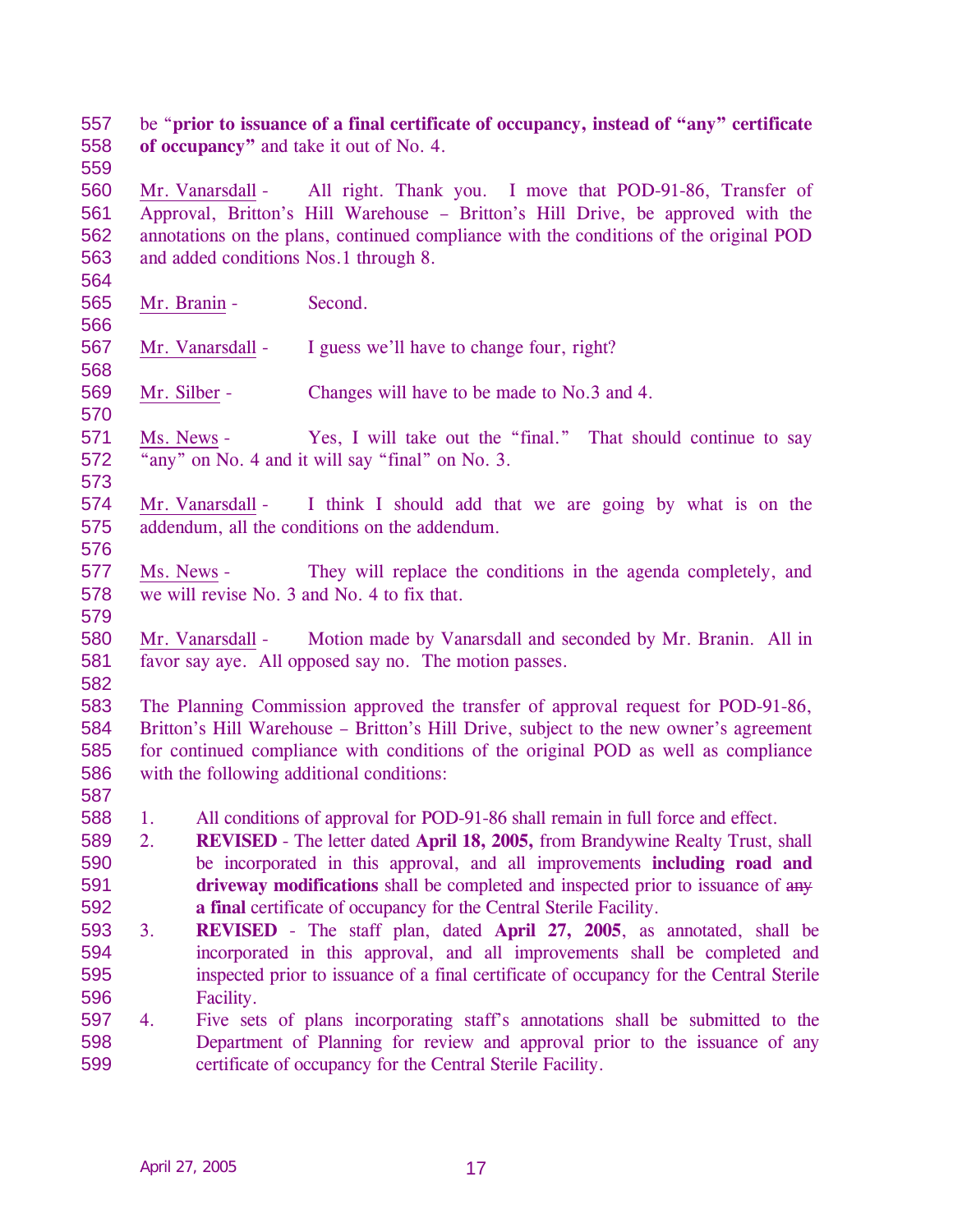600 601 602 603 604 605 5. **ADDED** –Dumpsters shall be serviced and parking lot maintenance, including cleaning and leaf blowing, except for emergency services inclusive of snow removal, shall occur on the site between the hours of 7:00 am through 7:00 p.m. Monday through Saturday only. Dumpster servicing and site maintenance including cleaning and leaf blowing shall not occur on Sundays. The doors for the dumpsters shall be kept closed.

- 606 607 608 6. **ADDED** - A sign directing visitor and employee vehicular egress from the property to the southernmost entrance to Britton Hill Road shall be provided on site. Show the location on the revised plan.
- 609 610 611 7**. ADDED** - Employee and visitor parking, to the extent practicable, shall be directed away from the vicinity of the northern driveway entrance until such time as the road improvements have been completed.
- 612 613 614 8. **ADDED** - Any trees, shrubs, or fencing in the landscape buffer on Britton's Hill Road which may be damaged due to the installation of the new sanitary sewer line, shall be immediately replaced with materials of similar size and quality.

### 616 **SUBDIVISION ALTERNATIVE FENCE HEIGHT PLAN**

617

615

Stone Mill Subdivision –Staples Mill Road and Old Springfield Road **Engineering Design Associates for Mojave, LLC:**  Request for approval of an alternative fence height plan, as required by Chapter 24, Sections 24-106 and 24-106.2 of the Henrico County Code. The 8.120-acre site is located along the eastern side of Staples Mill Road (U.S. Route 33), approximately 1,000 feet north of the intersection of Staples Mill Road and Mountain Road on parcels 761-771- 2932 and 6141. The zoning is R-2AC, One-Family Residence District (Conditional). **(Brookland)** 

618

631

619 620 621 622 623 624 625 626 627 628 629 630 Mr. Cooper - Good morning, members of the Commission. This subdivision was conditionally approved by this Commission on April 21 of last year. Since that time, the applicant has continued to proceed through the subdivision process, and as part of that process, the applicant has provided a plan for the proposed entrance feature along Staples Mill Road. This feature includes substantial landscaping and a masonry wall, which is shown on the plan submitted to you. The wall details are on page 2. You will notice on your first sheet that the wall extends into what is the front yard of Lot 15, Block A. Because the wall is greater than 42 inches in height at that location, alternative fence height approval is required by this Commission. All reviewing agencies are satisfied with this plan and, therefore, staff recommends approval of this alternative fence height plan. The applicant is here today and he'd be happy to answer any questions and I will be as well.

632 633 Mr. Vanarsdall - Any questions for Mr. Cooper? I know the applicant is here, but I don't need to hear from him. I know this disappoints Mr. McKinney. If there are no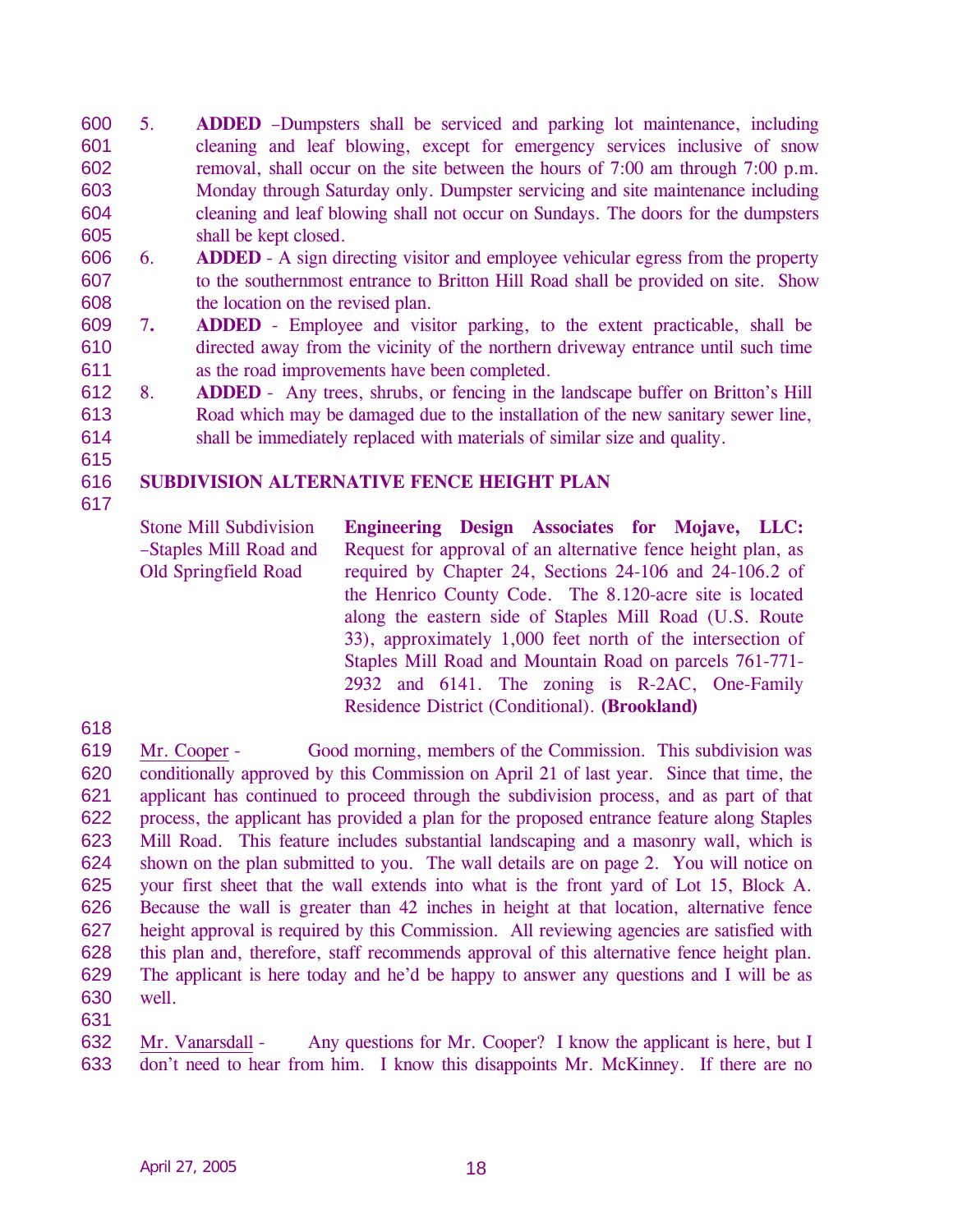634 635 objections, I move that Stone Mill Subdivision alternative fence height plan be accepted and approved.

- 636
- 637 638

Mr. Archer - Second, Mr. Chairman.

639 640 Mr. Vanarsdall - Motion made by Mr. Vanarsdall and seconded by Mr. Archer. All in favor say aye. All opposed say no. The motion passes.

641

642 643 644 The Planning Commission approved the alternative fence height plan for Stone Mill Subdivision subject to the standard conditions attached to these minutes for landscape plans and the annotations on the plans.

645

### 646 **PLAN OF DEVELOPMENT**

647

POD-23-05 Wal-Mart Supercenter @ Parham Plaza Shopping Center– 1504 N. Parham Road (POD-7-69 Revised)

**VHB for Parham Development Company:** Request for approval of a plan of development as required by Chapter 24, Section 24-106 of the Henrico County Code, to demolish part of an existing shopping center and construct a one-story with a mezzanine, 115,455 square foot retail/grocery facility. The 13.1-acre site is located on the west line of N. Parham Road (State Route 73), approximately 275 feet north of Quioccasin Road (State Route 157) and on the north line of Quioccasin Road, approximately 1,200 feet west of N. Parham Road on parcel 753-745-5901. The zoning is B-2, Business District. County water and sewer. **(Tuckahoe)** 

- 648
- 649 650 Mr. Vanarsdall - Is anyone in the audience in opposition to Wal-Mart? Not many people are in opposition to Wal-Mart. No opposition.
- 651

652 653 654 655 656 657 658 659 660 661 662 663 664 Ms. Goggin - Good morning, again. The revised plan was handed out to you just now. The plan revisions address the outstanding issues with the original staff plan in your packet. The changes between the two plans are as follows: First, the building is 1,685 sq. ft. smaller than originally proposed. Second, the main Parham Road entrance has been redesigned to allow traffic to flow interrupted to the front of the shopping center. Three, the building entrance has been relocated from the left side so as not to conflict with the redesigned entrance drive aisle. Additionally, additional parking adjacent to the southeastern Quioccasin Road entrance has been provided. This parking opportunity has become available as the applicant is negotiating with the County to acquire or at least utilize the excess right-of-way for parking. Between the site alterations, building reduction and additional parking spaces, the project meets the parking requirement for the shopping center. Per condition No. 37 and the annotations on the revised plan, staff recommends a sidewalk along the site to Parham Road due to the County's policy about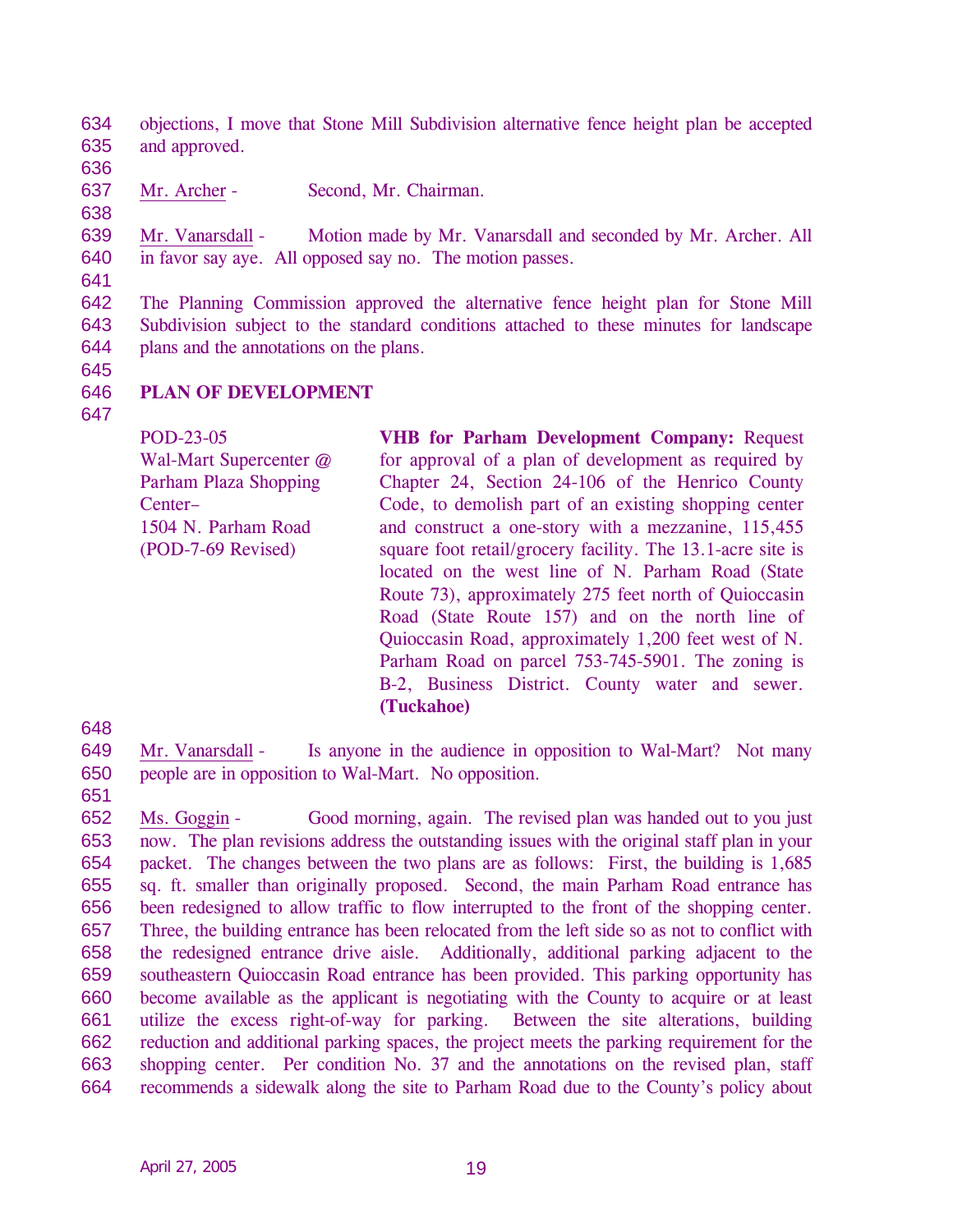665 666 667 668 669 the location near public facilities. The applicant has requested that the sidewalk recommendation is waived due to existing site conditions. Staff has also expressed concern with the possibility that delivery trucks may try to use Quioccasin Road for delivery maneuvers. Wal-Mart has assured staff that all maneuvers will take place on site and has agreed to a condition to insure that this is going to happen.

670

671 672 673 674 675 Staff can recommend approval of the revised plan as annotated, conditions Nos. 23 through 31 and 33 through 37 in the agenda, and additional conditions 38, 39 and 40 in the handout agenda. I will be happy to answer any questions the Commission may have. The applicant has representatives here, engineering as well as the property owner, and Wal-Mart representatives.

676

686

688

690

692

698

677 678 Mr. Kaechele- Just as a point of information, is part of the original building being salvaged here?

679

680 681 682 683 Ms. Goggin- Yes, sir. Approximately 80,000 square feet is being retained. The old Hills/K-Mart is what is being demolished and Wal-Mart is building a new building on that pad site of the old big box.

684 685 Mr. Vanarsdall - I have a couple of questions. One says the police suggest no pay phones should be located at the facility. Is that going to happen?

687 Ms. Goggin - I have not heard from the applicant as to whether they intended...

689 Mr. Vanarsdall - I think that is important. Is the applicant here?

691 Ms. Goggin - Yes, they are.

693 694 695 696 697 Mr. Vanarsdall - And I have another question if I can find it. We are adding No. 38 from the addendum – All delivery and truck traffic maneuvering shall only take place on the property. Additionally, the County right-of-way will not be used for maneuvering at any time. Who would be able to enforce what they did back there, maneuvering the trucks? Is somebody going to stand back there all day and watch them?

699 700 701 702 703 Ms. Goggin - Well, hopefully, we will not be seeing these complaints or calls that this is happening. If it does happen, it will have to be enforced through the conditions of the POD and I believe the Police Department may get involved as it is a public right-ofway.

704 705 706 707 708 Mr. Silber - Mr. Vanarsdall, the issue here is that staff is concerned that there may be truck traffic attempting to get into the loading area or unloading area, and backing and pulling forward somewhat onto Quioccasin, a public right-of-way, and obviously we won't have someone back there attempting to enforce it 24 hours a day, but if we find there is traffic being impeded on Quioccasin, we will bring it to the attention of Wal-Mart.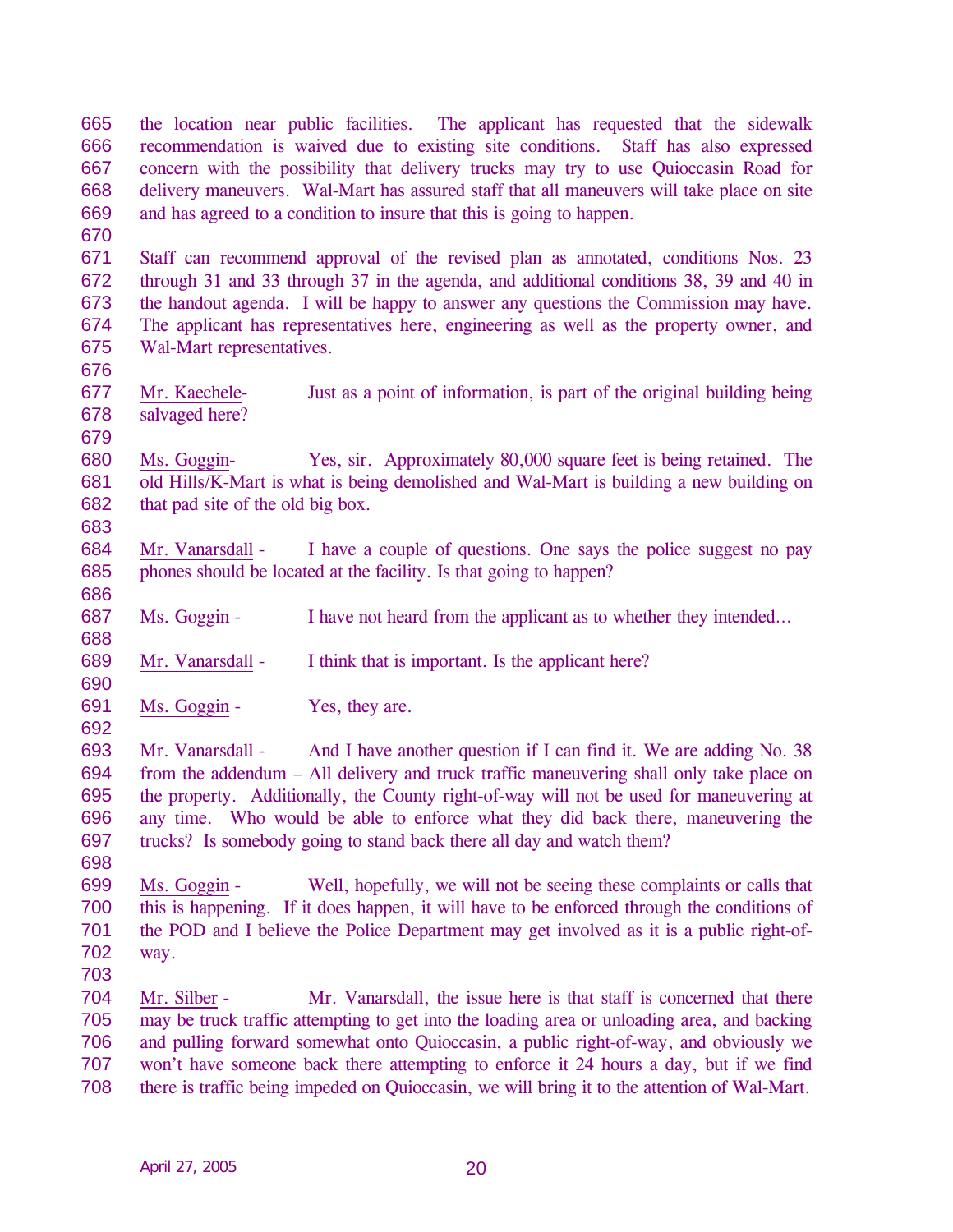710 711 712 713 714 715 716 717 718 719 720 721 722 723 Mr. Vanarsdall - OK. The other thing is the sidewalk. I went out there this morning and, first of all, there is no path anywhere in front of it all the way from the bank there now, I think it is SunTrust, used to be Crestar, from that bank all the way down to Buttons and Bows, a long ways across the street from the, I think it is Hardees, there is no sidewalk, no evidence of anyone ever using a path. I can't imagine who would use a sidewalk, and I stepped from the curb to the tree and from the curb to the tree, and I don't understand other than the library being down the street, why would you even recommend a sidewalk? It is up to Ms. Jones, but just to me it is useless. I have always liked sidewalks, where sidewalks made some sense. This one makes no sense. You'll have to take down five beautiful trees in one section and three or four in another one. I just don't see who is going to get any benefit out of it. If I was a woman with a baby or man with a baby, I wouldn't want to push it along the sidewalk and that has got a long fall that they said that they said they'd have to put up a railing, so the bottom line is they take down the trees and put up a sidewalk and a railing for whom?

725 726 727 728 729 730 731 732 733 734 Mr. Silber - Well, Mr. Vanarsdall, I understand your position and I think in this particular situation the construction of a sidewalk along here does have some engineering challenges. Where staff is coming from is that as development occurs and redevelopment occurs along our major corridors, we do believe that it is important to provide for the pedestrian movement. There are currently no sidewalks on either side of this. However, as development occurs and redevelopment occurs, I think that we will be encouraging the construction of sidewalks so that we can allow for safe pedestrian movement. We have witnessed people actually walking in the right lane of Parham Road trying to move to Regency and other shopping areas in this vicinity, so I think a sidewalk does, in fact, provide for improved safety movement for people walking along Parham Road.

735

740

724

709

736 737 738 739 Mr. Vanarsdall - You talking about safety? Do you know how fast those cars come down by that sidewalk, and there is not enough space to put it to start with. I respectfully disagree with you. I just can't imagine even recommending it other than it is near the library and it is a policy. It is not a Code. We can waive it.

- 741 742 743 744 745 746 747 Mr. Silber - Yes, sir. I understand where you are coming from, but I think in this case, I think that not having a sidewalk here is not going to be a political issue. I think staff is attempting to get sidewalks where we can. We realize the trees in this case would have to be removed and new trees planted, and I understand your position, and I respect that. I think in this case if there is not going to be a sidewalk, that is fine. I think in the long run we need to be looking more towards providing for pedestrians. This may not be the place to start.
- 748

750

- 749 Mr. Vanarsdall - I think that is all of the questions I have.
- 751 752 Ms. Jones - I'd like to just make sure that we are clear about parking. Part of that is still under negotiation.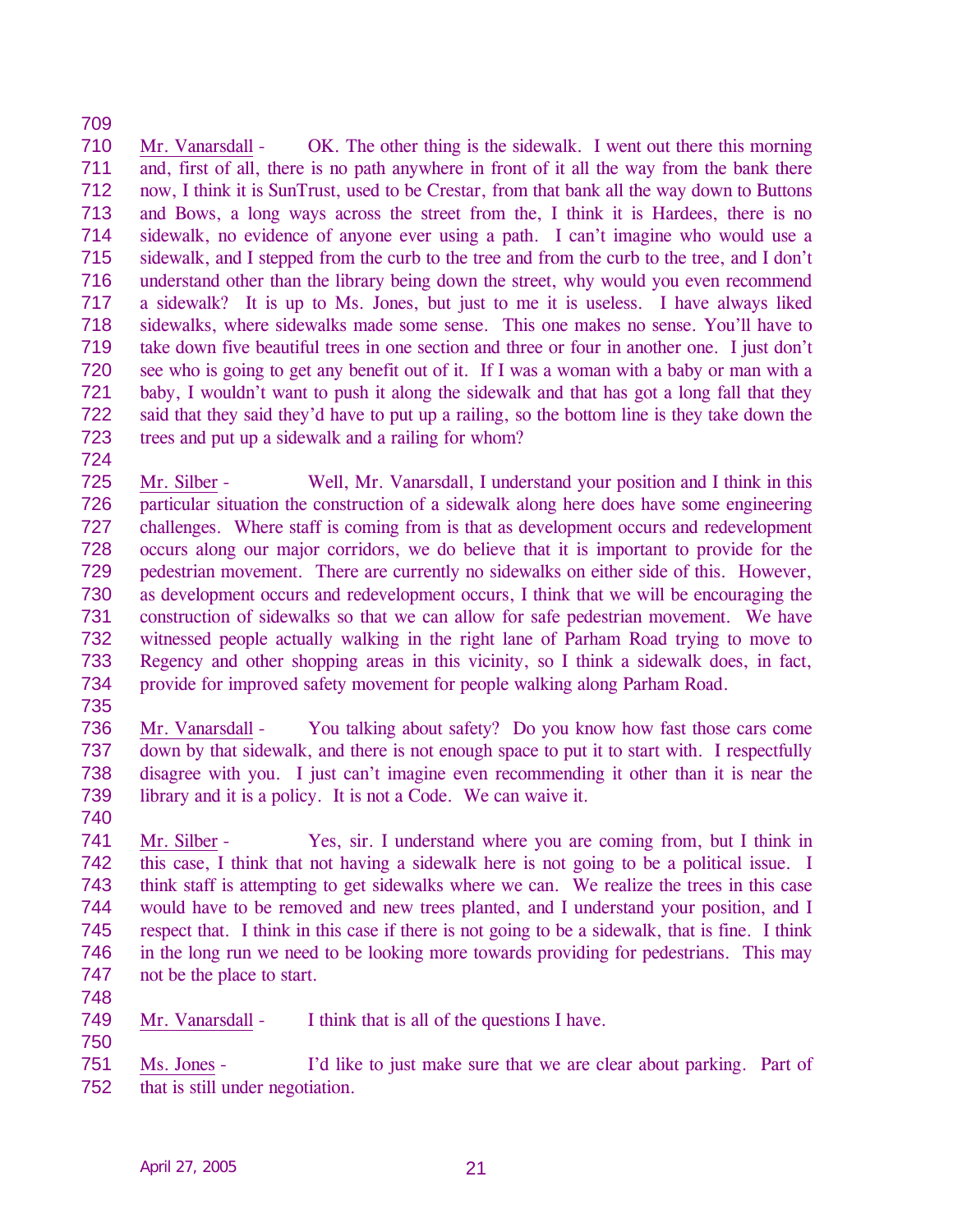753

754 755 756 Ms. Goggin - Yes. The County and the applicant are working together to either acquire or lease or some other necessary agreement so that that little excess triangle of land at that southeastern corner can be utilized for parking.

757

760

758 759 Ms. Jones - And as the parking, with the addition of that triangle of land, meet the four per thousand formula?

- 761 762 763 Ms. Goggin - It exceeds it by 13 spaces for the overall shopping center, and I am sure they could lose a couple of spaces, but we hope that doesn't happen.
- 764 765 766 Ms. Jones - That really was my major concern. We can't go forth with a project without sufficient parking, certainly not for a Wal-Mart Store, so I am happy that is working out.
- 767

768 769 770 771 772 773 774 775 776 777 778 Mr. Silber - Ms. Jones, they have worked hard to meet the parking. They have provided for it. Ms. Goggin, I do have a question on Condition No. 39. It speaks to entering into the necessary agreements with the County to utilize excess property and that condition says excess right-of-way. I think in this particular case it is not right-of-way. It is excess property that the County owns. I would suggest that maybe we modify that to say "utilize excess County property adjacent to Quioccasin Road" and I would suggest we take out "right-of-way along" and insert "County property adjacent to." I believe this is property that at one point was owned by the County as part of its depot. When they sold that for Regency Mall, and the construction of Quioccasin left this little small triangular piece of property that is owned by the County, and I think there are efforts being made to have that transferred or bought by Wal-Mart for additional parking.

779

784

786

788

790

793

780 781 782 Mr. Branin - Ms. Goggin, there is also a bank that fits in that parking lot that is standing right now. Do you know what is going to come of that?

- 783 Ms. Goggin - It is not going to be anything except a couple of parking spaces.
- 785 Mr. Branin - They are going to take that out?
- 787 Ms. Goggin - The bank is going to be removed and...
- 789 Mr. Branin - That will help with the parking.
- 791 792 Ms. Goggin - Definitely. They have actually decreased the building footprint on the site with the demolition of the existing store and the bank.
- 794 795 796 Mr. Branin - And how far down does this building come down on the movie store there?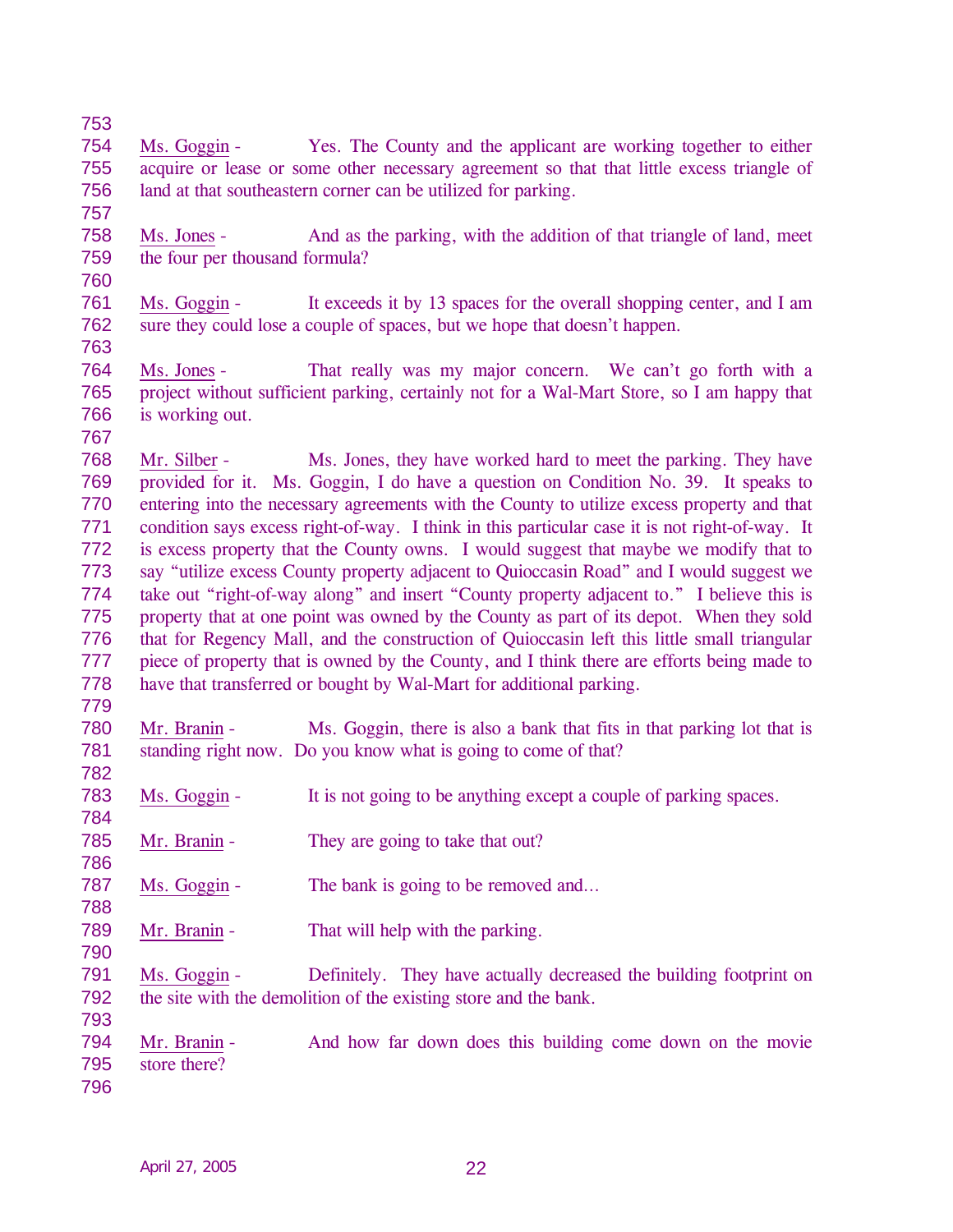| 797<br>798 | Ms. Goggin -<br>remain.                      | No, sir. The movie store is part of the shopping center that is to                           |
|------------|----------------------------------------------|----------------------------------------------------------------------------------------------|
| 799        |                                              |                                                                                              |
| 800        | Mr. Branin -                                 | OK.                                                                                          |
| 801        |                                              |                                                                                              |
| 802        | Mr. Jernigan -                               | Christine, one thing on the addendum. Maybe you said it but I                                |
| 803        | didn't hear it, No. 32. Is it still deleted? |                                                                                              |
| 804        |                                              |                                                                                              |
| 805        | Ms. Goggin -                                 | It is still deleted.                                                                         |
| 806        |                                              |                                                                                              |
| 807        |                                              | Mr. Vanarsdall - Are there any more questions? Ms. Jones, you may not want to                |
| 808        |                                              | hear from the applicant, but I would like to ask him about the telephone.                    |
| 809        |                                              |                                                                                              |
| 810        | Ms. Jones -                                  | That would be fine.                                                                          |
| 811        |                                              |                                                                                              |
| 812        |                                              |                                                                                              |
| 813        | Mr. Archer -                                 | Is the applicant present?                                                                    |
|            |                                              |                                                                                              |
| 814        | Ms. Goggin -                                 | They are over there.                                                                         |
| 815        |                                              |                                                                                              |
| 816        | Mr. Vanarsdall -                             | Come on down to the mike and state your name. I have a question                              |
| 817        | and I want to tell you my reason.            |                                                                                              |
| 818        |                                              |                                                                                              |
| 819        | Mr. Wiggley -                                | Good morning, Planning Commissioners. I am Steve Wiggley with                                |
| 820        | VHB.                                         |                                                                                              |
| 821        |                                              |                                                                                              |
| 822        | Mr. Vanarsdall -                             | My concern is that the Police are suggesting no telephones or public                         |
| 823        |                                              | phone, but there are no conditions or anything that says whether you are going to do it or   |
| 824        | not.                                         |                                                                                              |
| 825        |                                              |                                                                                              |
| 826        | Mr. Wiggley -                                | I have inquired with the architects for Wal-Mart and I have been                             |
| 827        |                                              | assured that there are no phones proposed in front of the Wal-Mart store.                    |
| 828        |                                              |                                                                                              |
| 829        | Mr. Jernigan -                               | That doesn't mean that there won't be any.                                                   |
| 830        |                                              |                                                                                              |
| 831        | Mr. Wiggley -                                | There will not be any.                                                                       |
| 832        |                                              |                                                                                              |
| 833        | Mr. Vanarsdall -                             | I will tell you why I am concerned about that. We had one at                                 |
| 834        |                                              | PetSmart, not the new one but the old one. And what people do is, they are going to          |
| 835        |                                              | make a short call, so they park the car in the Fire Lane, and the short call turns out to be |
| 836        |                                              | 15, 20 or 30 minutes, and soon as that car is gone, another one is there. There is no end    |
| 837        |                                              | to it. It is like having an ATM in the lane. People are not going to take long, so they are  |
| 838        |                                              | not going to take long enough to park in the parking space, so they go beside the curb, and  |
| 839        |                                              | there is a Fire Lane, and they use the ATM, so what it is, it is nothing but a nuisance. It  |
| 840        |                                              | gives the Police heartburn, and I found out in dealing with them, we have two more places    |
|            |                                              |                                                                                              |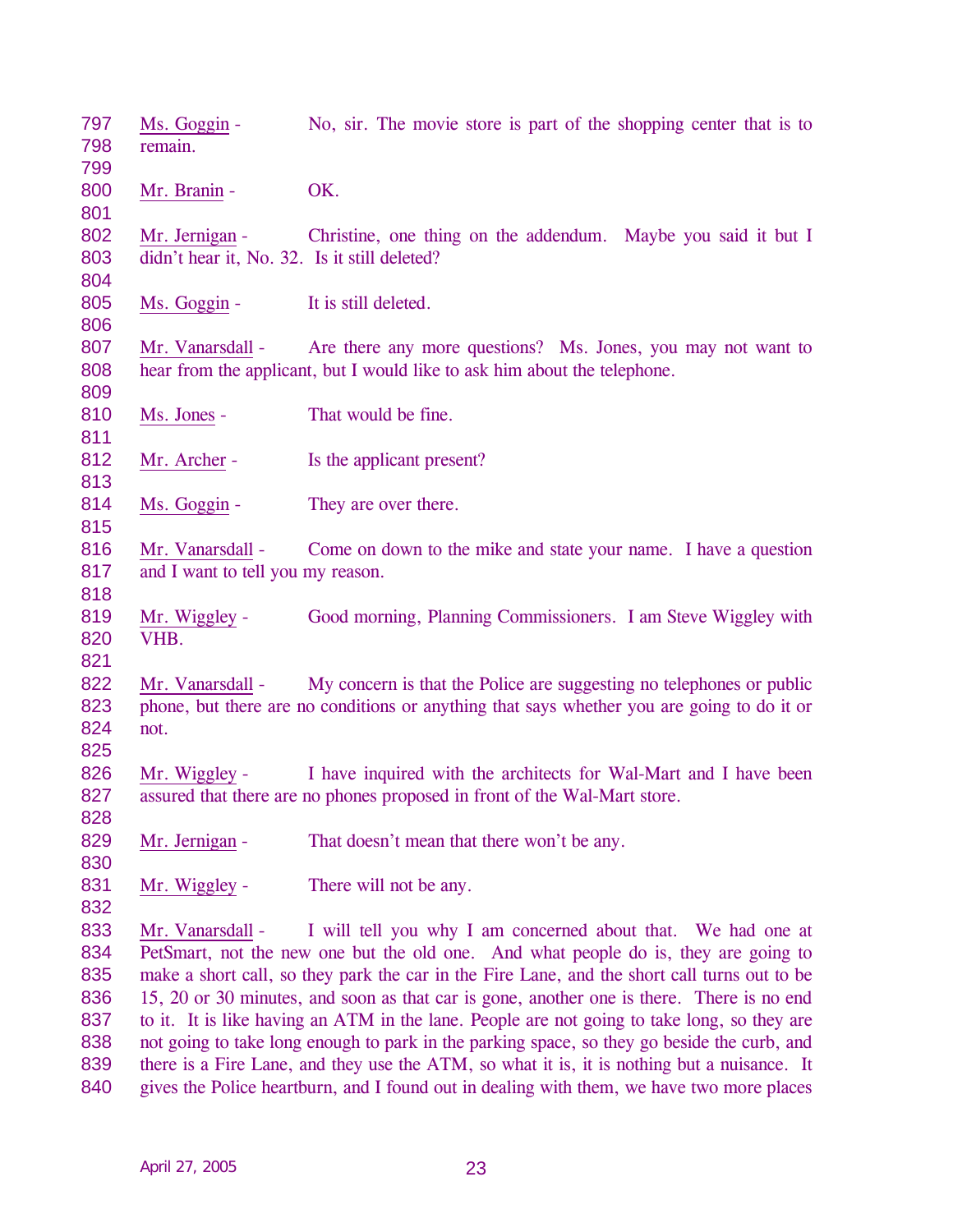841 842 843 844 845 that did this and I found out in dealing with them that the Police had one lady writing tickets for the entire County, but she is going to be out at Virginia Center Commons, and two minutes later she will be out at Short Pump writing tickets, so the reason I am asking that is so we don't have to continue the nuisance.

846 847 Mr. Wiggley - Well, I can assure you that nor does Wal-Mart want to impede the safety access to the building.

849 Mr. Vanarsdall - They put theirs inside.

851 852 Mr. Wiggley - I believe there are some inside, but not on the exterior of the building.

- 854 Mr. Vanarsdall - Thank you.
- 856 Mr. Wiggley - You are welcome.

858 859 860 Ms. Jones - Mr. Chairman, may I just ask one more thing about the sidewalk of staff? It is my understanding that there is really no way to conserve the request for a sidewalk to a later date. It is now or never?

861

865

867

848

850

853

855

857

862 863 864 Mr. Silber - Yes, ma'am. I think it would be hard to impose that on future development of this property. I think we can consider it with each development that comes along and future redevelopment of this shopping center.

866 Mr. Vanarsdall - I didn't know if that was legal or not.

868 869 870 871 872 873 874 Ms. Jones - In those terms and having walked this quite a while last evening, my concern for safety as well as for the engineering required to put a sidewalk at this location, a four foot sidewalk, I feel just the proximity to Parham Road and slope immediately adjacent to that down into the parking lot is a huge problem. I wish I could work it out otherwise. I will always be in favor of sidewalks except in cases where it makes no sense and this is one of those times. I'd like to ask that Condition No. 37 be stricken.

- 876 877 Mr. Silber - COC. I believe the addendum also notes that Condition No. 32 would be deleted as well.
- 878

875

879 880 Mr. Vanarsdall - Do you want to make your motion, Ms. Jones?

881 882 883 884 Ms. Jones - Let's see if I can do this with all of our conditions squared away. I'd like to make a motion that POD-23-05, Wal-Mart Supercenter @ Parham Plaza Shopping Center, be approved with the conditions as set forth in addition to the annotations on the plan, standard conditions for developments of this type, and the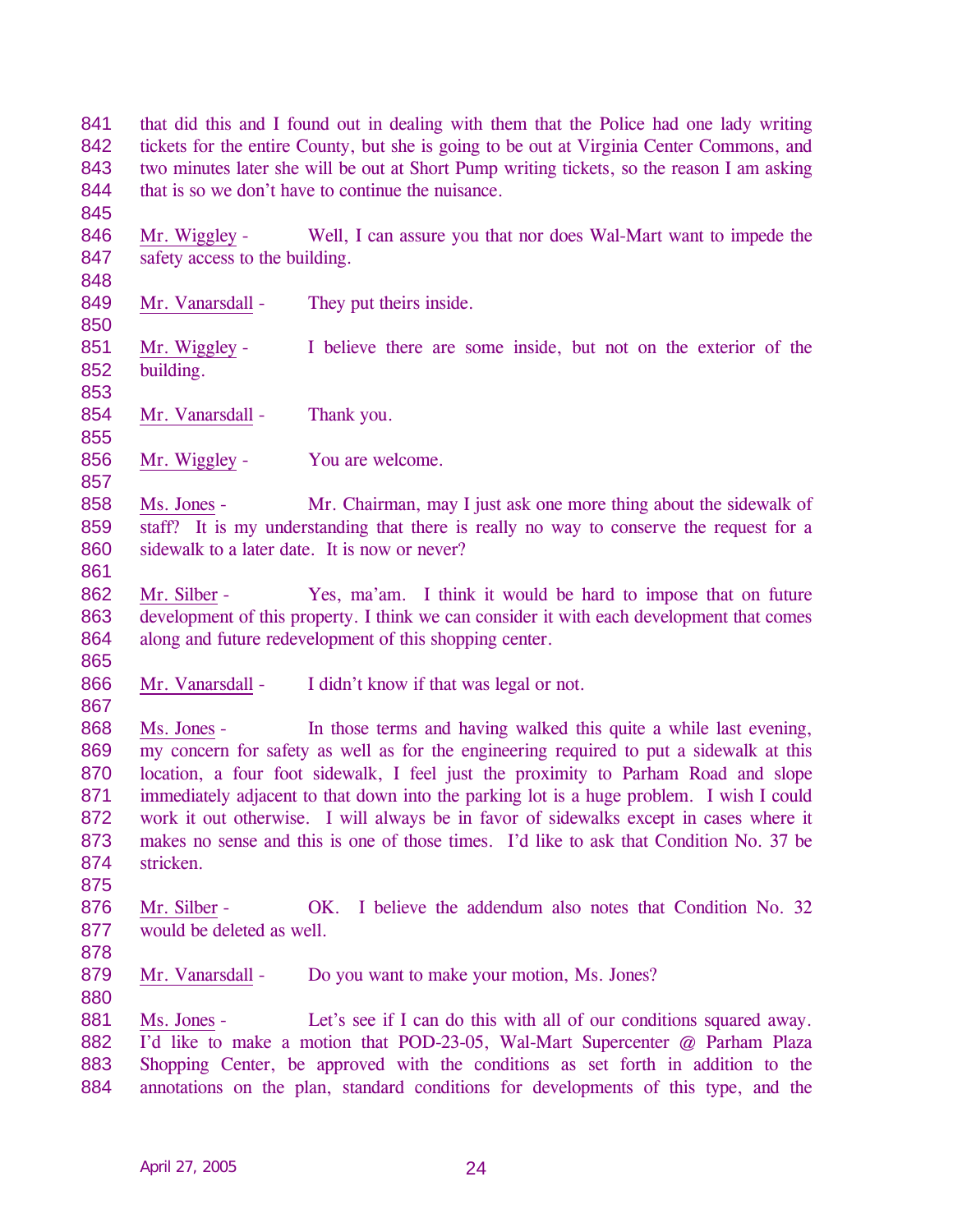885 886 additional conditions Nos. 23 through 40 with deletion of 32 and 37, and with condition 39 added and amended, and Nos. 38 and 40 on the addendum, as added.

887 888

889

Mr. Jernigan - Second.

890 891 Mr. Vanarsdall - Motion made by Ms. Jones and seconded by Mr. Jernigan. All in favor say aye. All opposed say no. The motion passes.

892

897

893 894 895 896 The Planning Commission approved POD-23-05, Wal-Mart Supercenter @ Parham Plaza Shopping Center – 1504 N. Parham Road (POD-7-79 Revised), subject to the annotations on the plan, the standard conditions attached to these minutes for developments of this type and the following additional conditions:

- 898 899 900 901 23. The site, including paving, pavement markings, signage, curb and gutter, dumpster screens, walls, fences, lighting and other site improvements shall be properly maintained in good condition at all times. Any necessary repairs shall be made in a timely manner.
- 902 903 904 905 906 24. The easements for drainage and utilities as shown on approved plans shall be granted to the County in a form acceptable to the County Attorney prior to any occupancy permits being issued. The easement plats and any other required information shall be submitted to the County Real Property Agent at least sixty (60) days prior to requesting occupancy permits.
- 907 908 25. The developer shall provide fire hydrants as required by the Department of Public Utilities and Division of Fire.
- 909 910 26. Employees shall be required to use the parking spaces provided at the rear of the building(s) as shown on the approved plans.
- 911 27. Outside storage shall not be permitted.
- 912 913 914 915 916 917 28. The developer shall install an adequate restaurant ventilating and exhaust system to minimize smoke, odors, and grease vapors. The plans and specifications shall be included with the building permit application for review and approval. If, in the opinion of the County, the type system provided is not effective, the Commission retains the rights to review and direct the type of system to be used.
- 918 919 920 29. Any necessary off-site drainage and/or water and sewer easements must be obtained in a form acceptable to the County Attorney prior to final approval of the construction plans.
- 921 922 923 30. Deviations from County standards for pavement, curb or curb and gutter design shall be approved by the County Engineer prior to final approval of the construction plans by the Department of Public Works.
- 924 925 31. The loading areas shall be subject to the requirements of Chapter 24, Section 24-97(b) of the Henrico County Code.
- 926 927 928 32. Insurance Services Office (ISO) calculations must be included with the plans and contracts and must be approved by the Department of Public Utilities prior to the issuance of a building permit.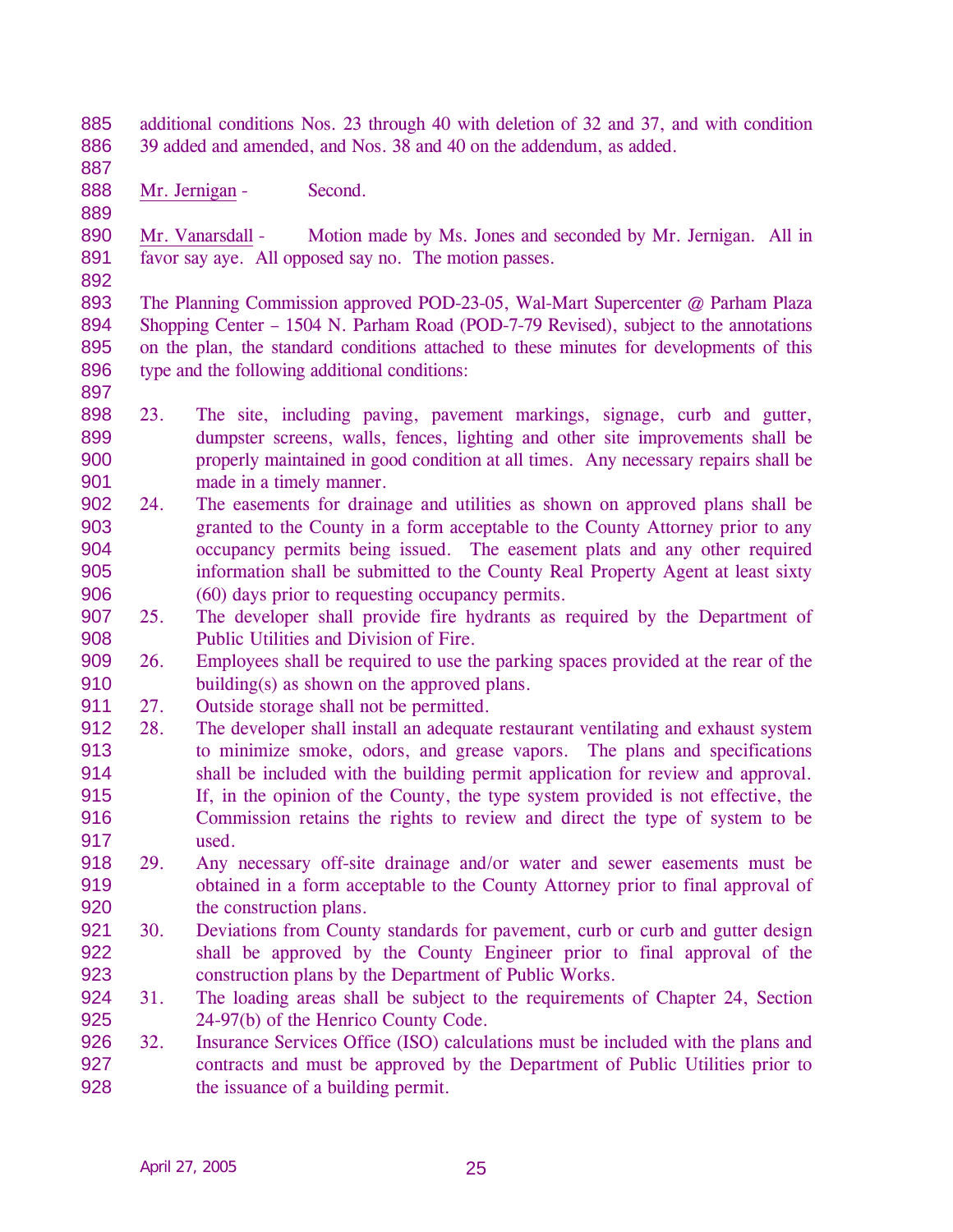- 929 930 931 32. Approval of the construction plans by the Department of Public Works does not establish the curb and gutter elevations along the Henrico County maintained right-of-way. The elevations will be set by Henrico County.
- 932 933 934 935 936 33. The location of all existing and proposed utility and mechanical equipment (including HVAC units, electric meters, junction and accessory boxes, transformers, and generators) shall be identified on the landscape plans. All equipment shall be screened by such measures as determined appropriate by the Director of Planning or the Planning Commission at the time of plan approval**.**
- 937 938 34. No merchandise shall be displayed or stored outside of the building(s) or on sidewalk(s).
- 939 35. A standard County sidewalk shall be provided on the west line of Parham Road.
- 940 941 942 36. All delivery and truck traffic maneuvering shall only take place on the property. Additionally, the County right-of-way will not be used for maneuvering at any time.
- 943 944 945 37. The applicant shall enter into the necessary agreements with the County to utilize excess County property adjacent to Quioccasin Road for parking prior to construction plan approval.
- 946 947 38. Building materials and colors submitted with the building permit will be in substantial conformance with the staff architectural elevations.
- 948

### 949 **PLAN OF DEVELOPMENT**

950

POD-27-05 River Road Church, Baptist Parking Addition – 8 N. Ridge Road (POD-114-98 Revised) **Hulcher & Associates, Inc. and River Road Church, Baptist, Trustees:** Request for approval of a plan of development, as required by Chapter 24, Section 24- 106 of the Henrico County Code, to construct a 53 space parking lot addition. The 0.66-acre site is located on the west line of N. Ridge Road, approximately 600 feet north of River Road on parcel 757-734-4720 and part of 757-734-4606. The zoning is R-1, One-Family Residence District. County water and sewer. **(Tuckahoe)** 

951

- 952 953 954 Mr. Vanarsdall - Is there anyone in the audience in opposition to POD-27-05, River Road Church, Baptist, in the Tuckahoe District? We do have opposition. Thank you. Ms. Goggin, go ahead.
- 955

956 957 958 959 960 961 962 Ms. Goggin - This request is to expand an existing church parking lot onto a lot that is currently or most recently used as a residence. When this plan was submitted, staff recommended and the applicant agreed to provide a six-foot fence and plantings equivalent to a 10-foot transitional buffer along the north and western property lines of the new parking lot to help soften the impact this development will have on adjacent neighbors. The church held a meeting with its immediate neighbors in March, obviously, prior Planning Commission, to explain their proposal and to get feed back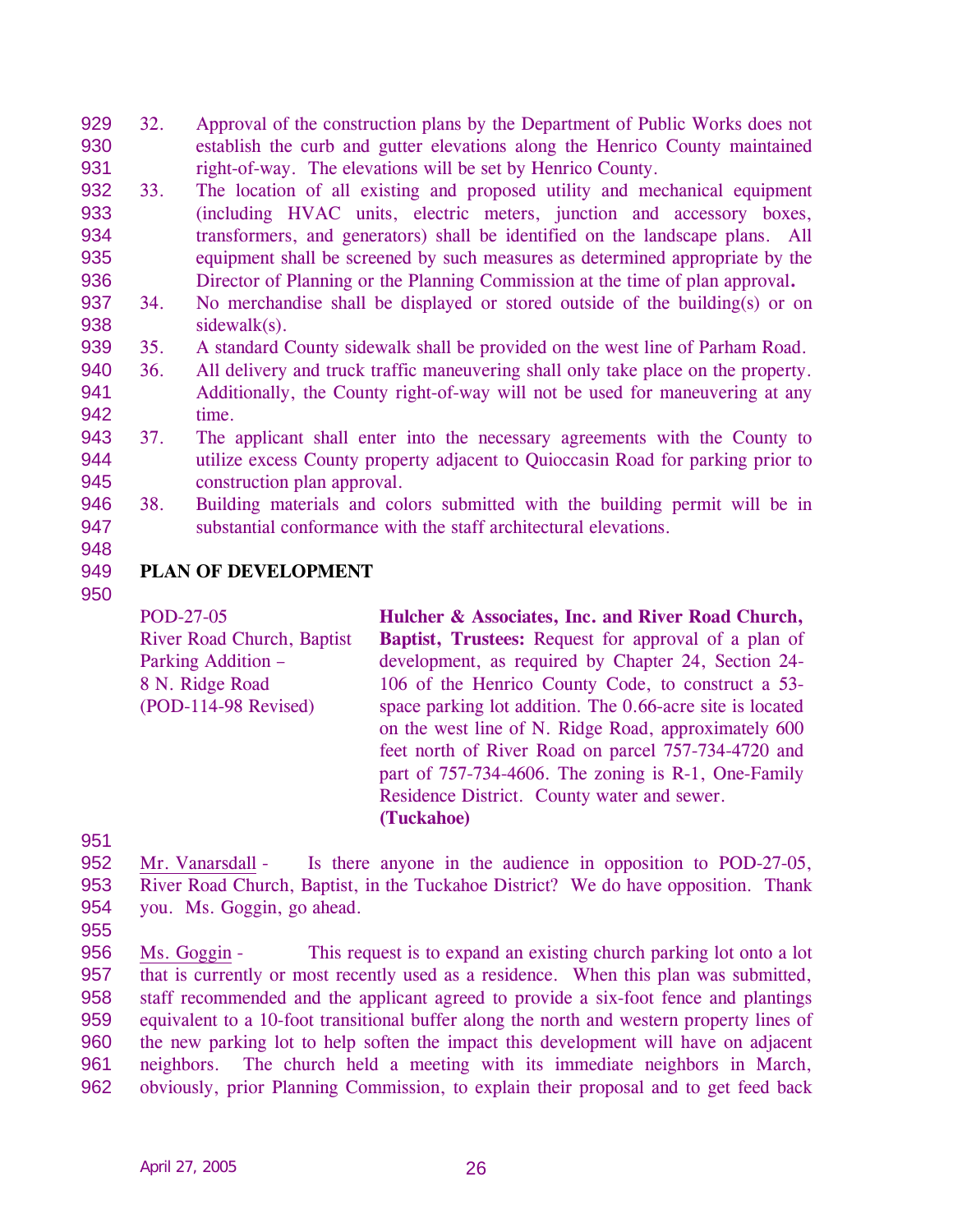963 964 from their neighbors. At this meeting concerns with existing and additional water runoff and fence materials were raised.

965

966 967 968 969 970 971 972 973 974 975 976 977 978 To insure that their existing and proposed parking lots don't flood adjacent properties, the church is installing curb and gutter in the parking lot for both the new and existing developments. During this meeting the neighbors impacted the most, by this proposal, requested a brick wall for quality and to stay with the same materials that the church has used for its building and HVAC screen. Staff asked the church to consider the request for brick instead of wood, but the six-foot wooden fence and plantings exceed the County Code requirements. The applicant has provided photos of the fence to how they wish to build and I will put that up now. This is a photo, provided by the applicant, of the style fence that they are proposing to build for this new parking lot. And the applicant also provided a conceptual landscape plan, which was just handed out to you this morning. This was put together by the church within the last week to show the quantity and the type of screening that they are proposing to help this blend in with the neighborhood.

979

980 981 982 983 984 985 986 987 Staff amended conditions Nos. 9 and 11 in the agenda which would require the landscape, lighting and fence plan to return to the Planning Commission for review and approval prior to installation. This would allow the neighbors and the church to have additional time and opportunity to work out the details as to lighting height, planting materials and if there is a fence, possibly fence materials. As we saw, we have some opposition to this request and they are here and I'm sure that they would like to speak and we also have representatives from the church and the engineer that are here to answer any questions that the Commission may have of them.

988

989 990 Mr. Vanarsdall - Are there any questions by Commission members? No questions. All right, is the applicant here?

991

992 993 994 995 996 997 998 Mr. Hines - Yes, sir. My name is Malcom Hines and I'm chair of the building and property counsel at River Road Church Baptist. As you have heard, we have met both in a meeting and individually with the neighbors surrounding the property and we are most anxious to be good neighbors and address concerns that they have. The first thing I think was mentioned was the preference for a brick wall versus a wooden fence. We would love to do a brick wall but it's seven times more expensive than a wooden fence and we are not able to afford to do that at the present time.

999

1000 1001 1002 1003 1004 1005 1006 The fence that we proposed was just that a proposal simply to illustrate that we want to build and architecturally designed, attractive, fence. I received this morning a list of things that some of the things that some of the neighbors had submitted and one of the things that they said is that they didn't like the lattice on top of the fence. They apparently want the wooden solid fence to go the entire six feet. We don't have a problem with that. This is simply a proposal and we have indicated all along that we would seek their input on the design of the fence. The location of the fence, as shown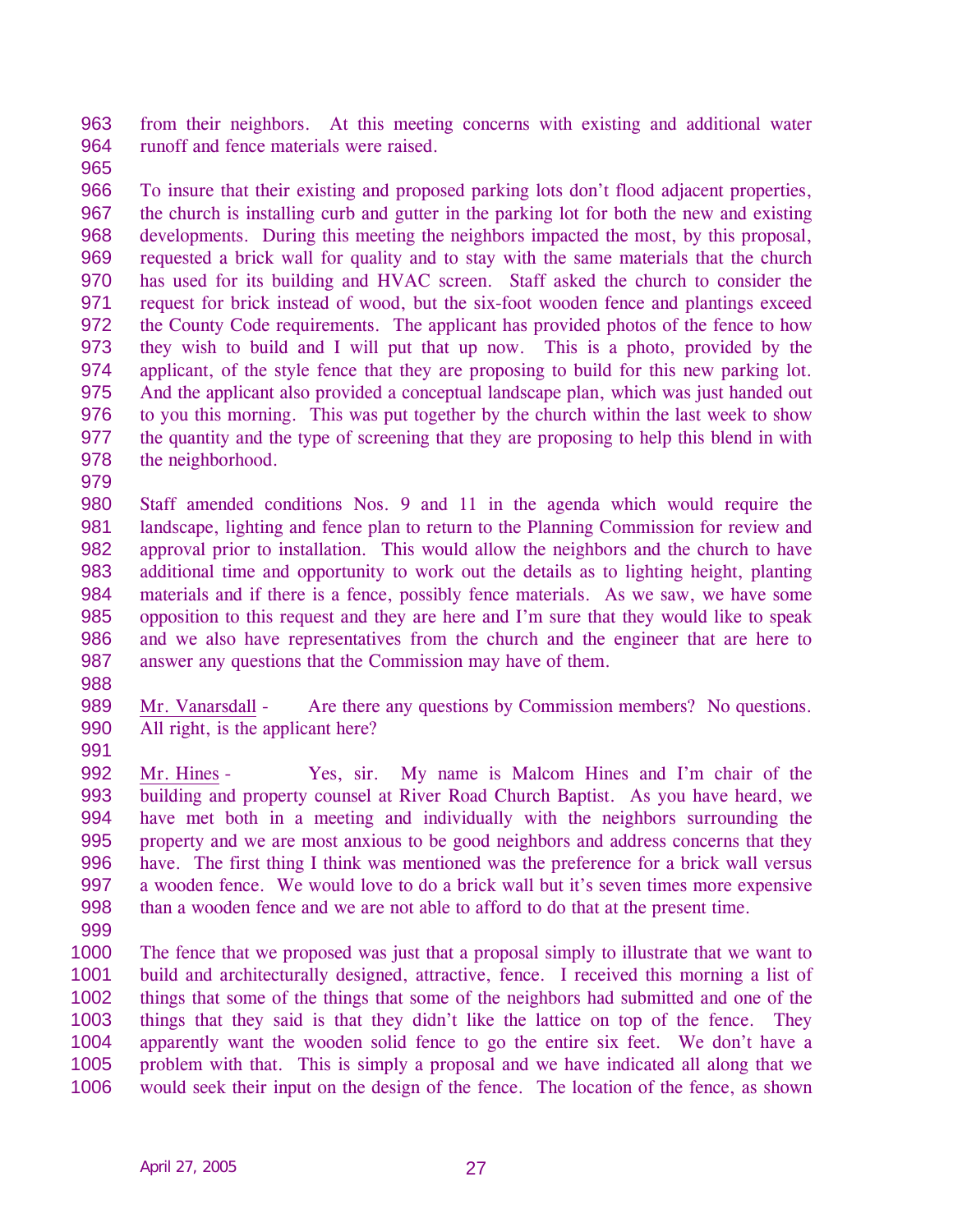1007 1008 1009 1010 1011 1012 1013 1014 1015 1016 1017 1018 1019 1020 on our plans as being just inside of the property line, and we understand that there has been a request that we move the fence in 10 feet and put planting on the outside of the fence. We are not in favor of this for several reasons, not the least of which is, that we would have no way to maintain the plantings. The plantings would be on our property and would certainly require maintenance as they grew, and we would have no way to get to them short of having the adjoining landowners deed us easements to cross their property to maintain them. We think that that is not a feasible solution. In fact, if it came to that we would probably drop our suggestion that there be a fence and we would just go with plantings, which our landscape architect has presented and it is a hedge of arborvitae which would eventually make a substantial barrier there. Our whole reason for suggesting a fence in the first place was that it would provide immediate relief to the neighbors and we wouldn't have to wait several years for the plantings to grow up. If they are interested in the landscape screening, we are certainly in favor of that and plan to do that.

1021

1022 1023 1024 1025 1026 1027 1028 1029 1030 1031 1032 1033 1034 1035 1036 1037 1038 1039 They also mentioned that they would like the lot to be gated. Well, it is not presently gated and that would present an undue burden to us. We don't see how we could do that and they also mentioned increase Police presence and other security measures. I would suggest that's something that the Public Safety Division would want to look at. I spoke to Col. Doug Middleton, Assistant Chief of Police, and he was not aware of any reports. During our meeting, several neighbors reported that strange going on's occurred in our parking lot at 2:00 and 3:00 a.m. in the morning. This is something that we weren't aware of and, of course, is not in favor of at all. We weren't aware of it but in my conversation with the Police Department, they had no reports whatsoever of any such occurrences and said that they would be certainly responsive to any such reports from any of the neighbors. So, I think the Public Safety Division would be able to respond to those concerns. As far as I can tell, we have addressed all of their concerns. There is also concern about the lighting. All of the lighting that we have done in the past, and proposed to do, would meet all of the County requirements for light emittance. And as I understand it, the proposal that is before you now, we would have to come back before you with a specific lighting plan. So, that really don't impacts what we are here to talk about today. Unless there are further questions from members of the Commission, I think that's it.

- 1040
- 1041 Mr. Vanarsdall - I want to ask you a question.
- 1042
- 1043 Mr. Hines - Yes, sir.
- 1044
- 1045 1046 1047

Mr. Vanarsdall - If you leave that latticework on top, how high does that makes the fence, do you know?

1048 1049 Mr. Hines - Well, the fence is six feet and it would be five if... If the fence that we propose….

1050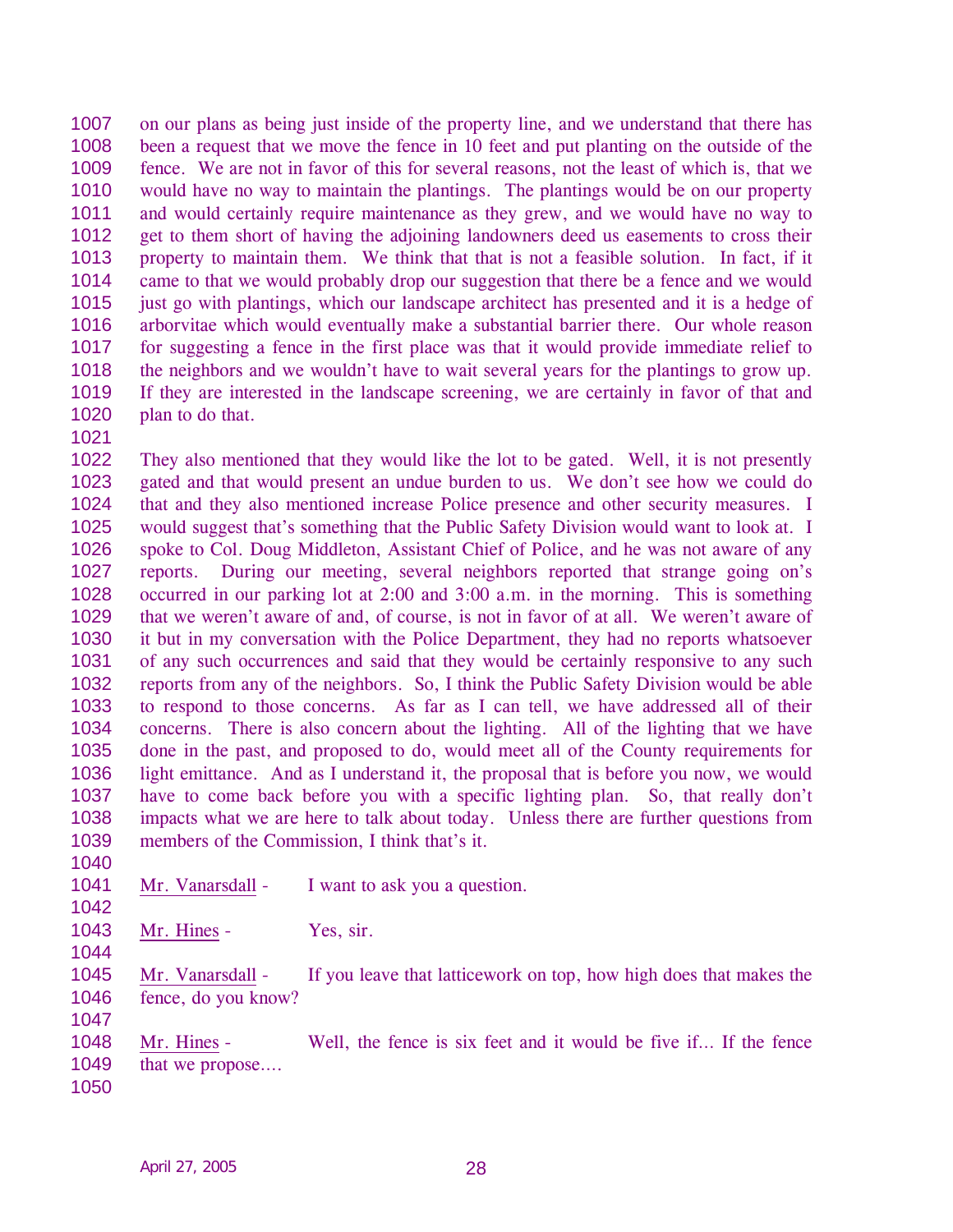| 1051<br>1052                                         | Mr. Vanarsdall -                          | It wouldn't be over seven feet?                                                                                                                                                                                                                                                                                                                                                                                                   |
|------------------------------------------------------|-------------------------------------------|-----------------------------------------------------------------------------------------------------------------------------------------------------------------------------------------------------------------------------------------------------------------------------------------------------------------------------------------------------------------------------------------------------------------------------------|
| 1053<br>1054                                         | Mr. Hines -                               | It would not be over seven feet. No, sir.                                                                                                                                                                                                                                                                                                                                                                                         |
| 1055<br>1056<br>1057                                 | Mr. Vanarsdall -<br>in it?                | That's okay. Now, the other thing is, why would you have a gate                                                                                                                                                                                                                                                                                                                                                                   |
| 1058<br>1059                                         | Mr. Hines -                               | Why would we have a gate?                                                                                                                                                                                                                                                                                                                                                                                                         |
| 1060<br>1061                                         | Mr. Vanarsdall -                          | Yes.                                                                                                                                                                                                                                                                                                                                                                                                                              |
| 1062<br>1063<br>1064<br>1065<br>1066                 | Mr. Hines -                               | Well, we wouldn't have a gate. We are not proposing any<br>additional ingress. This new parking lot would be an extension of our existing parking<br>lot in the present ingress/egress off of Ridge Road and then one ingress/egress on River<br>Road would remain as they are now. We are not changing the public access at all.                                                                                                 |
| 1067<br>1068                                         | Mr. Vanarsdall -                          | There is a house right next door.                                                                                                                                                                                                                                                                                                                                                                                                 |
| 1069<br>1070                                         | Mr. Hines -                               | That is correct, yes, sir.                                                                                                                                                                                                                                                                                                                                                                                                        |
| 1071<br>1072                                         | Mr. Vanarsdall -                          | And the fence would run towards another fence.                                                                                                                                                                                                                                                                                                                                                                                    |
| 1073<br>1074<br>1075                                 | Mr. Hines -                               | Well it would run to the back property line adjacent to that house<br>and then it would run across the back of the lot. And I'll concern there would                                                                                                                                                                                                                                                                              |
| 1076<br>1077                                         | Mr. Vanarsdall -                          | Is there a tool shed or something back there?                                                                                                                                                                                                                                                                                                                                                                                     |
| 1078<br>1079<br>1080<br>1081<br>1082<br>1083<br>1084 | Mr. Hines -<br>back as well.              | Yes, sir. And the folks that live there expressed a concern that<br>someone pulling into a parking space at night, there is a slight uphill grade, that the<br>headlights might shine into their second floor window. We hadn't originally thought<br>about putting a fence there. And, when we looked at it we agreed that that might<br>possibly be the case, so we decided to bring the fence around the corner and across the |
| 1085<br>1086<br>1087<br>1088                         | Mr. Vanarsdall -<br>something to make it  | This wooden fence is going to beautiful when you put it up.<br>Have you ever thought about having some way to power wash it later and stain it or                                                                                                                                                                                                                                                                                 |
| 1089<br>1090<br>1091<br>1092                         | Mr. Hines -                               | Oh, yes, sir. We are certainly not opposed to that. We feel like<br>we have a beautiful church campus and anything that we do we would want to maintain<br>it and keep it as aesthetically pleasing as possible.                                                                                                                                                                                                                  |
| 1093<br>1094                                         | Mr. Vanarsdall -<br>member of the church. | We want to see you do that to because Mrs. O'Bannon is a                                                                                                                                                                                                                                                                                                                                                                          |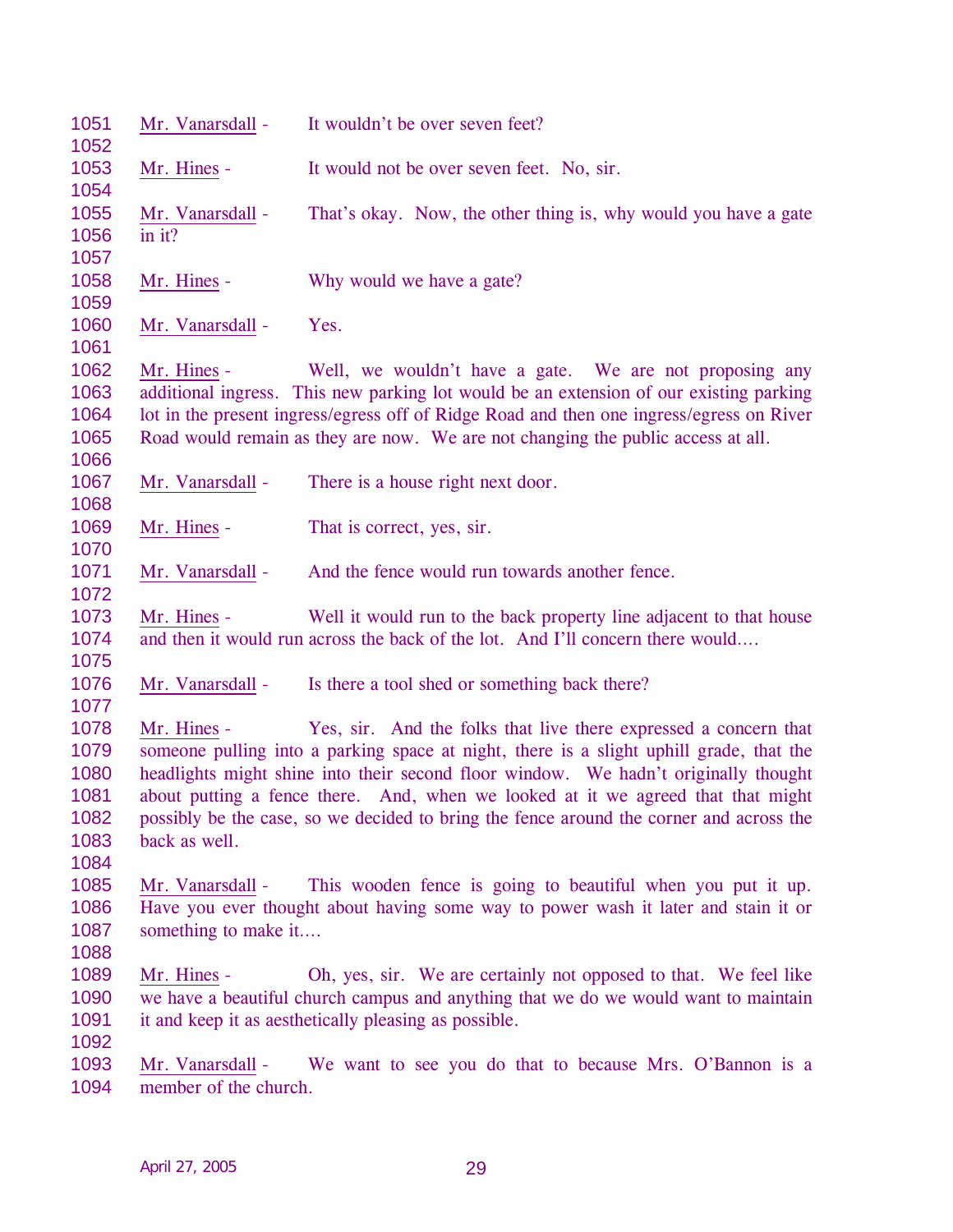1096 Mr. Hines - That's correct.

1098 1099 1100 1101 Mrs. Jones - Mr. Hines, may I ask about the fencing. As it goes around the property line for the new part of the parking lot, it would come to an abrupt halt. Is there anything that the church has planned to extend that along the property line, back up to River Road? Will you extend the fence at all or have you considered it?

1102

1095

1097

1103 1104 1105 1106 1107 Mr. Hines - Well, the fence will start, Mrs. Jones, the fence will start on the River Road…. No, excuse me, not River Road. The River Road side is basically already fenced. All of those property owners at some point in time have put up fences on their property. We don't really have any fence that I'm aware of. All of those fences are owned and maintained by the property owners.

1108 1109

1110

Mrs. Jones - Correct.

1111 1112 1113 1114 1115 Mr. Hines - And that's a longstanding thing that goes back about 50 or 60 years. We didn't originally plan to put it across the back of that lot except that in response to concerns that light might shine in those windows, we put it across that 100 or foot so line to alleviate that problem. But, no ma'am, we don't plan to take it any farther than that.

1116

1117 1118 Mr. Vanarsdall - Are there any more questions? Thank you.

1119 Mr. Hines - Thank you.

1121 1122 Mr. Vanarsdall - Now we will take the opposition. Come down and state your name and we will be glad to deal with what you have to say.

1123

1120

1124 1125 1126 1127 1128 1129 Mr. Sanderson - Mr. Chairman and members of the Commission, staff. My name is Jim Sanderson. I am the adjacent property owner on the north side of this parking lot. My address is 200 Ridge Road. Obviously, we would be the one that's most effected by this intrusion. The church has been most courteous and informative as well as a particular member of the staff, Christina. The church has pretty much kept us informed as to how they are going to proceed.

1130

1131 1132 1133 1134 1135 1136 1137 1138 My remarks that I made at the meeting are pretty much the same remarks that I will make to this Commission this morning. River Road Baptist Church, as some of you are aware, is probably one of the most architecturally correct and dignified and distinctive churches in all of Henrico County. Just to remind you all, particularly those of you all who are not in our district, here is a picture of the church. River Road Baptist Church when it was started in 1950 even the first structure that was built on that property still stands. It was a fireplace, an outdoor fireplace, with the most elaborate cooking devices known to man. It's beautiful as well as the church. My posture and my wife's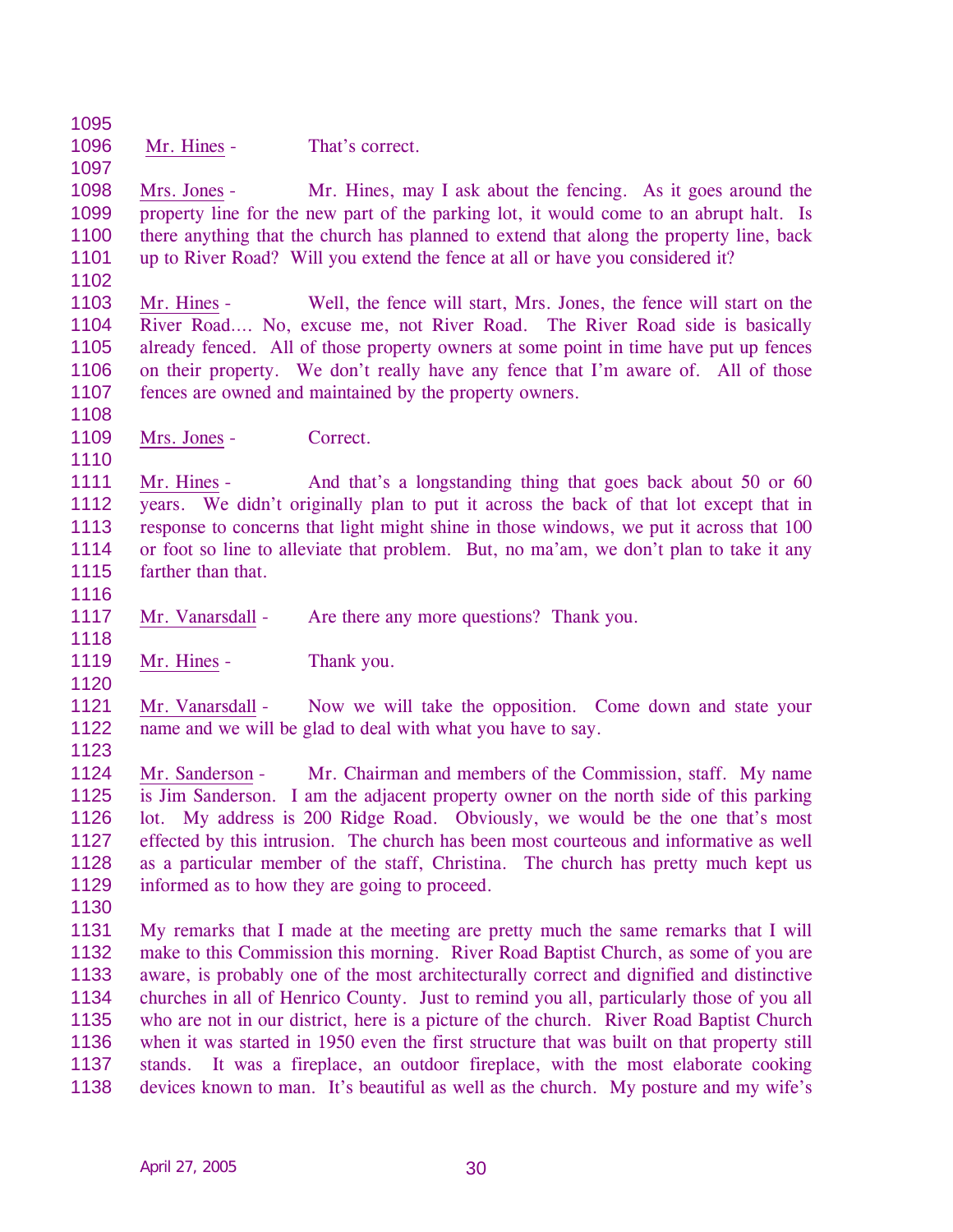posture is the fact that we are in retirement and we are planning to sell our house and obviously this parking lot is imposing on the value of our property. And I speak from experience from professionalism. I have been a real estate broker for more than 42 years, and I'm from the  $5<sup>th</sup>$  generation of my family being in the building business in 1139 1140 1141 1142 1143 Richmond.

1144

1145 1146 1147 1148 1149 1150 1151 1152 1153 1154 1155 1156 1157 1158 1159 1160 1161 1162 1163 1164 1165 1166 1167 What we would like to see, and I only have two requests. What we would like to see is a brick wall. A brick wall that is in keeping with the existing architecture. You've been shown a picture of a pressured treated yellow pine fence. I've seen it. I've taken pictures of it and I have those with me. As a friend of mine, who has been a plumber and millwork business since 1909 would say, pressure-treated pine is scrap crap. It requires maintenance, constant maintenance. You cannot paint it until it has been at least exposed to the element for nine months. And painting is a constant maintenance with pressure-treated pine. If it were a better grade of wood, or some other wood that was more resistant, you wouldn't have that problem. Brick, I mean every now and then you might get algae or fungus and that's because it's north facing, and that's power washed. As far as the maintenance of landscaping, the area that would have to be maintained, if the fence or wall is put on the side of the parking lot rather than right against our property, is their property. The 10-foot easement or planting space is their property. It is not our property. They can just walk right around. If you look at the site plan you can see that. It's not that they would have to come on our property to maintain the landscaping. So, they have shown you all a 10-foot space for the wall and for the landscaping. Our request is that the wall be on the parking lot side. It's not necessarily for our convenience. But, the big problem is the lighting. And if I show you a picture, which I'm going to do, you will be shocked because we have to look at that 24 hours a day. We have to look at that, at night, all night. And it will shock you, the amount of light that's generated from the existing parking lot, which is adjacent to our property. This was taken last night (referring to pictures he's passing to the Commission).

1168

1169 1170 1171 1172 1173 1174 1175 1176 1177 1178 1179 1180 1181 1182 Now, the thing about the wall as opposed to a fence. Every single structure on the campus at that church is brick. Every wall at that church is brick. They even put a brick wall around the heating plant. Now the only distraction of that heating plant is the fact that the gate is made out of pressure-treated pine, it's not painted. And it is already beginning to warp in this color. It could have been painted. It's been there for three or four years and it has not been painted. So, our desire is simply that they continue their commitment to the architecture, integrity and character of the existing church buildings and structures. The second thing we want, in regard to the wall, is we want it placed on the parking lot, adjacent to the parking lot, not adjacent to our property. And another reason for that, and I have pictures to show you also of other brick walls in the immediate community. They can use the wall to install lights in the wall that will shine directly into the parking lot and it would not light the neighboring properties. This is a commercial property (referring to the pictures), but the brick wall at Rite Aid Pharmacy, which is only a couple blocks away, has lights in the wall.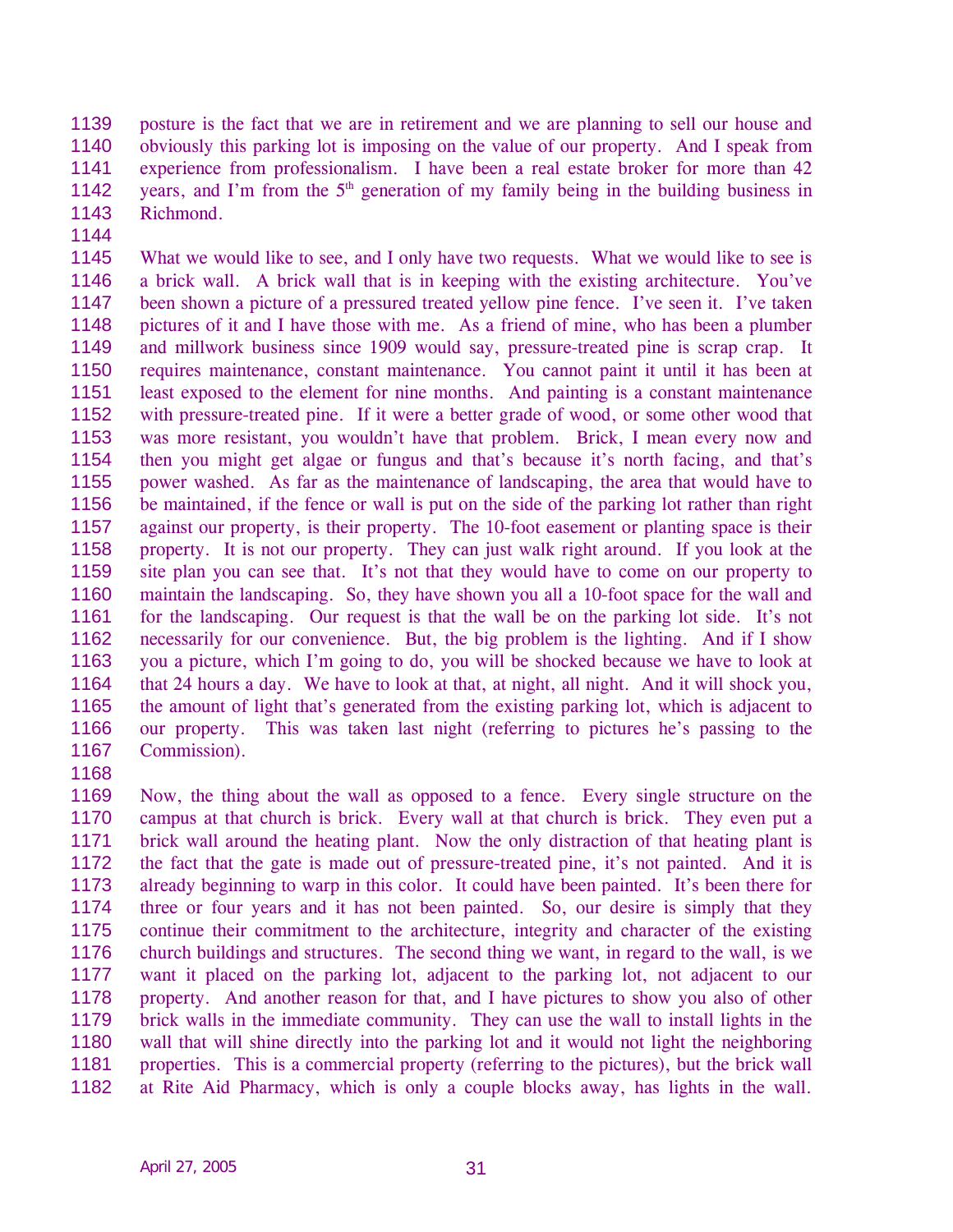1183 1184 1185 1186 1187 1188 1189 1190 1191 1192 Also, the other thing that we would like to see, if they are going to use lighting use landscape lighting. It is low lighting so the light only reflects and illuminates the parking lot itself. If you put the wall adjacent to the parking lot, then that's where the lighting will be. The people that comes to church, I'm not a member of this church, my daughter is, my oldest sister is and brother-in-law are members, but when you go to church and you pull up in a parking lot, you get out of the car and you go in the church. You come out of the church, you get in your car and you go home. So, they won't be looking at the landscaping, we will. So, that's another reason that we would like the landscaping on the outside of the property that's adjacent to our property.

- 1193 1194 1195 1196 1197 1198 So, I guess the second thing that we are concerned about is the lighting. And you can see from the pictures that I have given you how it interferes or disrupts anybody's life. Our neighborhood is changing. Our neighborhood is changing to young families with children, and there are a number of property owners here who have that type of family and they are going to speak to other issues of which they have those sort of concerns that particularly effect them and effect the whole neighborhood. Thank you.
- 1199
- 1200 1201 Mr. Vanarsdall - Mr. Sanderson, let me ask you a question. You are definitely against the wooden fence of seven feet high.
- 1202

1204

1203 Mr. Sanderson - It's not the height challenge, it's the type of material.

1205 1206 1207 1208 1209 1210 Mr. Vanarsdall - Okay. Now also while you are standing there I would like to ask Ms. News a question. Ms. News, there is a condition on the case that says it will have to come back for lighting and landscaping. Now, Ms. News, if this came back, No. 11 is on here amended, and it comes back to you do you look at what's there now, the lights that he showed us a picture of, and change any of that or can you just approve additions?

- 1211
- 1212 1213 1214 1215 Ms. News - We would have to go back. I'm not sure how that lighting was approved to begin with, whether the Commission approved it or if it was a staff approval. We can always entertain any kind of revisions to that lighting.
- 1216 1217 Mr. Vanarsdall - I doubt if anybody approved it, that far back. Did you say it was 1950?
- 1218
- 1219 1220 1221 1222 Mr. Sanderson - No, sir. That was when the church started. The revisions to that parking lot was done when the new educational building was built, which I think was about six years ago, in 1999.
- 1223 1224 1225 Mr. Vanarsdall - I was just trying to find out from her, she's the expert, what authority we have to change what's there, if they church wanted it changed. I don't know if they want it changed.
- 1226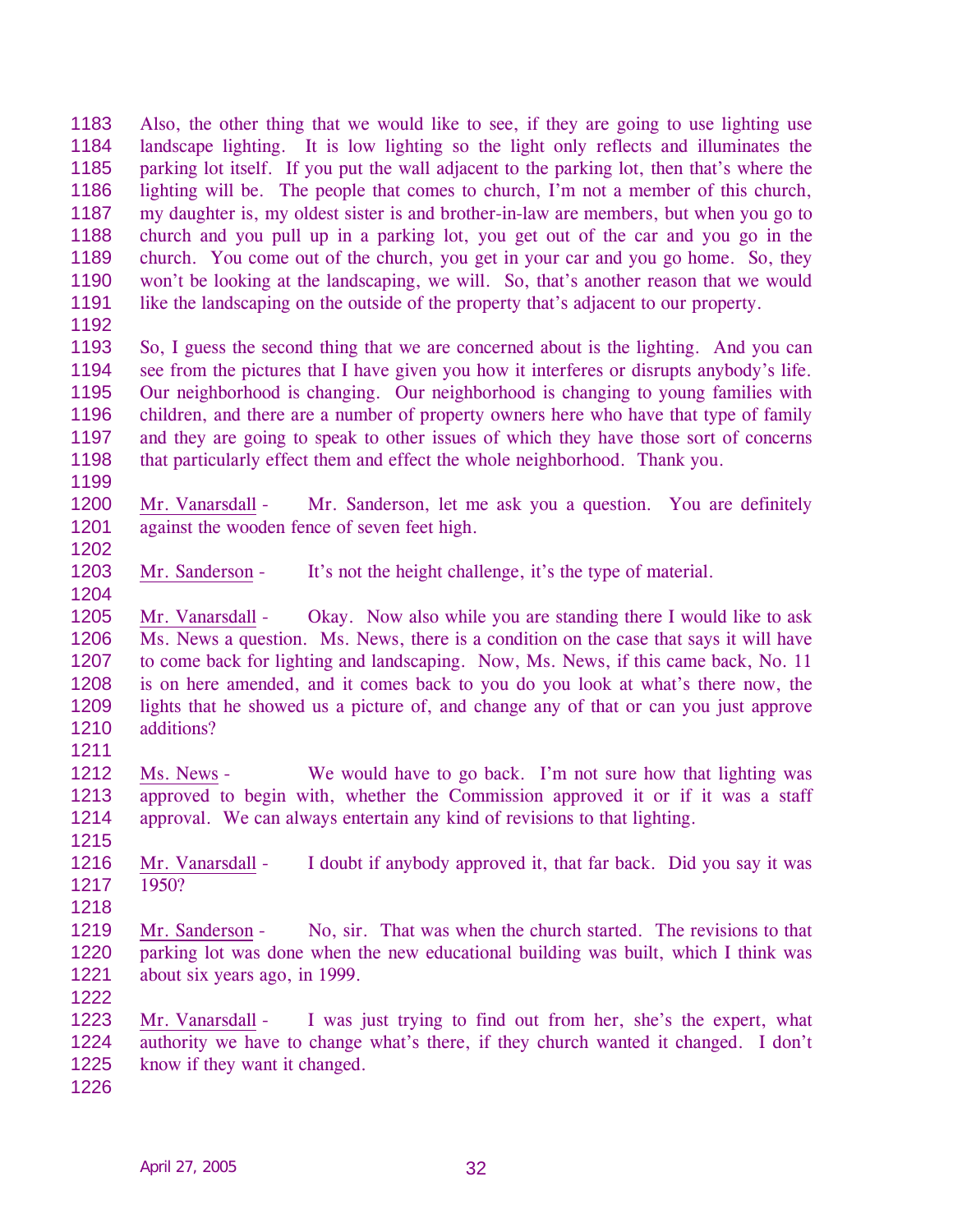1227 1228 1229 1230 Ms. News - There was a POD approval for the existing parking lot in 1998 and the lighting was submitted to staff, not the Planning Commission. And, yes, we can always go back and re-look at that if the applicant wishes us to. 1231 Mr. Vanarsdall - Thank you, Mr. Sanderson. 1232 1233 1234 1235 1236 Mr. Jernigan - Mr. Sanderson, I have a question for you. I know that you are in objection to the materials used. Have you seen…. We have had a couple of cases come through that had the drop-in concrete panels with brick columns. Are you familiar with those? Would that be something that's acceptable? 1237 1238 1239 Mr. Sanderson - Yes, sir. That was a suggestion that I made to the church. I made that suggestion to the church at the meeting. 1240 1241 Mr. Jernigan - With the drop-in panels? 1242 1243 1244 Mr. Sanderson - I didn't suggest drop-in panels, I suggested masonry with a stucco finish. 1245 1246 1247 1248 1249 Mr. Jernigan - What they had, and we have a couple of cases with a 10 or 15 foot span and they put brick columns up and then these concrete pre-made concrete panels just slides down in it. And it is nice. Ernie, do you remember those? Would you be acceptable to something like that? 1250 1251 1252 1253 1254 Mr. Sanderson - Yes, if the texture and the detail of those concrete sections were architecturally attractive. I mean, I have friends who are in that business and they are mostly commercial, although we use it in residential. They can pattern those panels any number of ways. 1255 1256 Mr. Jernigan - They have a texture to them. Kind of like a stucco texture. 1257 1258 1259 Mr. Sanderson - Yes. Some of them have brush texture and some have a raised texture. 1260 1261 1262 1263 1264 Mr. Vanarsdall - It doesn't require a large base as a wall does is what Mr. Jernigan is saying. If you were here when we started, the gentleman asked earlier on another case about the changes of the wall. That's what that is it's 10 feet and then 12. We are just suggesting things. It will be up to the church what they want to do. 1265 1266 Mr. Sanderson - Right. Thank you. 1267 1268 Mr. Vanarsdall - That's a good point, Mr. Jernigan. Who else wants to speak? 1269 1270 Mr. Kaechele - Have they already ruled out the landscaping as an alternative, somebody?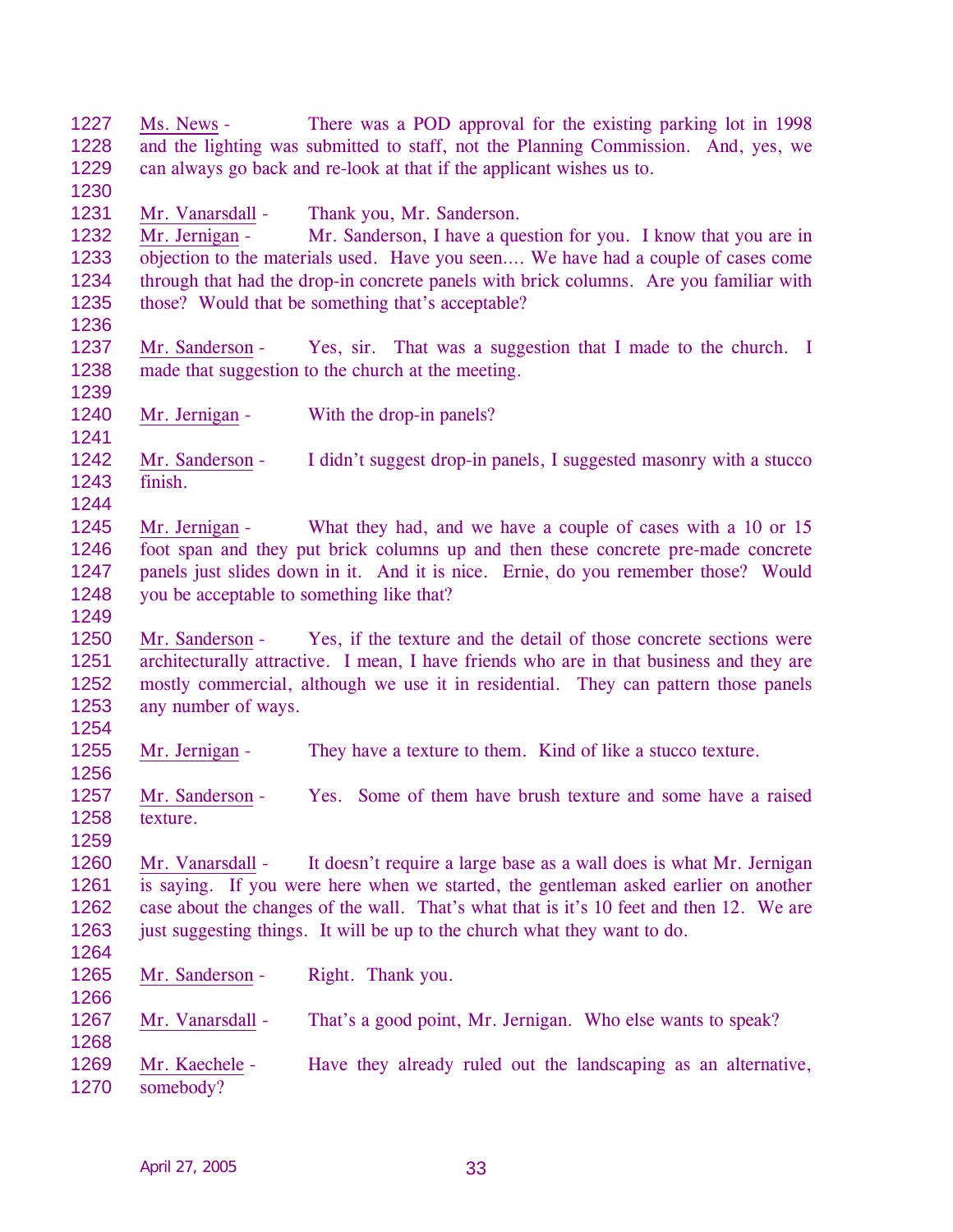| 1271 |                  |                                                                                  |
|------|------------------|----------------------------------------------------------------------------------|
| 1272 | Mr. Hines -      | Mr. Chairman, may I speak to that?                                               |
| 1273 |                  |                                                                                  |
| 1274 | Mr. Vanarsdall - | Well, we still have some opposition, so why don't you wait until                 |
| 1275 |                  | they talk. Come on down. We will finish with that and then we will come back for |
| 1276 | your rebuttal.   |                                                                                  |
| 1277 | Mr. Urguhart -   | Good morning, my name is Doug Urquhart.                                          |
| 1278 |                  |                                                                                  |
| 1279 | Mr. Vanarsdall - | I didn't catch your name.                                                        |
| 1280 |                  |                                                                                  |
| 1281 | Mr. Silber -     | What is your last name?                                                          |
| 1282 |                  |                                                                                  |
| 1283 | Mr. Urquhart -   | Doug Urquhart.                                                                   |
| 1284 |                  |                                                                                  |
| 1285 | Mr. Silber -     | Would you spell that please.                                                     |
| 1286 |                  |                                                                                  |

1287 1288 1289 1290 1291 1292 1293 1294 1295 1296 1297 Mr. Urquhart - It's U R Q U H A R T. And I live directly, I guess it's east, across Ridge Road. If you look out my front windows you look directly at the existing house. In a perfect world, and I requested the house, that the project not be approved. But I understand that that is not going to happen, so I ask that the church does everything that it can to make it as appeasing to the neighborhood as possible. I brought my house 12 years ago for \$125,000.00. I think my real estate taxes were about \$800.00. The house will probably sell today, the lot would sell today for \$350,000.00 maybe, and the real estate taxes has gone up three times maybe. I have a hard time understanding how this is not going to impact my property value. So, if it is, I would ask that it impact it as small as possible and that the church incur some of that cost.

1298

1299 1300 1301 1302 1303 1304 1305 1306 1307 1308 1309 1310 1311 1312 1313 1314 When I purchased my property the church has the parking lot as it exists now, except that it didn't have the cooling tower. I'm not sure if it had the lighting, I can't remember that. And the church didn't have its pre-school, which is a great pre-school and I'm glad that they are providing that service in the community. But, there is a tremendous amount of traffic at certain times during the day to and from the pre-school which is anticipated. And when the church does that, they changed who they really are because the go from being a church on Sunday and maybe Wednesday nights and weddings and stuff and they become a facility that has a tremendous amount of traffic everyday of the week. And when we met with the church they expressed their appreciation for the community but they also explained how happy they were with the pre-school and how they were able to pay off their note, which was a substantial note two or three years early because of how well everything had been received and was going. And so I hear their need to adhere to a fiscal conservative budget and do this. However, this isn't some area that has low property values. This is a high-end part of Henrico County. And a church in this area is not a poor church. They have the means and the ability if they need too to fund substantial projects as they showed with their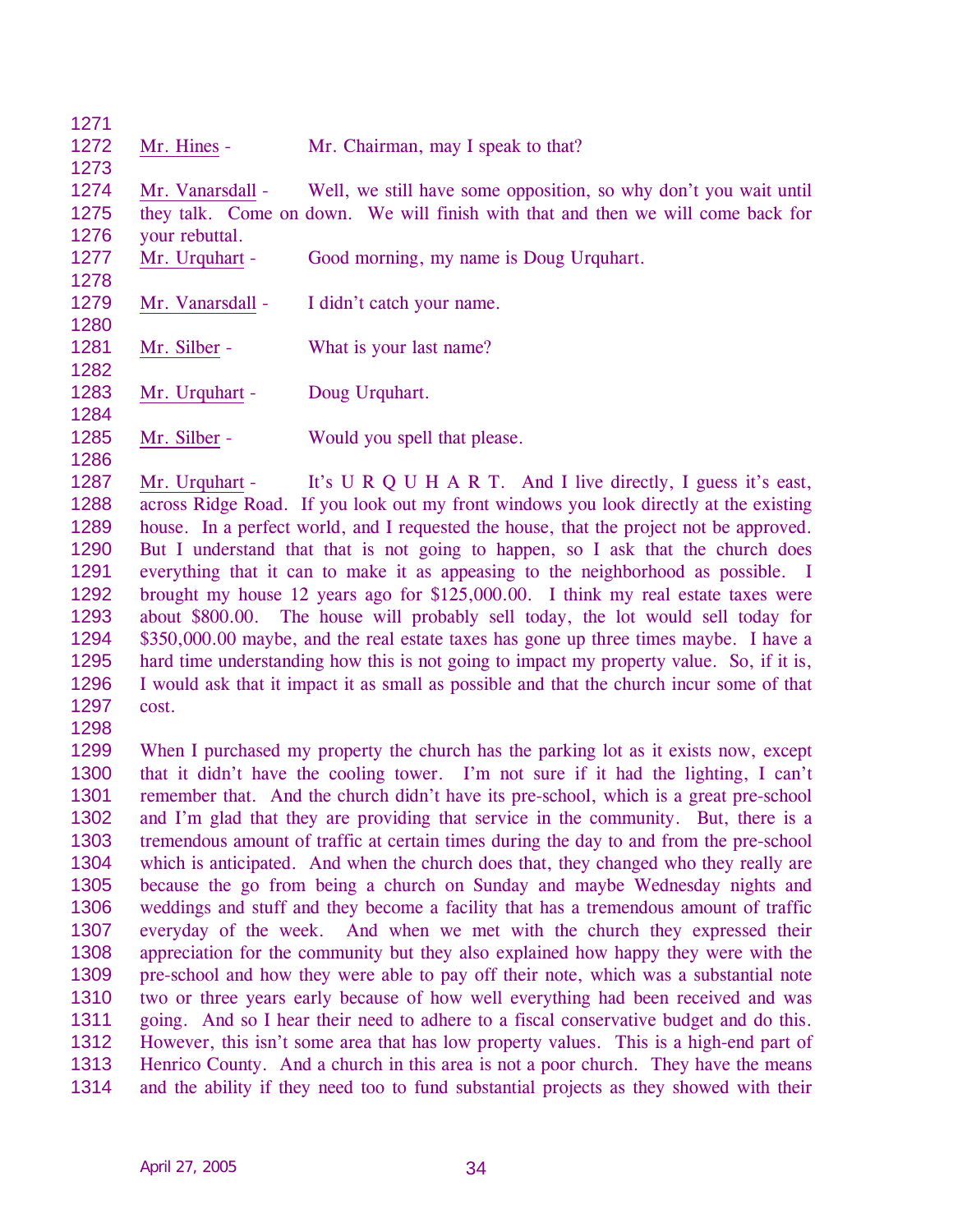1315 1316 1317 pre-school. There were able to get the funding for that and provide for it. So, I'm asking the church to step up and do this at the high level that Mr. Sanderson was saying that the architectural integrity has. I would like to see a wall around the church.

1318

1319 1320 1321 1322 1323 1324 1325 1326 1327 1328 In a residential community safety is not provided by Henrico County it is provided by the residents in that area. If you don't take care of your property there's going to be problems no matter what the County does. This facility has no residents on it, and they are just expanding it and making it bigger. The University of Richmond had its own security force. They have that because they have large areas that are vacant for long periods of time. This church is simply just expanding their area that's going to be vacant. Vacant areas attract problems. So, my idea, or what I would like to see, I would like to see the church to address that. There are lots of ways that they can do it but I am not going to sit here and explain it all, but I think if a wall, not only helps maintain my property value but it also helps secure an area.

1329 1330

1331

1338

1340

1342

1344

1346

1348

1350

Mr. Vanarsdall - Where is your house?

1332 1333 1334 Mr. Urquhart - Directly across the street. So, if you go across Ridge Road it looks at it.

1335 1336 1337 Mr. Vanarsdall - Okay. And you mentioned a wall around the church. They are not going to put a wall around the church. They are just going to put up one wall, or one fence.

1339 Mr. Urquhart - I understand that, but at this forum I would just like to say....

1341 Mr. Vanarsdall - Was the day care center there when you moved across the street?

- 1343 Mr. Urquhart - No.
- 1345 Mr. Vanarsdall - But the church was.
- 1347 Mr. Urquhart - The church was.
- 1349 Mr. Vanarsdall - All right. Thank you.
- 1351 Mr. Urquhart - Thank you.
- 1352 1353

1354 Mr. Vanarsdall - Anyone else wants to speak? Yes, sir, come on down.

1355 1356 1357 1358 Mr. Silber - Members of the Commission let me just remind you and this gentleman as he comes forward. I probably should have announced this earlier, I didn't realize there was so much conversation regarding this proposal, but the Planning Commission does have a policy of trying to limit the amount of time we spend on any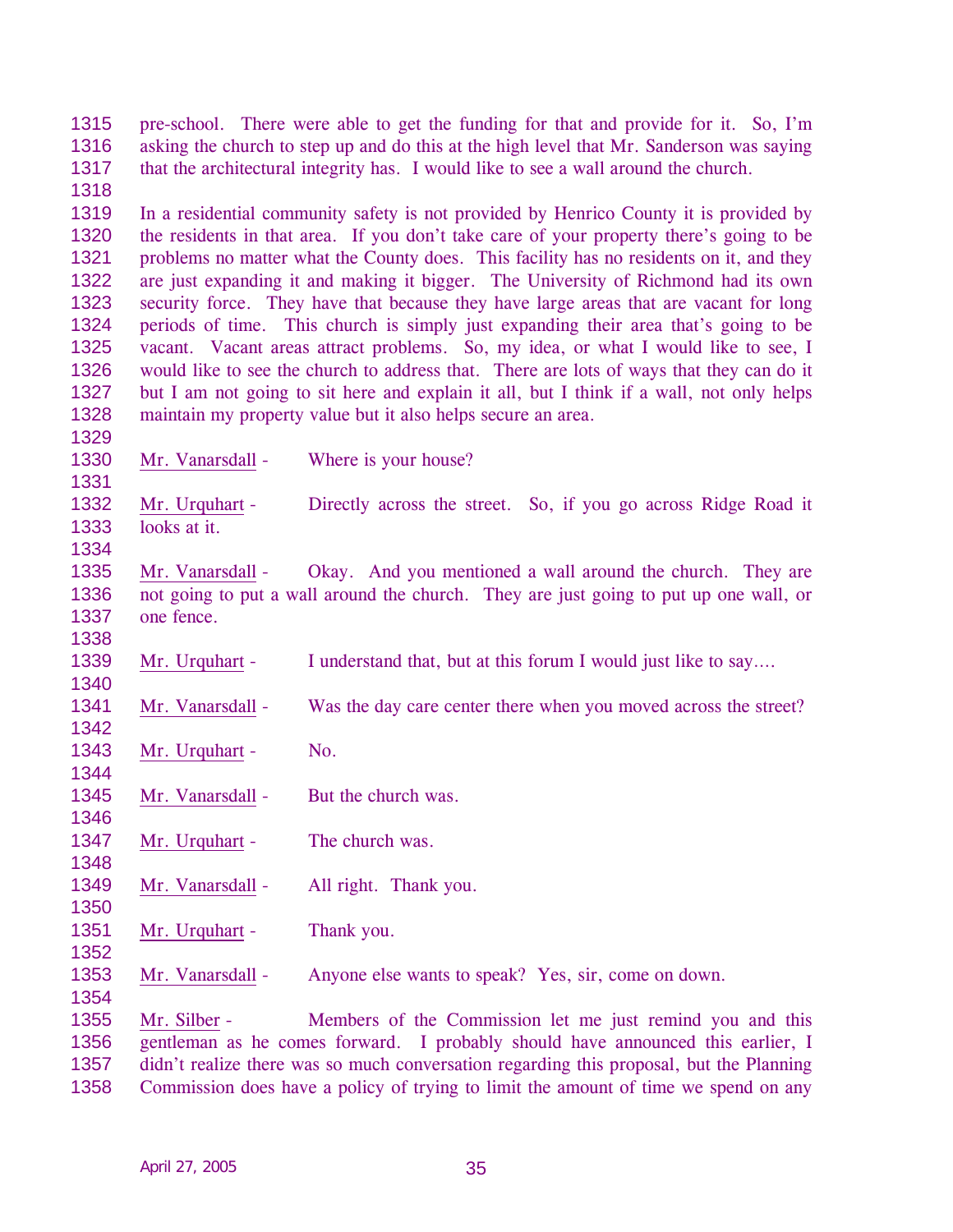1359 1360 1361 1362 1363 individual case. There is a 10-minute policy of presentation both by the applicant, some of which time can be reserved by the applicant for rebuttal. The Commission typically likes to have the opposition to try to keep their comments to about 10 minutes and we are well into that. So, when you speak keep in mind the time sensitivity, please.

1364

1366

1365 Mr. Waldruff - I'll be brief.

1367 1368 1369 Mr. Vanarsdall - I apologize for us not, like Mr. Silber said, not announcing this earlier we didn't have any idea that we were going to have this much discussion. So, fine, go ahead.

1370

1371 1372 1373 1374 1375 1376 1377 1378 1379 1380 1381 1382 Mr. Waldruff - My name is Bob Waldruff and I live at 101 Gaymont Road. The church is literally in my backyard. I've lived here for 31 years so I have a lot of history and knowledge of being a neighbor of that church. First of all, the pre-school I think it is a great situation. My wife has worked there 25 years so I am all in favor of that. As far as the wall, I didn't know about the wall. I would be just thrilled to death just to have a wooden wall behind my property. But, my main comment is that our property sits about six feet below where the church parking lot currently exist and we are at the end of the hill for all of River Road and Gaymont. Everything flows down that hill to our property and I just want to be sure that the County, Public Works, drainage, everybody is well aware of that situation and takes all of that into consideration when this project is completed because runoff from that whole area will dramatically affect my property. Thank you.

1383 1384

1385

1388

1394

1396

Mr. Vanarsdall - Thank you. Are there any questions for Mr. Waldruff?

1386 1387 Mrs. Jones - I think it might be helpful to note that there is a, and staff might want to elaborate, but there is a provision for curb and gutter.

1389 1390 1391 1392 1393 Ms. Goggin - Yes. Curb and gutter is being provided along the edge of the existing and new parking lot to… Basically, right now there isn't curb and gutter on a majority of the existing parking lot and with this proposal they would install curb and gutter around the existing and the new to make sure that water is channeled to drop inlets and such to make sure that it doesn't flood adjacent properties.

1395 Mr. Branin - So, this curb and gutter would address his current problem.

1397 1398 Ms. Goggin - At least from the church's parking lot runoff. It wouldn't help if he lives at a low point compared to his neighbors.

1400 1401 Mr. Branin - He's catching the water from Gaymont and from everywhere else as well but from the parking lot it would actually improve his current condition?

1402

1399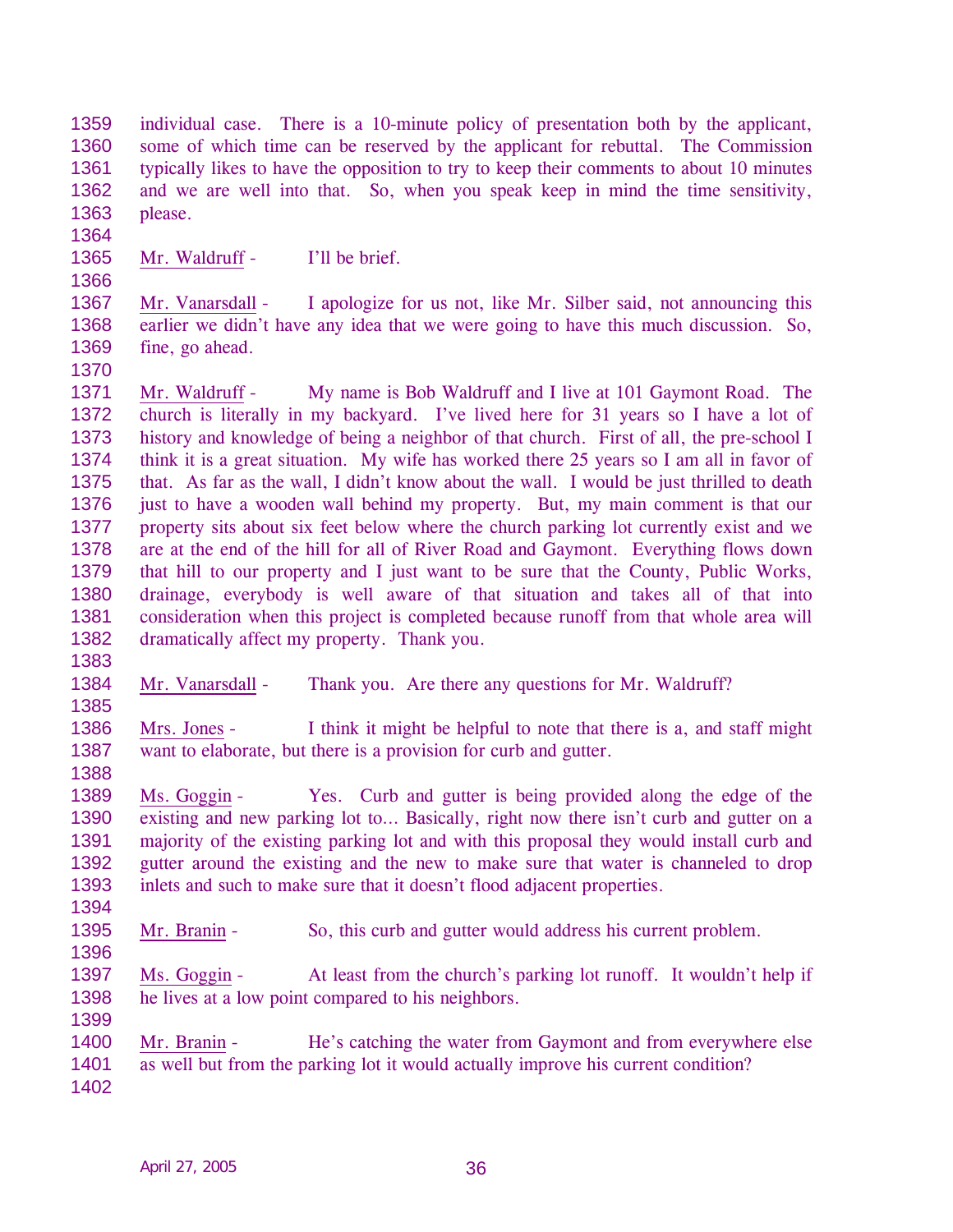|      | $1403$ Ms. Goggin - | Yes, sir. |  |
|------|---------------------|-----------|--|
| 1404 |                     |           |  |

1405 Mr. Branin - Okay.

1406

1407 Mrs. Jones - Mr. Chairman, I believe there is someone else.

1408 1409

Mr. Vanarsdall - Someone else? Okay. Come on down. You will be the last one.

1410

1411 1412 1413 1414 1415 1416 1417 1418 1419 1420 1421 1422 1423 1424 1425 1426 Mrs. Brokenbrough - My name is Janice Brokenbrough and I live directly behind the proposed lot and there are several issues that Mr. Hines mentioned that I want to bring up. We do want to be good neighbors to the church. They are good neighbors to us. But there are some issues. We have small children and there are some children next door to us. There are children on the other side of Mr. Sanderson. We are very interested in having a fence put up. We are okay if it is not brick at our house, however, I am concern if the fence that is being put up if it is not taken care of in a few years as Mr. Sanderson said if it needed work, I would be concerned about our side of the fence. But, I'm interested in the fence for several reasons. First of all, as Mr. Hines said, because lights will come into our property. Second of all because I think it would provide some security. I'll shed has been broken into several times. There have been some issues about people being in the lot, in the existing lot, in the middle of the night when church is not in session. And then also it would prevent some of the noise from Ridge Road coming into our property. As far as the fence goes, a wooden fence is fine with me. I would prefer that it not be lattice topped because people could then see in our yard and I would rather have some privacy, like I said, with small children.

1427

1428 1429 1430 1431 1432 1433 1434 1435 1436 I am very concerned about the lighting. As Mr. Sanderson said, it is very bright. You are all welcomed to come to my house at night and look at the lighting. And right now we have substantial screening from trees but as those trees are torn down because of the lot, if there is lighting, that's in the existing lot, it is very bright and it would be in our entire upstairs of our house. Even with the existing shades that we have, it's hard to keep that light out. If there is lighting put in, I also would prefer low lighting and we would just like to have a say…. Right now I know Mr. Hines said that it wouldn't be lighting but when lighting does become installed, we would like, as I said, and it is well because it does impacts us.

1437

1438 1439 1440 1441 1442 1443 1444 1445 1446 The gates that Mr. Hines mentioned earlier, the way that I understand it, the lot that is proposed, there is not an entrance into this proposed lot from Ridge Road, but there is to their two entrances from the existing lot. Mr. Hines has said that there will not be traffic in that lot with the exception of Sundays, funerals or any kind of church activity. So, what we have asked is that that lot be chained off or gated, not from Ridge Road but from the existing parking lot. So, that no one is going into that lot when the church is not in session. And, as I look at the lot, it is usually very crowded, especially on big holiday, but a lot of times the lot doesn't seems to be always full. It's a long way from the end of the existing lot to the church. So, I think that people do park in the lot on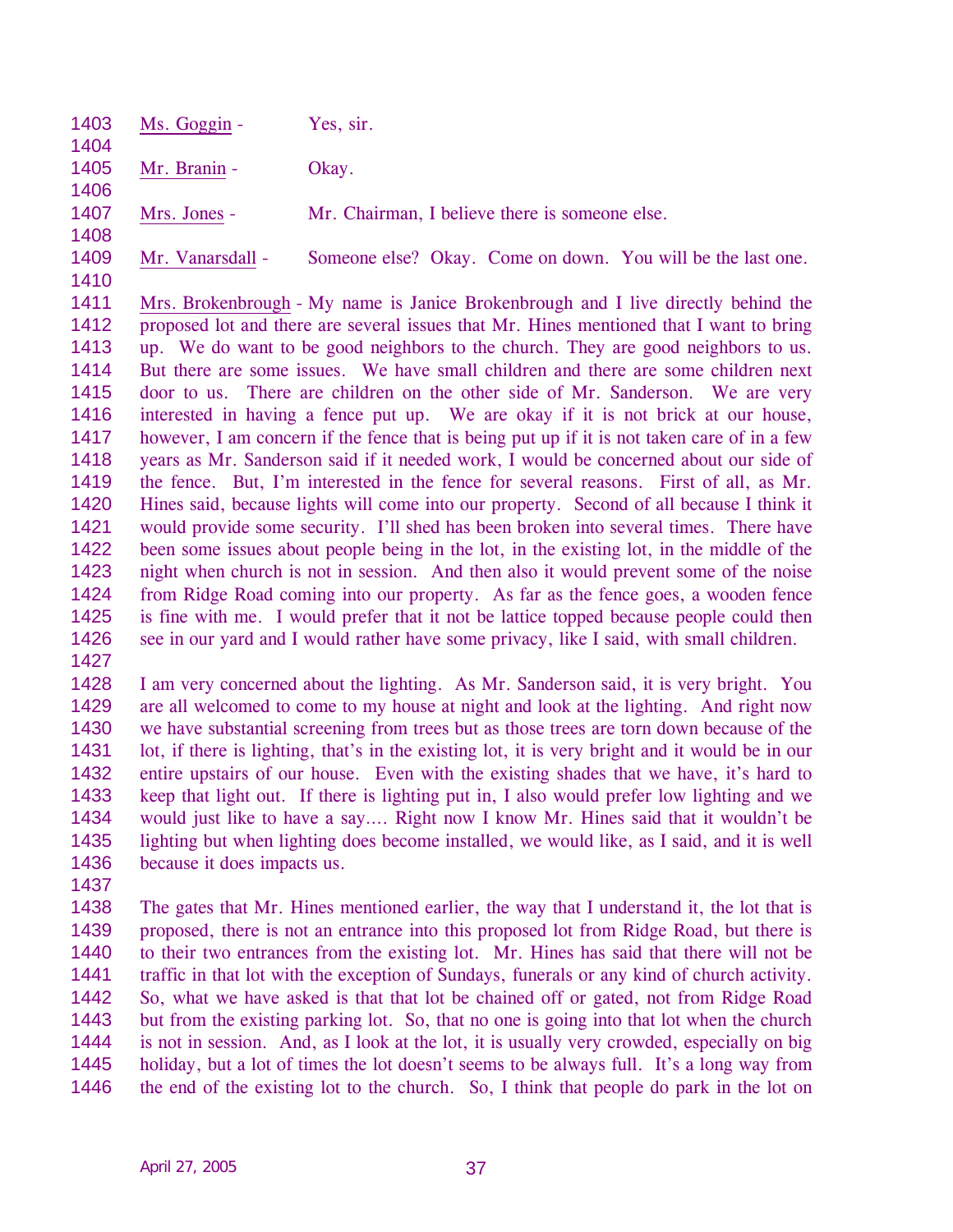1447 1448 1449 1450 1451 1452 the south side of River Road, on the other side of River Road instead of parking all the way near us. So, if there were gates there, it wouldn't impact normal day-to-day activity with the church. And then also we would prefer as much landscape screening as possible between Ridge Road and the parking lot so that it can cut down on some of the noise as well as some screening between our house and the parking lot. We would prefer that. I don't know if that is an option or not.

1453

1454 1455 1456 1457 1458 1459 And then, finally, we would really like to see either increase Police presence or some kind of security measures established because as we mentioned there is activity going on at night. My husband witness it a couple of weeks ago and neither we nor Mr. Hines believe that it was church related. We feel like with the neighborhood having so many children in it, and with all the stuff that we hope is not going on there, we would like to have some security there.

1460

1463

1461 1462 Mr. Vanarsdall - Than you, Mrs. Brokenbrough. Don't move, I have a question for you. Has any of this activity ever been reported to the County?

1464 1465 Mrs. Brokenbrough - I don't know. My husband did not know the number to call. He didn't want to call the emergency number.

1466 1467

1468

1470

1474

Mr. Vanarsdall - Do you know your supervisor's name?

1469 Mrs. Brokenbrough - Pat O'Bannon.

1471 Mr. Vanarsdall - Yes.

1472

1473 Mrs. Brokenbrough - I told her. I talked to her actually.

1475 1476 1477 1478 Mr. Vanarsdall - Okay. Now the other question is any of you who spoke did you contact the Planning Office after you were notified? Did you know this was coming up? You must have because you are here. Did any of you contact the Planning Office.

- 1479 Mrs. Brokenbrough - I didn't know that you were supposed to.
- 1481 1482 1483 Mr. Vanarsdall - That's all I wanted. Thank you. We have run out of time and I believe there was one more hand that was raised. If you make it short. We don't want to cut you off in the middle of the path.
- 1484

1480

1485 1486 1487 1488 1489 Mrs. Blunt - Thank you. I live between the Brokenbroughs and the Waldruffs, and I'm Mrs. Anne Blunt, 103 Gaymont Road. The lighting suits me fine. The porch light is a little bright. I would love any landscaping that could be left and if there is a wall I would appreciate it. And I love the curb and gutter because I've needed that for a long, long, time. I have a big drainage problem. That's all. Thank you.

1490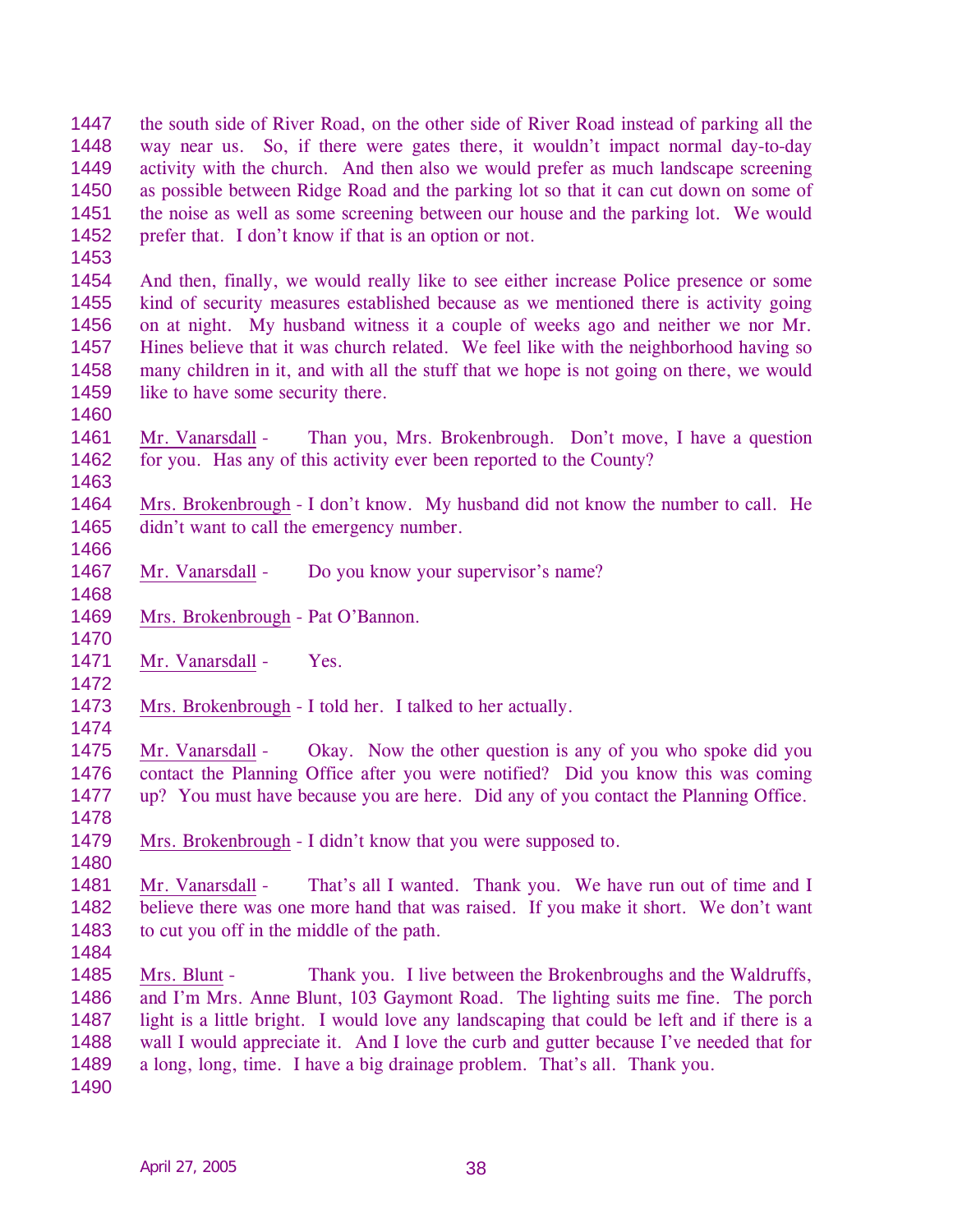1491 Mr. Vanarsdall - Thank you. Would you like a rebuttal?

1493 1494 1495 1496 1497 1498 1499 1500 1501 1502 1503 1504 Mr. Hines - I would certainly try to be brief, Mr. Chairman. I would like to point out that it is my understanding that a fence is not required by County Code. There is no fence of any of the property line currently between the church and any of the adjoining neighbors other than that which the neighbors have erected at their own expense. We were putting up the fence as a good will measure towards those neighbors. I've also looked at other churches in the area. No other church, that I am aware of, has a fence, other than a border of shrubbery and trees. We are very amenable to that in lieu of a fence and I think if the fence were not allowed to be put on the property line, we definitely would not want the fence because we couldn't maintain the shrubbery. We would either want to put the fence on the property line or eliminate the fence and put in a hedgerow that would grow up and make a boundary between the two.

1505

1492

1506 1507 1508 1509 1510 1511 1512 Mr. Sanderson mentioned that salt-treated or pressure-treated wood being sup par. I understand that he is a lumbar broker and I think that we have indicated to him that if he could get us some cypress or some other upscale wood, we would be more than happy to accommodate that request. So, we are not wedded to salt-treated. We are also not wedded to the lattice at the top. And I just want to make a couple of corrections. Number one. Someone mentioned the pre-school. That's been in operation since 1972.

1513

1515

1523

1525

1528

1514 Mr. Vanarsdall - What's been....

1516 1517 1518 1519 1520 1521 1522 Mr. Hines - The pre-school that someone made reference to has been in existing since 1972. The existing lighting was installed in 1957 on the existing parking lot. It was upgraded under a plan of development in 1998 at which time we installed more substantial lamp post and lamps, and at that time we underwent scrutiny by your Commission and your staff to make sure that the light emittance met the requirements and as I understand it we would still come back with a formal lighting plan that that would not be a part of this preceding today. Thank you very much.

1524 Mr. Sanderson - Mr. Chairman, I have to say one rebuttal.

1526 1527 Mr. Vanarsdall - Mr. Sanderson, you will have to be brief. We have gone way over the limit.

1529 1530 Mr. Sanderson - It's only a photograph that I would like to show you. That's all. This is there screen on their property.

- 1531 1532 Mr. Vanarsdall - Mrs. Jones, it is up to you now.
- 1533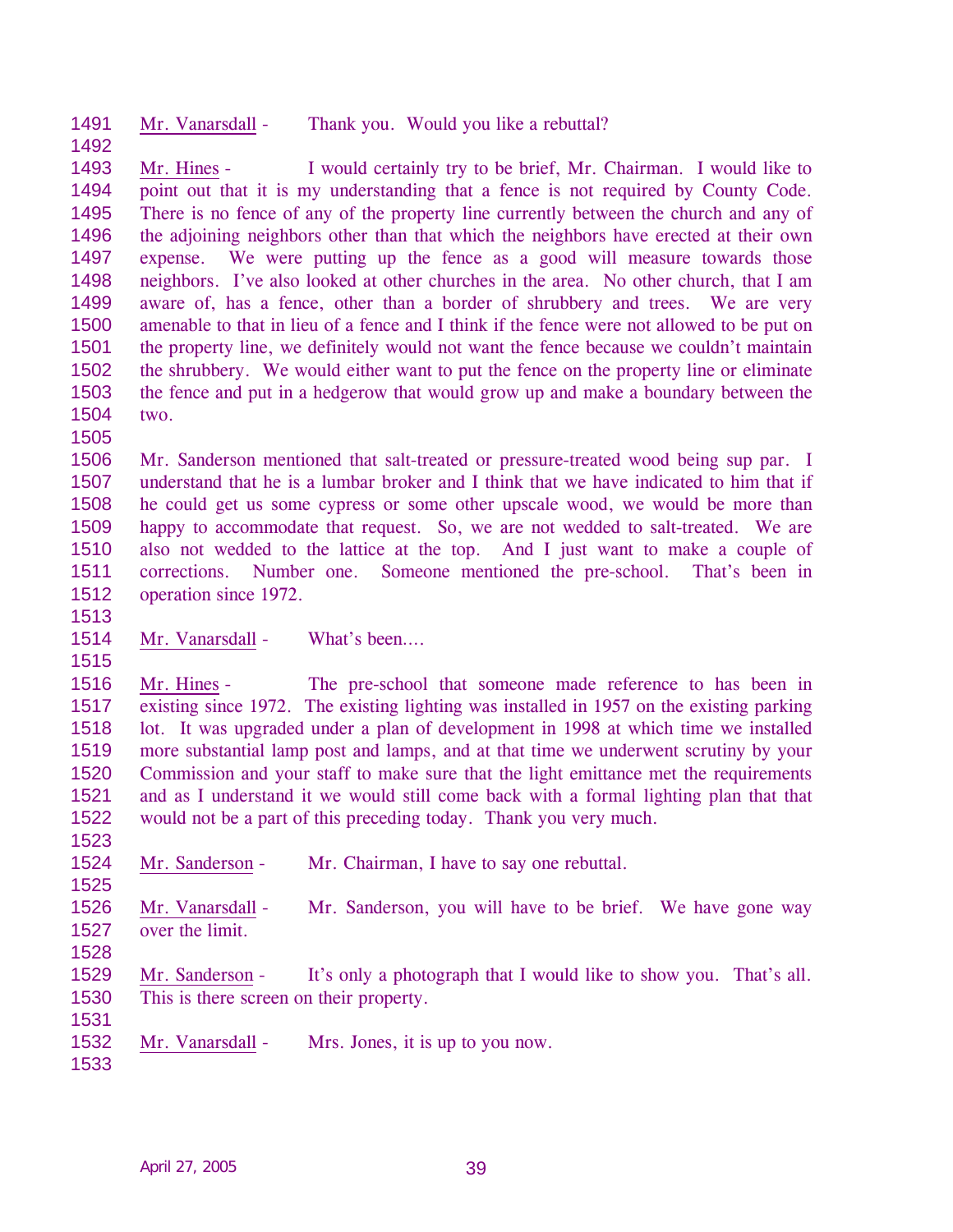1534 1535 1536 1537 1538 1539 1540 1541 1542 1543 1544 1545 1546 1547 1548 Mrs. Jones - Mr. Chairman, in the interest of full disclosure, I should say that I live on University Drive and these are my neighbors. My children attended the preschool and in the 70's and the 80's and I am very well aware of drainage issues. Also, I am aware of the relationship between churches and neighborhoods. It's a very unique kind of relationship, and this church is certainly a beautiful facility and our homes are nice ones. And I think we all want to maintain a good working relationship. There are a lot of issues here which relates to opinion and preferences and I think we can all work this out. It will require another meeting or two, it will require some more discussion and it will require some real specifics when we get down to types of lights, types of fencing. I would prefer, and I would ask, if the applicant would be willing to defer to May 25, so that we have an opportunity to really go through this very specifically once more. I have not been involved in this, since I am new to the Commission, and I would rather have an opportunity to be very specific with those involved and to try to make a suggestion at the moment. Would you be willing to defer?

1549 Mr. Hines - Well, I guess we have no choice.

1551 1552 Mr. Vanarsdall - You have a choice of either deferring it, being denied or something else, or us deferring it. You have plenty of choices.

1553 1554 Mrs. Jones - Thank you, Mr. Hines.

1550

1555

1556 1557 Mr. Hines - We will defer it.

1558 Mrs. Jones - We all have choices. With that being said, Mr. Chairman, I move….

- 1559
- 1560
- 1561 Mr. Archer - Mrs. Jones, excuse me for interrupting but may I just interject
- 1562 something?

1563

1565

1564 Mrs. Jones - Yes.

1566 1567 1568 1569 1570 1571 1572 1573 1574 1575 Mr. Archer - And this is simply because I have seen occurrences come up like this before. When considering your fence be very careful and think it through all the way. Fences have two sides to them. Things occur on both sides of the fence and the people on the other side don't know what's going on. So, think about that very carefully. I've seen incidences where fences had been put up and people wish that they had never seen them after they had been put up. So, there are good reasons for having a fence and good reasons for not having a fence and somewhere in between is where I think you all need to meet. I just wanted to caution those people out there that they may think they want a fence and they may want to think it through a little more carefully. I just thought I would interject that before you close the discussion.

1576

1577 Mrs. Jones - Thank you.

April 27, 2005 40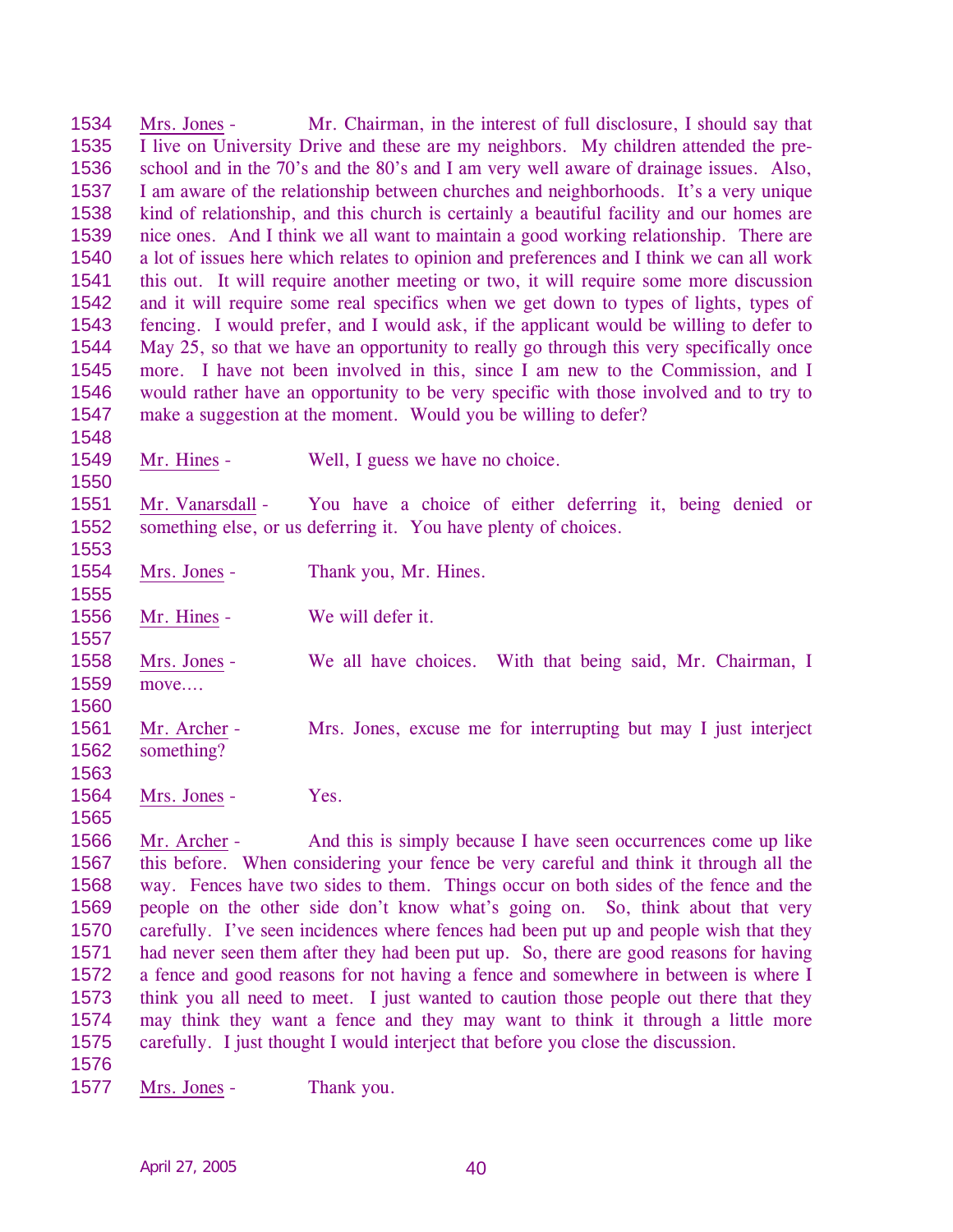| 1578         |                     |                                                                                  |
|--------------|---------------------|----------------------------------------------------------------------------------|
| 1579         | Mr. Vanarsdall -    | And also I think you want to ask all these people to get together                |
| 1580         | with you don't you? |                                                                                  |
| 1581         |                     |                                                                                  |
| 1582         | Mrs. Jones -        | Absolutely.                                                                      |
| 1583         |                     |                                                                                  |
| 1584         | Mr. Vanarsdall -    | And since you know everybody, you know how to get in touch                       |
| 1585         | with them.          |                                                                                  |
| 1586         |                     |                                                                                  |
| 1587         | Mrs. Jones -        | Yes, I do and they know how to get in touch with me.                             |
| 1588         |                     |                                                                                  |
| 1589         | Mr. Vanarsdall -    | All right. You can go on with your motion.                                       |
| 1590         |                     |                                                                                  |
| 1591         | Mrs. Jones -        | Yes. Mr. Chairman, I would like to move that POD-27-05,                          |
| 1592<br>1593 |                     | River Road Church Baptist, Parking Addition, be deferred to the May 25, 2005,    |
| 1594         |                     | meeting of the Planning Commission, by request of the applicant.                 |
| 1595         | Mr. Jernigan -      | Second.                                                                          |
| 1596         |                     |                                                                                  |
| 1597         | Mr. Vanarsdall -    | The motion was made by Mrs. Jones and seconded by Mr.                            |
| 1598         |                     | Jernigan. All in favor say ayeall opposed say nay. The ayes have it. The motion  |
| 1599         |                     | passes. Thank each one of you for coming and speaking.                           |
| 1600         |                     |                                                                                  |
| 1601         | Mr. Silber -        | May we hold on to these photographs that have been provided to                   |
| 1602         | us?                 |                                                                                  |
| 1603         |                     |                                                                                  |
| 1604         | Mr. Sanderson -     | Yes.                                                                             |
| 1605         |                     |                                                                                  |
| 1606         | Mr. Silber -        | Thank you.                                                                       |
| 1607         |                     |                                                                                  |
| 1608         |                     | Pursuant to the applicant's request, the Planning Commission deferred POD-27-05, |
| 1609         |                     | River Road Church, Baptist, Parking Addition, to its May 25, 2005, meeting.      |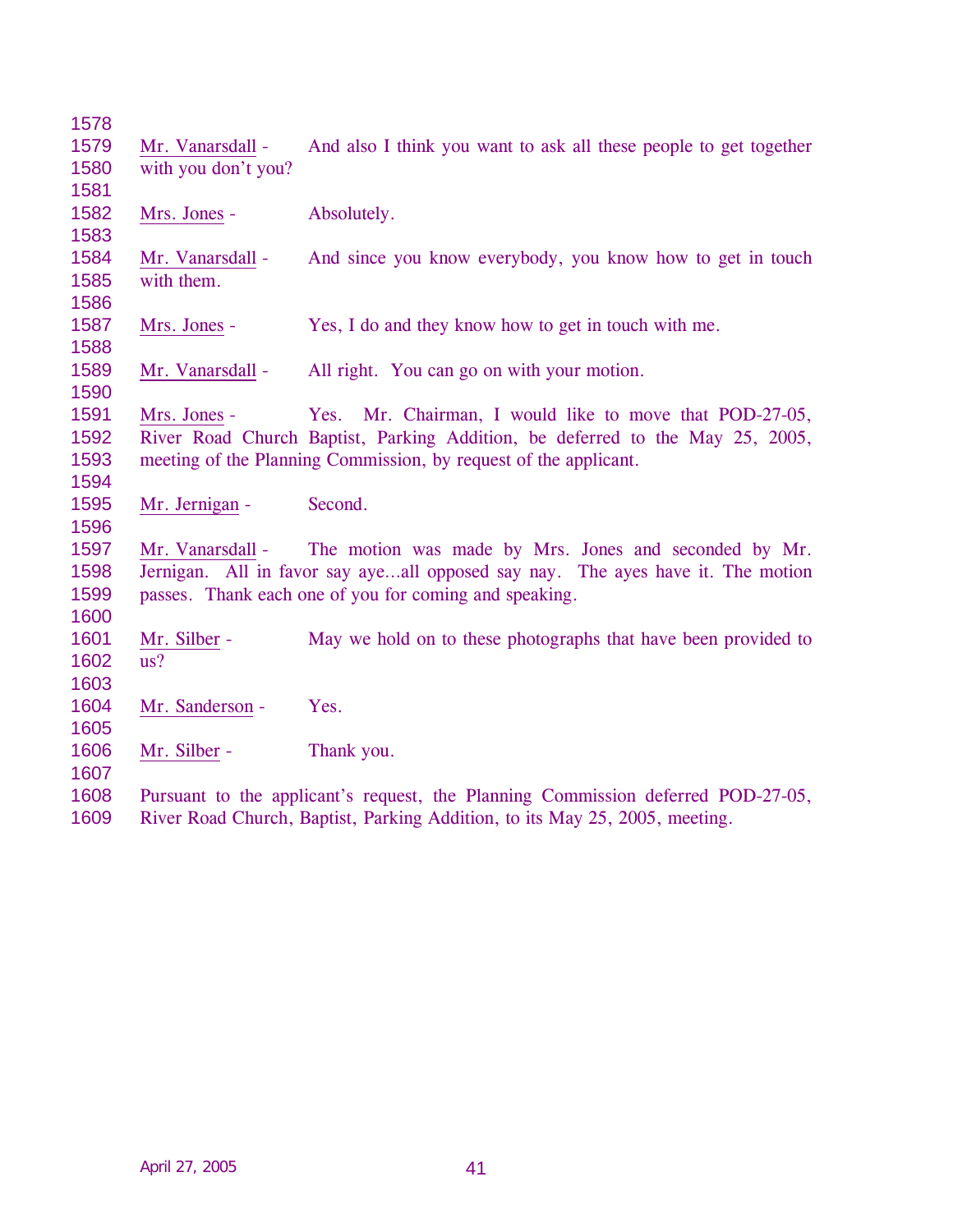### 1610 **PLAN OF DEVELOPMENT & SPECIAL EXCEPTION**

1611

POD-33-05 First Union Baptist Church Expansion – Dill Road **Hulcher & Associates, Inc. for First Union Baptist Church:** Request for approval of a plan of development and special exception for height limitations, as required by Chapter 24, Sections 24-106 and 95(a)l(a), of the Henrico County Code, to construct a one-story, 9,000 square foot, 808 seat, sanctuary addition to an existing church with a 90 foot spire. The 12.4-acre site is located on the northern side of Dill Road, approximately 400 feet west of the intersection of Dill Road and Martin Avenue on parcels 799-734-5133, 4721, 1233 and 4178. The zoning is R-4, One-Family Residence District. County water and sewer. **(Fairfield)** 

1612

- 1613 1614 1615 Mr. Vanarsdall - It seems to be Baptist church day doesn't it? That's all right with me. Is there anyone in the audience in opposition to POD-33-05, First Union Baptist Church Expansion, in the Fairfield District? No opposition. Mr. Cooper.
- 1616

1617 1618 1619 1620 1621 1622 1623 1624 1625 1626 1627 1628 1629 1630 1631 1632 Mr. Cooper - Good morning, Mr. Chairman and members of the Commission. A revised site plan and floor plan was handed out to you this morning. Staff has some concerns for the original plan submitted. Most importantly, that they lacked the required amount of parking to meet the proposed seating within the church. The applicant has since revised his floor plan, which was handed out to you this morning, and you will note that it includes the elimination of the second floor balcony for the time being. With the elimination of the balcony and the fixed seating that will be located within that balcony, they are now able to meet the required parking on site. Should the applicant decide to construct that balcony in the future, they would need additional parking. Staff has annotated that on the revised plan, again that was handed out to you this morning and the applicant is in agreement with such. The revised site plan handed to you this morning reflects some required improvements along Dill Road, which are at the request of the Department of Public Works. One thing to note, along those road improvements would be curb and gutter and the installation of a sidewalk along the property line. Staff is satisfied with both this revised site plan and with the revised floor plan.

1633

1634 1635 1636 1637 1638 1639 1640 The remaining matter is in regard to the proposed steeple. The applicant is proposing a 90-foot-high steeple where the Code only permits a steeple of 50 feet in height without a special exception granted by this Planning Commission. The steeple is shown in your original architectural plans and as you are aware staff makes no recommendations in regards to special exceptions. The applicant and their representative are here today to discuss that matter further, and I will also be happy to answer any questions you may have at this time.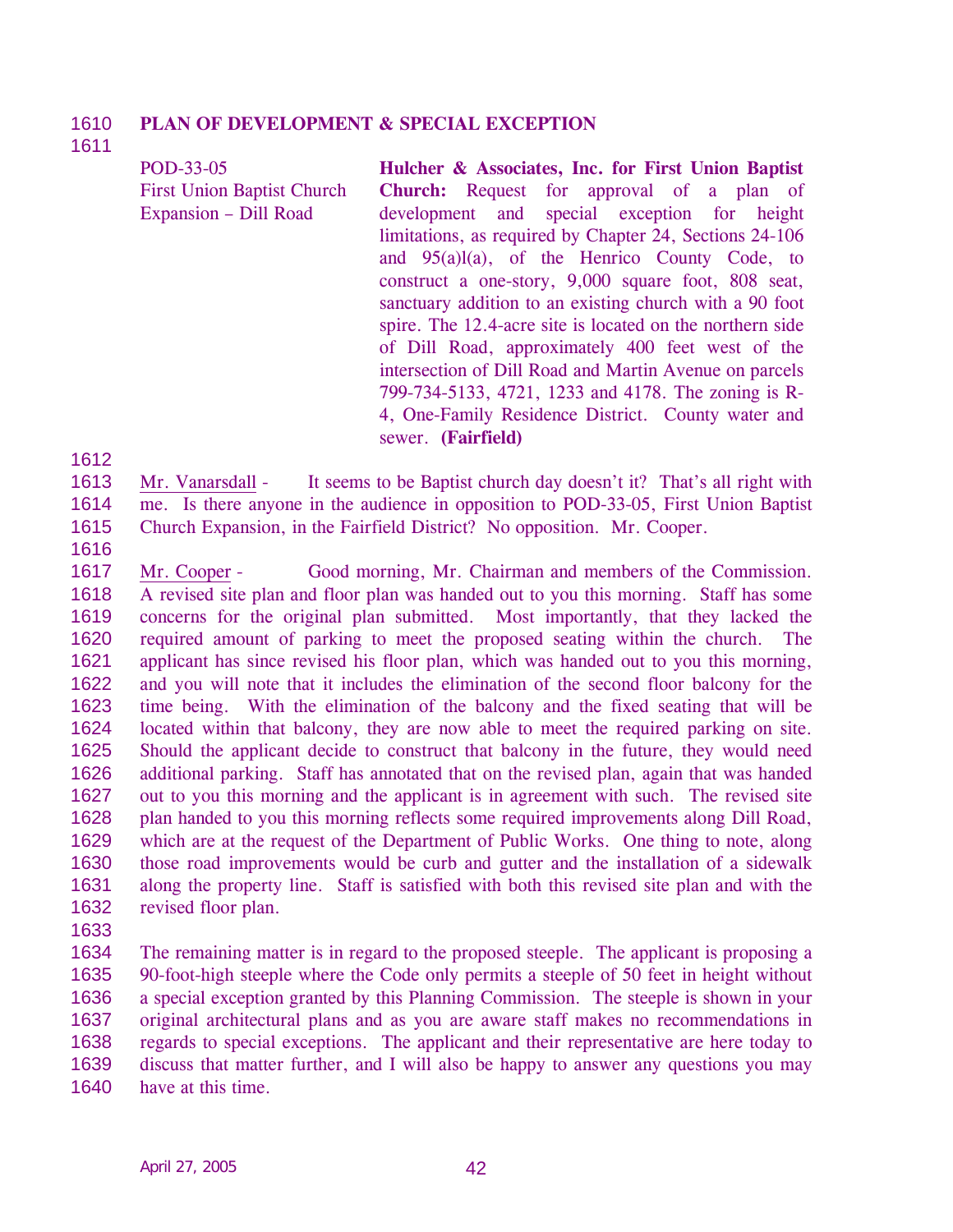1641 1642

1643 1644 Mr. Archer - Mr. Cooper, since you and I talked, you have not had any phone calls from anyone, have you?

1645

1646 1647 1648 1649 1650 1651 1652 1653 Mr. Cooper - No, sir. I only received one call from a lady who lives on Brentwood Road. Her concern at that time, as you may or may not know, we can show you the aerial photo, on Brentwood Road in this area, here, you can see that the road has never been improved to its fullest extent. There is a barricade out there and her concern after speaking with some of her neighbors, she indicated they just did not want to see Brentwood Road extended into the church and opened up. I indicated to her that the church is only intending to use and improve two existing points of ingress and egress off of Dill Road. There are no plans for an extension of Brentwood Road.

1655

1654

1656

1660

1665

1667

1673

1675

1677

Mr. Archer - OK. Thank you.

1657 1658 Mr. Cooper - Yes, sir.

1659 Mr. Vanarsdall - Do you need to hear from the applicant?

1661 1662 Mr. Archer - I don't believe so. Mr. Secretary, we need two separate motions, do we not?

1663 1664 Mr. Silber - Yes. That is correct.

1666 Mr. Archer - OK. Sir, you need to come down.

1668 1669 1670 1671 Mr. Harrison - Mr. Chairman, members of the Commission. My name is William Henry Harrison, the architect for the church. I just wanted to correct that the steeple height is 101 feet, not 90 feet, and that was the only change I wanted to make.

1672 Mr. Vanarsdall - I know it was 90, so now it is 101?

1674 Mr. Harrison - Well, it has always been 101 from the actual grade.

1676 Mr. Silber - So, the request is for 101 feet, not 90 feet?

1678 Mr. Harrison - That is correct.

1679

1680 1681 1682 Mr. Silber- As with any special exception, it is incumbent upon the applicant to present their reasoning and logic for requesting the special exception. I think in this particular case you should let the Commission know why this is needed.

1683

1684 1685 Mr. Harrison - Well, it is aesthetic. I brought a panel here to illustrate the steeple height as we have it proposed. That is the 50 foot line right there, and then the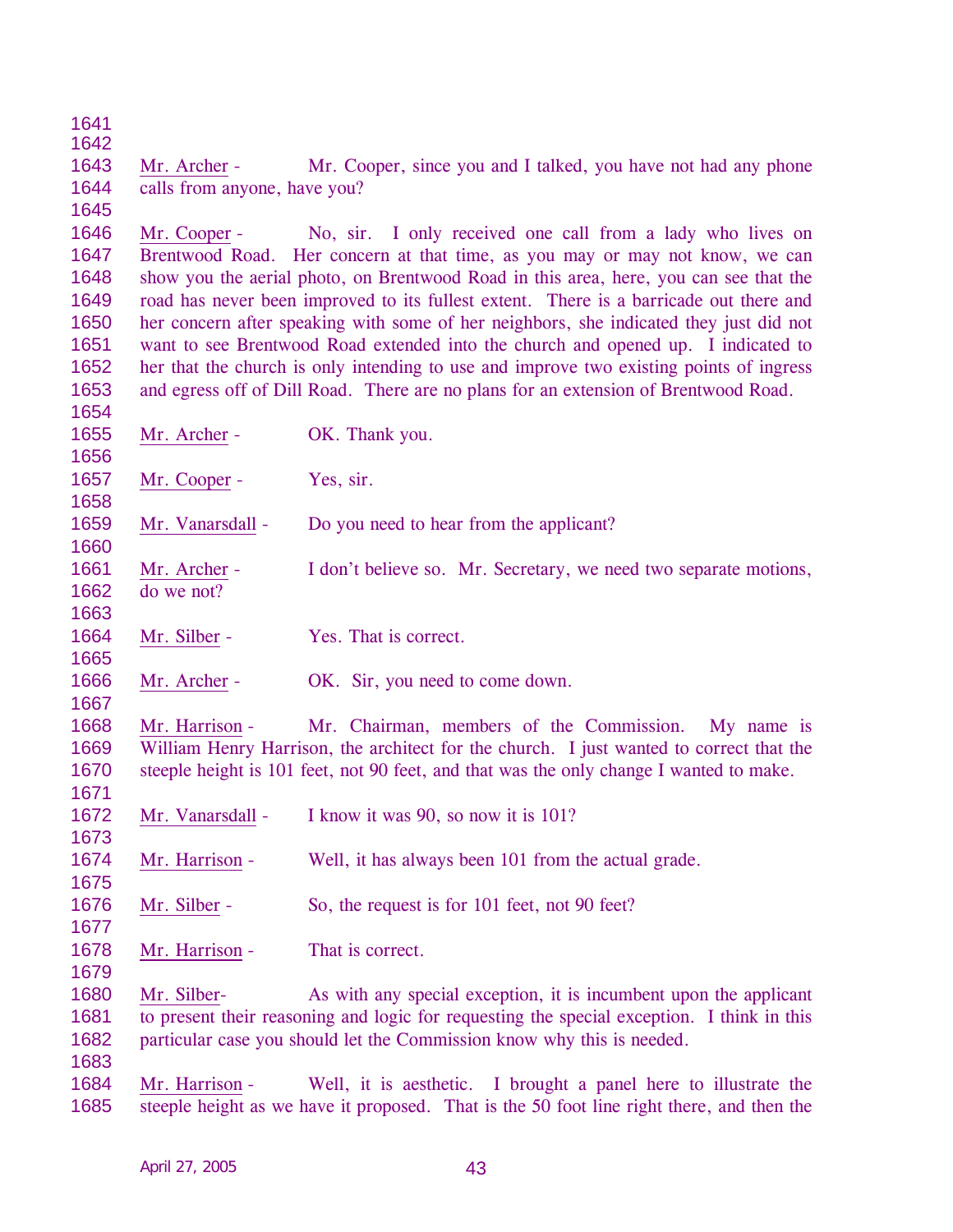| 1686<br>1687 | steeple actually extends up some 51 feet to the top, and, obviously, it is part of the<br>aesthetics of the church. They have an existing steeple that is currently 52 feet height, |                                                                                                                                                           |  |  |
|--------------|-------------------------------------------------------------------------------------------------------------------------------------------------------------------------------------|-----------------------------------------------------------------------------------------------------------------------------------------------------------|--|--|
| 1688         | so it is actually above the requirement.                                                                                                                                            |                                                                                                                                                           |  |  |
| 1689         |                                                                                                                                                                                     |                                                                                                                                                           |  |  |
| 1690         | Mr. Vanarsdall -                                                                                                                                                                    | Not but two feet higher.                                                                                                                                  |  |  |
| 1691         |                                                                                                                                                                                     |                                                                                                                                                           |  |  |
| 1692<br>1693 | Mr. Harrison -                                                                                                                                                                      | That is right. But if we were to not have the steeple or observe<br>the 50 foot height, obviously the only thing we could put would be a small cross that |  |  |
| 1694<br>1695 | would be almost invisible.                                                                                                                                                          |                                                                                                                                                           |  |  |
| 1696<br>1697 | Mr. Vanarsdall -                                                                                                                                                                    | The steeple looks pretty. Doesn't it?                                                                                                                     |  |  |
| 1698         | Mr. Harrison -                                                                                                                                                                      | Yes, sir.                                                                                                                                                 |  |  |
| 1699<br>1700 |                                                                                                                                                                                     | Mr. Vanarsdall - We don't have any over. When we make an exception, we don't                                                                              |  |  |
| 1701<br>1702 |                                                                                                                                                                                     | have any limit as to how high we can approve it, do we? Within reason?                                                                                    |  |  |
| 1703         | Mr. Silber -                                                                                                                                                                        | Within reason. I guess my concern is, I thought we had this                                                                                               |  |  |
| 1704         | listed on the application as a tower steeple up to 90 feet, so I am not sure how this                                                                                               |                                                                                                                                                           |  |  |
| 1705         | became taller.                                                                                                                                                                      |                                                                                                                                                           |  |  |
| 1706         |                                                                                                                                                                                     |                                                                                                                                                           |  |  |
| 1707         | Mr. Vanarsdall -                                                                                                                                                                    | It is 11 over.                                                                                                                                            |  |  |
| 1708<br>1709 | Mr. Silber -                                                                                                                                                                        |                                                                                                                                                           |  |  |
| 1710         |                                                                                                                                                                                     | There is no opposition today to the special exception, so I think<br>the Planning Commission could hear this, but I am perplexed as to how we thought it  |  |  |
| 1711         | was 90 feet when in fact it is 101.                                                                                                                                                 |                                                                                                                                                           |  |  |
| 1712         |                                                                                                                                                                                     |                                                                                                                                                           |  |  |
| 1713         | Mr. Vanarsdall -                                                                                                                                                                    | Did you know it was 101?                                                                                                                                  |  |  |
| 1714         |                                                                                                                                                                                     |                                                                                                                                                           |  |  |
| 1715         | Mr. Archer -                                                                                                                                                                        | No, I didn't. All of my notes say 90.                                                                                                                     |  |  |
| 1716<br>1717 | Mr. Jernigan -                                                                                                                                                                      | Randy, that doesn't affect the advertisement, does it?                                                                                                    |  |  |
| 1718         |                                                                                                                                                                                     |                                                                                                                                                           |  |  |
| 1719<br>1720 | Mr. Silber -                                                                                                                                                                        | I don't think so. Mr. Cooper, what does the application show?                                                                                             |  |  |
| 1721         | Mr. Archer -                                                                                                                                                                        | Yes, if we did it, we'd have to advertise it again.                                                                                                       |  |  |
| 1722         |                                                                                                                                                                                     |                                                                                                                                                           |  |  |
| 1723<br>1724 | Mr. Vanarsdall -                                                                                                                                                                    | I don't think anybody in the audience would be in                                                                                                         |  |  |
| 1725         | Mr. Cooper -                                                                                                                                                                        | The application did read 90 foot church spire.                                                                                                            |  |  |
| 1726         |                                                                                                                                                                                     |                                                                                                                                                           |  |  |
| 1727         | Mr. Vanarsdall -                                                                                                                                                                    | That is what was on our write up.                                                                                                                         |  |  |
| 1728<br>1729 | Ms. Jones -                                                                                                                                                                         | Has something changed on the grade that adds this extra 11 feet?                                                                                          |  |  |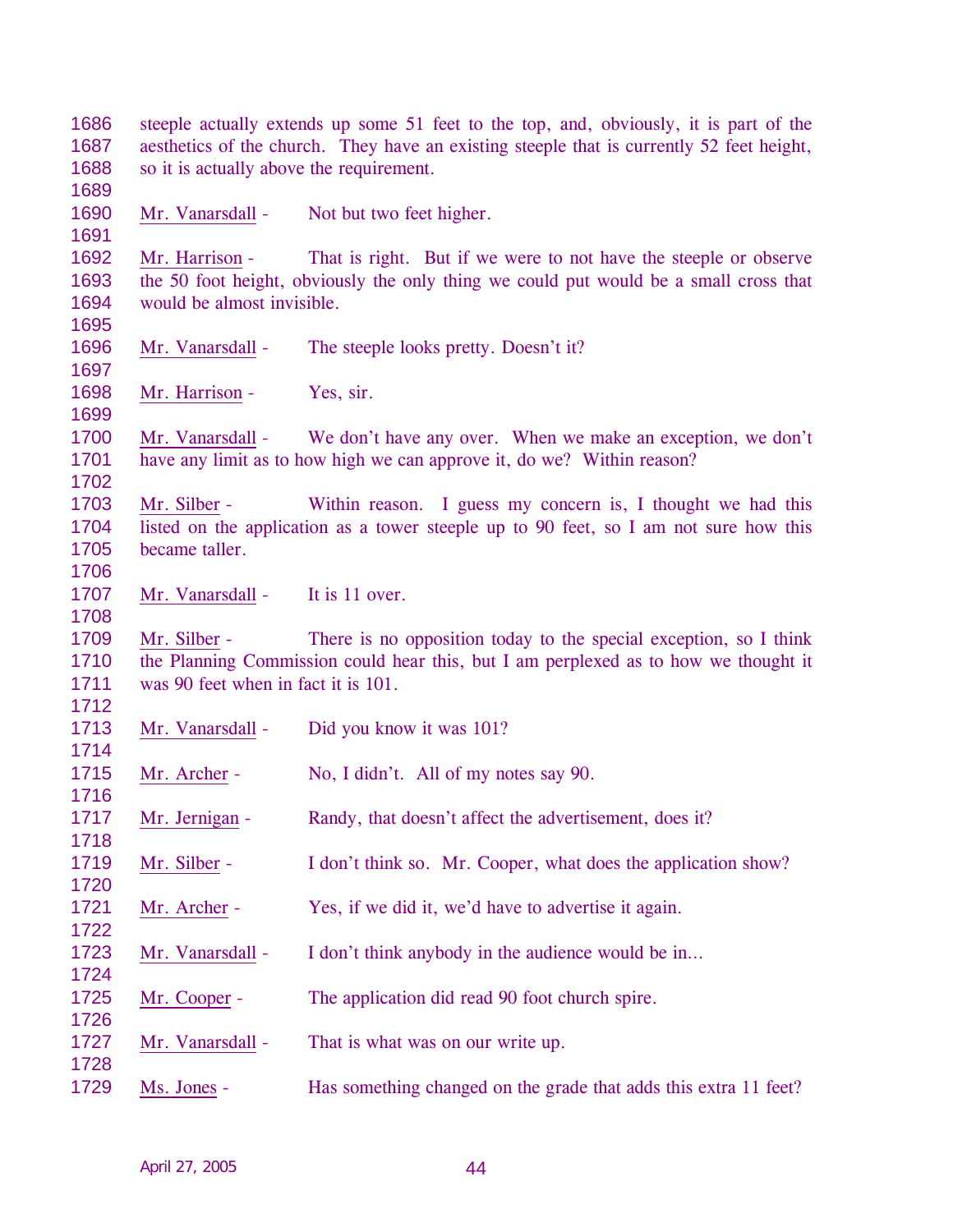| 1730 |                                                                           |                                                                                           |  |  |
|------|---------------------------------------------------------------------------|-------------------------------------------------------------------------------------------|--|--|
| 1731 | Mr. Harrison -                                                            | Well, there is a slight grade increase, because we provide a little                       |  |  |
| 1732 |                                                                           | more height to the pad of the building, but nothing significant. It is just the actual    |  |  |
| 1733 | height of the steeple we are showing is 101 from the bottom of the grade. |                                                                                           |  |  |
| 1734 |                                                                           |                                                                                           |  |  |
| 1735 | Mr. Archer -                                                              | Was the submitted request was for 90 feet? Is that what I am                              |  |  |
| 1736 | hearing, Mr. Secretary?                                                   |                                                                                           |  |  |
| 1737 |                                                                           |                                                                                           |  |  |
| 1738 | Mr. Silber -                                                              | The request was for 90 feet.                                                              |  |  |
| 1739 |                                                                           |                                                                                           |  |  |
| 1740 | Mr. Archer -                                                              | We advertised it at 90 feet and we stipulated 90 feet in the                              |  |  |
| 1741 | advertisement.                                                            |                                                                                           |  |  |
| 1742 |                                                                           |                                                                                           |  |  |
| 1743 | Mr. Silber -                                                              | It is not advertised, per se, Mr. Archer, but notice letters that                         |  |  |
| 1744 |                                                                           | went out did indicate it the special exception was 90 feet.                               |  |  |
| 1745 |                                                                           |                                                                                           |  |  |
| 1746 |                                                                           | Randy said it wasn't in the paper at 90 feet.                                             |  |  |
|      | Mr. Jernigan -                                                            |                                                                                           |  |  |
| 1747 |                                                                           |                                                                                           |  |  |
| 1748 | Mr. Silber -                                                              | Well, a POD is not advertised in the newspaper, but the notice                            |  |  |
| 1749 |                                                                           | letters that went out did show it at 90 feet.                                             |  |  |
| 1750 |                                                                           |                                                                                           |  |  |
| 1751 | Mr. Archer -                                                              | That is what I meant to say when I said advertised.                                       |  |  |
| 1752 |                                                                           |                                                                                           |  |  |
| 1753 | Mr. Vanarsdall -                                                          | If we are not in violation of anything, what difference does the 11                       |  |  |
| 1754 | feet mean?                                                                |                                                                                           |  |  |
| 1755 |                                                                           |                                                                                           |  |  |
| 1756 | Mr. Silber -                                                              | I think what I would suggest the Commission could do, as a                                |  |  |
| 1757 |                                                                           | possibility, is simply recognize that what has been presented before you today is a       |  |  |
| 1758 |                                                                           | request to exceed the 90 feet. You are asking for 101 feet. I think you need to give      |  |  |
| 1759 |                                                                           | that consideration. It is a plan of development and a special exception to have a tower   |  |  |
| 1760 |                                                                           | go up taller than that which is required or allowed by the Ordinance. I think in this     |  |  |
| 1761 |                                                                           | case that I am comfortable with the Planning Commission acting on this, with a clear      |  |  |
| 1762 |                                                                           | indication that your recommendation or your approval is based on the actual height of     |  |  |
| 1763 | 101 feet.                                                                 |                                                                                           |  |  |
| 1764 |                                                                           |                                                                                           |  |  |
| 1765 | Mr. Archer -                                                              | Thank you, Mr. Secretary. I don't have any particular<br>OK.                              |  |  |
| 1766 |                                                                           | problem with it, to be honest with you, if no one has come forward to complain about      |  |  |
| 1767 |                                                                           | it. There are taller steeples that I have seen around the area.                           |  |  |
| 1768 |                                                                           |                                                                                           |  |  |
| 1769 | Mr. Vanarsdall -                                                          | They don't have any problem. They may not want to look at it!                             |  |  |
| 1770 |                                                                           |                                                                                           |  |  |
| 1771 | Mr. Archer -                                                              | Would any of you all happen to be church members over there?                              |  |  |
| 1772 |                                                                           | The structure does seem to be significant. It is beautiful. I have never objected to tall |  |  |
| 1773 |                                                                           | church steeples personally, because I think they add a certain ambience to the            |  |  |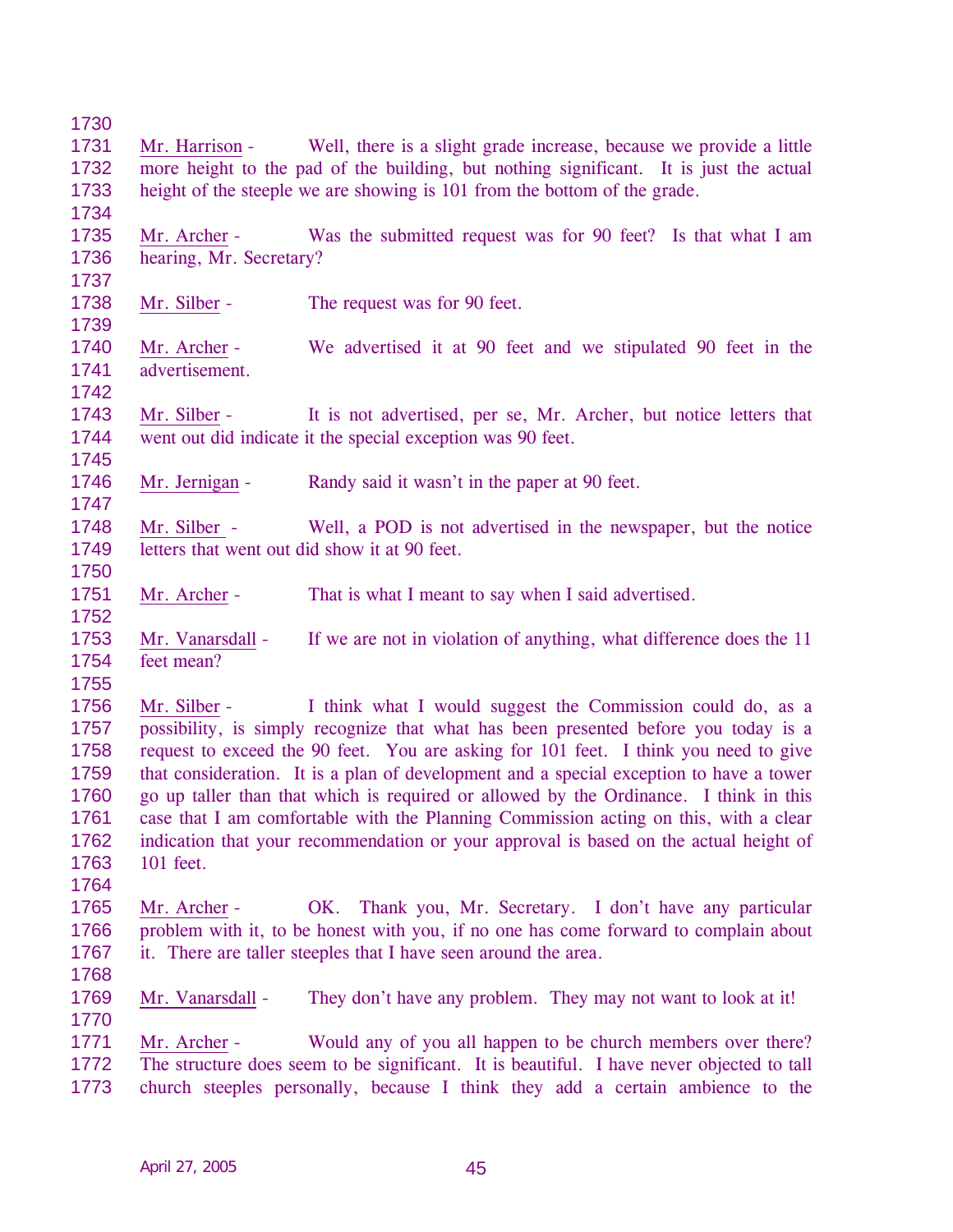1774 1775 1776 1777 atmosphere other than communication towers and big trees. So, unless somebody else on the Commission has an objection or a problem with it, I will move to grant the special exception for the church tower being at 101 feet. 1778 1779 Mr. Jernigan - Second. 1780 1781 1782 1783 1784 1785 Mr. Vanarsdall - Motion made by Mr. Archer and second by Mr. Jernigan. All in favor say aye. All opposed say no. The ayes have it. The motion is passed. The Planning Commission approved the Special Exception for POD-33-05, First Union Baptist Church Expansion – Dill Road. 1786 1787 1788 1789 Mr. Archer - I move that POD-33-05, First Union Baptist Church Expansion, subject to the annotations on the plan, the staff recommendations, and the additional conditions Nos. 23 through 31. 1790 1791 Mr. Jernigan - Second. 1792 1793 1794 1795 1796 1797 1798 1799 1800 1801 1802 1803 1804 1805 1806 1807 1808 1809 1810 1811 1812 1813 1814 1815 1816 1817 Mr. Vanarsdall - Motion made by Mr. Archer and seconded by Mr. Jernigan. All in favor say aye. All opposed say no. The ayes have it. The motion passes. The Planning Commission approved POD-33-05, First Union Baptist Church Expansion, subject to the annotations on the plan, the standard conditions attached to these minutes for developments of this type, and following additional conditions: 23. The site, including paving, pavement markings, signage, curb and gutter, dumpster screens, walls, fences, lighting and other site improvements shall be properly maintained in good condition at all times. Any necessary repairs shall be made in a timely manner. 24. The easements for drainage and utilities as shown on approved plans shall be granted to the County in a form acceptable to the County Attorney prior to any occupancy permits being issued. The easement plats and any other required information shall be submitted to the County Real Property Agent at least sixty (60) days prior to requesting occupancy permits. 25. The developer shall provide fire hydrants as required by the Department of Public Utilities and Division of Fire. 26. A standard concrete sidewalk shall be provided along the north side of Dill Road. 27. Any necessary off-site drainage and/or water and sewer easements must be obtained in a form acceptable to the County Attorney prior to final approval of the construction plans. 28. Deviations from County standards for pavement, curb or curb and gutter design shall be approved by the County Engineer prior to final approval of the construction plans by the Department of Public Works.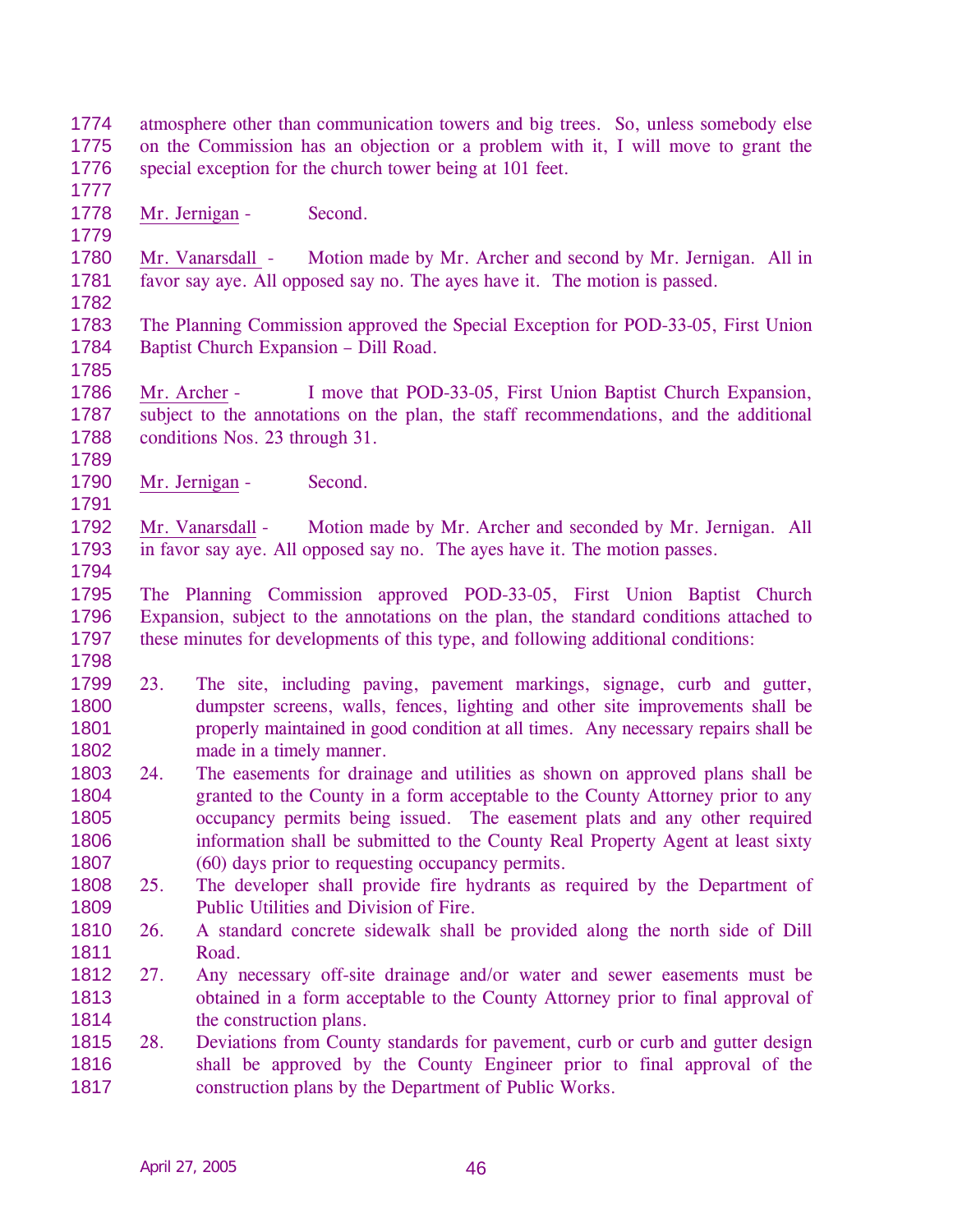- 1818 1819 1820 29. Insurance Services Office (ISO) calculations must be included with the plans and contracts and must be approved by the Department of Public Utilities prior to the issuance of a building permit.
- 1821 1822 1823 30. Approval of the construction plans by the Department of Public Works does not establish the curb and gutter elevations along the Henrico County maintained right-of-way. The elevations will be set by Henrico County.
- 1824 1825 1826 1827 1828 31. The location of all existing and proposed utility and mechanical equipment (including HVAC units, electric meters, junction and accessory boxes, transformers, and generators) shall be identified on the landscape plans. All equipment shall be screened by such measures as determined appropriate by the Director of Planning or the Planning Commission at the time of plan approval**.**

# 1829

1830 1831 **SUBDIVISION** 

| <b>Brilland</b>   | Koontz-Bryant, P.C. for Greenwood Development:                                                                                                                  |
|-------------------|-----------------------------------------------------------------------------------------------------------------------------------------------------------------|
| (April 2005 Plan) | The 12.03-acre site proposed for a subdivision of 35<br>single-family homes is located at 1880 Mountain Road<br>opposite Nicewood Road on parcels 779-763-5601, |
|                   | 4314 and 780-763-3438 and 0826. The zoning is R-4,<br>One-Family Residence District. County water and<br>sewer. (Fairfield) 35 Lots                             |

1832

1835

1837

1839

- 1833 1834 Mr. Vanarsdall - Is anyone in the audience in opposition to Brilland in the Fairfield District? No opposition. Hardly anyone left.
- 1836 Mr. McGarry - She is an abutting neighbor and they have she interest.
- 1838 Mr. Vanarsdall - Good morning, Mr. McGarry.
- 1840 1841 1842 1843 1844 1845 Mr. McGarry - Good morning, Mr. Chairman, members of the Commission. The engineer has agreed to meet the annotations on the plans for the subdivision and they were to extend the lot lines for lots 19 to 24 back to Greenwood Road and eliminate the common area that they wanted to have. That placed the wetlands in the lots and not on a common area. Secondly, a staff annotation asked for right-of-way to meet the future extension at Greenstone Place and they have agreed to that.
- 1846

1847 1848 1849 1850 Staff can recommend approval subject to the annotations on the plan, standard conditions for subdivisions served by Public Utilities, and additional conditional No. 12. I will be happy to answer any questions.

- 1851 1852 1853 Mr. Archer - Mr. McGarry, there is not opposition. Were there questions from someone?
- 1854 Mr. McGarry I think she is an abutting property owner.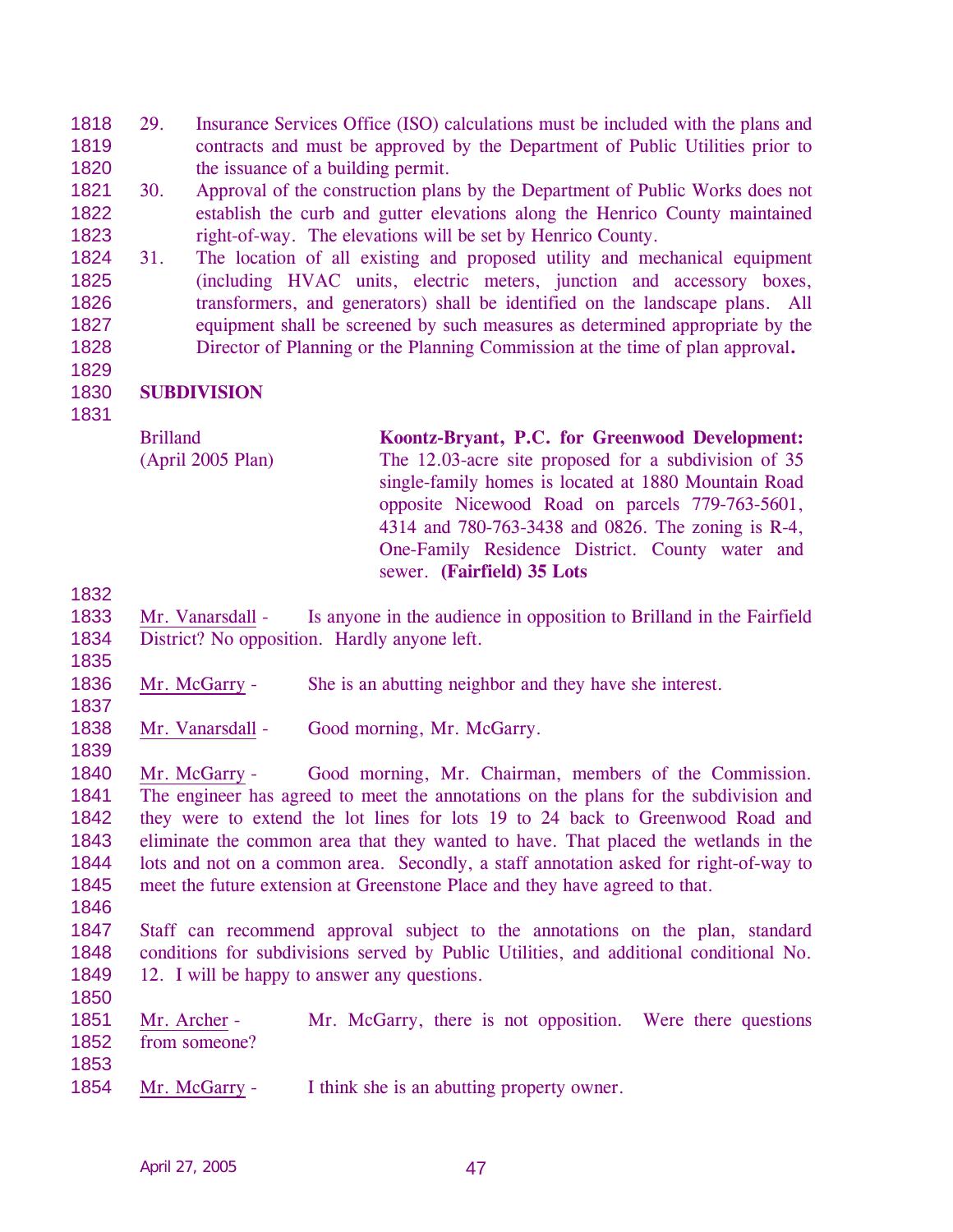1856 1857 1858 1859 1860 1861 1862 1863 1864 1865 Ms. Melton - Good morning. My name is Charlotte Melton. My husband, James and I, have been adjacent to this property since 1956, so we are quite interested in what is happening. We knew that it would eventually occur, because we ourselves were unable to secure the land, so we knew somebody else would. I do have several questions that I would like to ask you this morning. They are not in opposition to the procedure, but from the center of the entrance of the subdivision, what is the required footage for cutting in for cars entering the subdivision, because I am interested in how that is going to impact the front of my property, and how I will be able to enter Mountain Road, which is overwhelmed right now with cars. 1866 1867 1868 Mr. Silber - We do have a representative from Public Works and Todd Eure is here. Perhaps he can help us with answering that question. 1869 1870 Mr. Vanarsdall - Good morning, Todd. 1871 1872 1873 1874 Mr. Eure - Good morning. My name is Todd Eure with Public Works. I haven't been up here for a while. If I understand her question, you want to know how wide the road is going to be widened adjacent to the subdivision. 1875 1876 1877 Ms. Melton - My question was from the center of the entrance to the subdivision…. 1878 1879 1880 1881 1882 1883 1884 1885 Mr. Eure - With the subdivision plan, they will be widening Mountain Road from the property line, which would be the back of the lot to the east, all the way across the property, and they will be widening Mountain Road as part of this project. The ultimate section from Mountain Road through there is 52 feet, so that is going to be 26 feet from existing center-line of the roadway. The current road that is out there is, the ultimate right of way is 66, but the… face of curb will be at 52 feet, 26 from the center line, which is. 1886 1887 Ms. Melton - From the center of Mountain Road or center of.... 1888 1889 1890 Mr. Eure - The center of Mountain Road. From the center of the subdivision entrance, it will be widened on both sides for the full width of the property. 1891 1892 1893 1894 1895 1896 Mr. Silber - Mr. Eure, I think her question might be, if you look at lot No. 1, I believe that Ms. Melton's property is the east or below lot No. 1, and I think her concern might be there is probably going to be some widening across the frontage of Mountain Road for lot 1. What will that widening be and will there be any widening in front of her property? 1897 1898 Mr. Eure - Right. From that property line to the center of the proposed subdivision, there will be widening based on the ultimate section of Mountain Road.

1855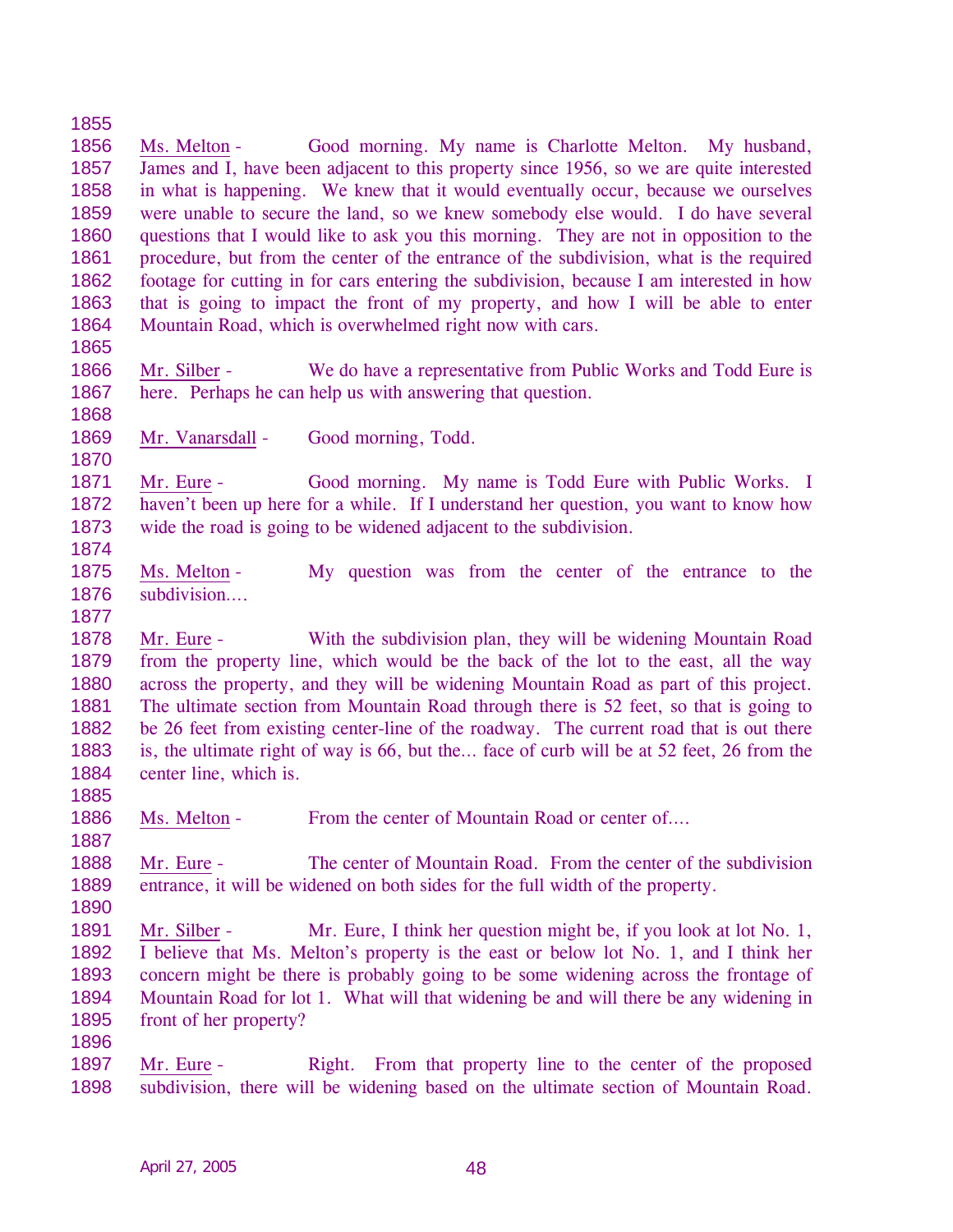| 1899 | From that property line east across your property, they will taper back. They will need   |                                                                                             |  |  |
|------|-------------------------------------------------------------------------------------------|---------------------------------------------------------------------------------------------|--|--|
| 1900 | to taper back to the existing pavement on what is called a two to one taper, which        |                                                                                             |  |  |
| 1901 | means it will tie back into the existing edge of pavement from a short distance across    |                                                                                             |  |  |
| 1902 | your property.                                                                            |                                                                                             |  |  |
| 1903 |                                                                                           |                                                                                             |  |  |
| 1904 | Ms. Melton -                                                                              | That is what we wanted to know.                                                             |  |  |
| 1905 |                                                                                           |                                                                                             |  |  |
| 1906 | Mr. Eure -                                                                                | Sure.                                                                                       |  |  |
| 1907 |                                                                                           |                                                                                             |  |  |
| 1908 | Ms. Melton -                                                                              | Does this property line here, when you drop in for these people                             |  |  |
| 1909 | to have automotive entrance into that subdivision, I want to know how far back onto my    |                                                                                             |  |  |
| 1910 |                                                                                           | property here you are going to be extended?                                                 |  |  |
| 1911 |                                                                                           |                                                                                             |  |  |
| 1912 | Mr. Eure -                                                                                | What the precise distances are, I don't know. I will ask the                                |  |  |
| 1913 | engineer.                                                                                 |                                                                                             |  |  |
| 1914 |                                                                                           |                                                                                             |  |  |
| 1915 | Ms. Melton -                                                                              | That really doesn't help me at all. If you go the full distance here                        |  |  |
| 1916 |                                                                                           | to there, is that ample space for a drop in?                                                |  |  |
| 1917 |                                                                                           |                                                                                             |  |  |
| 1918 | Mr. Archer -                                                                              | She is talking about an entrance lane.                                                      |  |  |
| 1919 |                                                                                           |                                                                                             |  |  |
| 1920 | Mr. Silber -                                                                              | Mr. Eure, there is not going to be any right of way taken from                              |  |  |
| 1921 | her property.                                                                             |                                                                                             |  |  |
| 1922 |                                                                                           |                                                                                             |  |  |
| 1923 | Mr. Eure -                                                                                | They are not taking your property. They will work within the                                |  |  |
| 1924 | existing right-of-way, but where the pavement is going to tie back in exactly to the      |                                                                                             |  |  |
| 1925 | existing may come across a part of your property and without sitting down and looking     |                                                                                             |  |  |
| 1926 | at it, I can't tell you exactly what that distance is.                                    |                                                                                             |  |  |
| 1927 |                                                                                           |                                                                                             |  |  |
| 1928 | Mr. Jernigan -                                                                            | I think that maybe she needs to realize that she doesn't own all                            |  |  |
| 1929 | the way to the road. I think just that little bit of easement there, they may come across |                                                                                             |  |  |
| 1930 | that, but that is not going to impact your property beyond the easement.                  |                                                                                             |  |  |
| 1931 |                                                                                           |                                                                                             |  |  |
| 1932 | Ms. Melton -                                                                              | We were concerned because if you could see further on that map,                             |  |  |
| 1933 |                                                                                           | you'd see that there is a drastic curve there, and, if, in fact, you cut in there to make a |  |  |
| 1934 | de-acceleration lane, I just hope it would begin at the entrance, that they get on the    |                                                                                             |  |  |
| 1935 | property line and then at the center of the entrance to the subdivision. I have looked at |                                                                                             |  |  |
| 1936 | that other de-acceleration lane on the road. I know it is beenwith the property           |                                                                                             |  |  |
| 1937 |                                                                                           | involved, which means the cut in would begin here.                                          |  |  |
| 1938 |                                                                                           |                                                                                             |  |  |
| 1939 | Mr. Silber -                                                                              | Ms. Melton, the way this would work is for the lot that is                                  |  |  |
| 1940 | proposed with this development, they will be providing a turn lane across that frontage.  |                                                                                             |  |  |
| 1941 | They will not be impacting the front of your property whatsoever as far as the property   |                                                                                             |  |  |
| 1942 | that you own. They cannot come in and take some of your property for that turn lane.      |                                                                                             |  |  |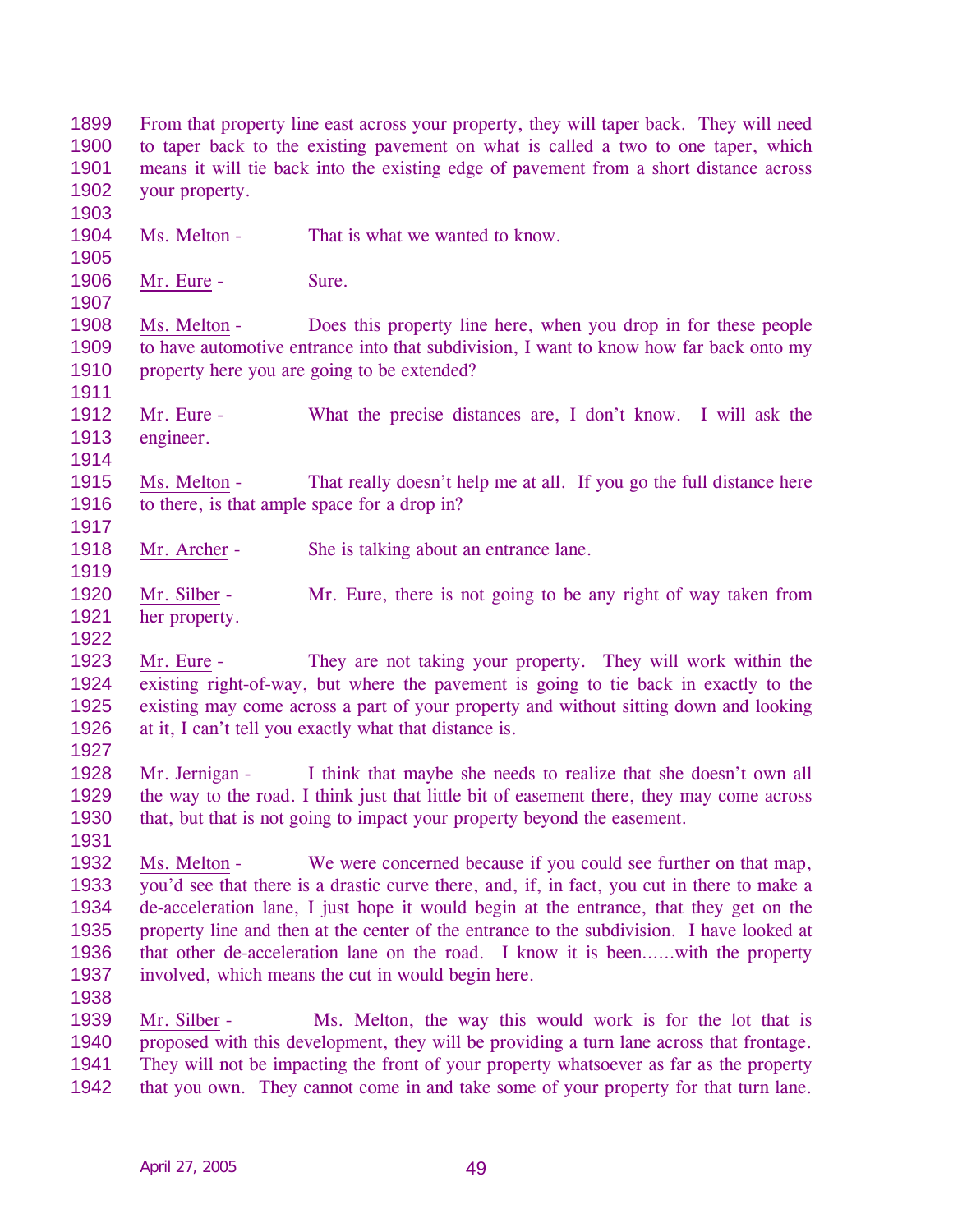1943 1944 1945 1946 1947 What they might have to do is widen the existing pavement slightly to create that turn lane, but it will be within the County's existing right-of-way. It will not be on your property. It will not impact your property at all, but there may be some road improvements, perhaps, that go across the front of your property, but it is not on your property. It is within the existing right-of-way.

1949 1950 1951 1952 1953 Mr. Eure - And the purpose of that widening is to transition the pavement so it is not in an abrupt position. It is typically not in use as a travel lane, sort of extra pavement off to the side, and also helps the drainage sort of flow in the right direction so that it doesn't come on your property, but it gets picked up by the subdivision drainage.

1955 1956 Ms. Melton - You say it will not be used as a travel lane? Will it be used as a parking lane?

1958 Mr. Eure - No.

1960 Mr. Jernigan - You can't park there.

1962 1963 1964 Mr. Eure - That is not a location we would permit parking. We wouldn't post it automatically for No Parking, but if there was a demonstrated problem out there, it would be posted.

1965

1968

1972

1975

1977

1980

1983

1948

1954

1957

1959

1961

1966 1967 Ms. Melton - The problem would have to demonstrate itself before you put up No Parking signs?

1969 1970 1971 Mr. Eure - Typically, yes, because it is an actual travel lane, and we don't routinely post travel lanes for No Parking, because otherwise we'd have signs all over the place, but if there was a problem with it, we would address it and have it posted.

1973 1974 Mr. Silber - Mr. Eure, I think it is more accurately stated, I think, it would be illegal to park in a travel lane or a turn lane.

1976 Mr. Eure - Correct.

1978 1979 Mr. Vanarsdall - I think she is asking you, can you or would you put the sign up first?

1981 1982 Mr. Silber - I don't see a need to put up a sign saying No Parking for a through lane.

1984 1985 1986 Mr. Eure - That is sort of like putting up a No Parking sign on Broad Street. It is illegal to do it. They are not needed for enforcement purposes. They are there supplemental…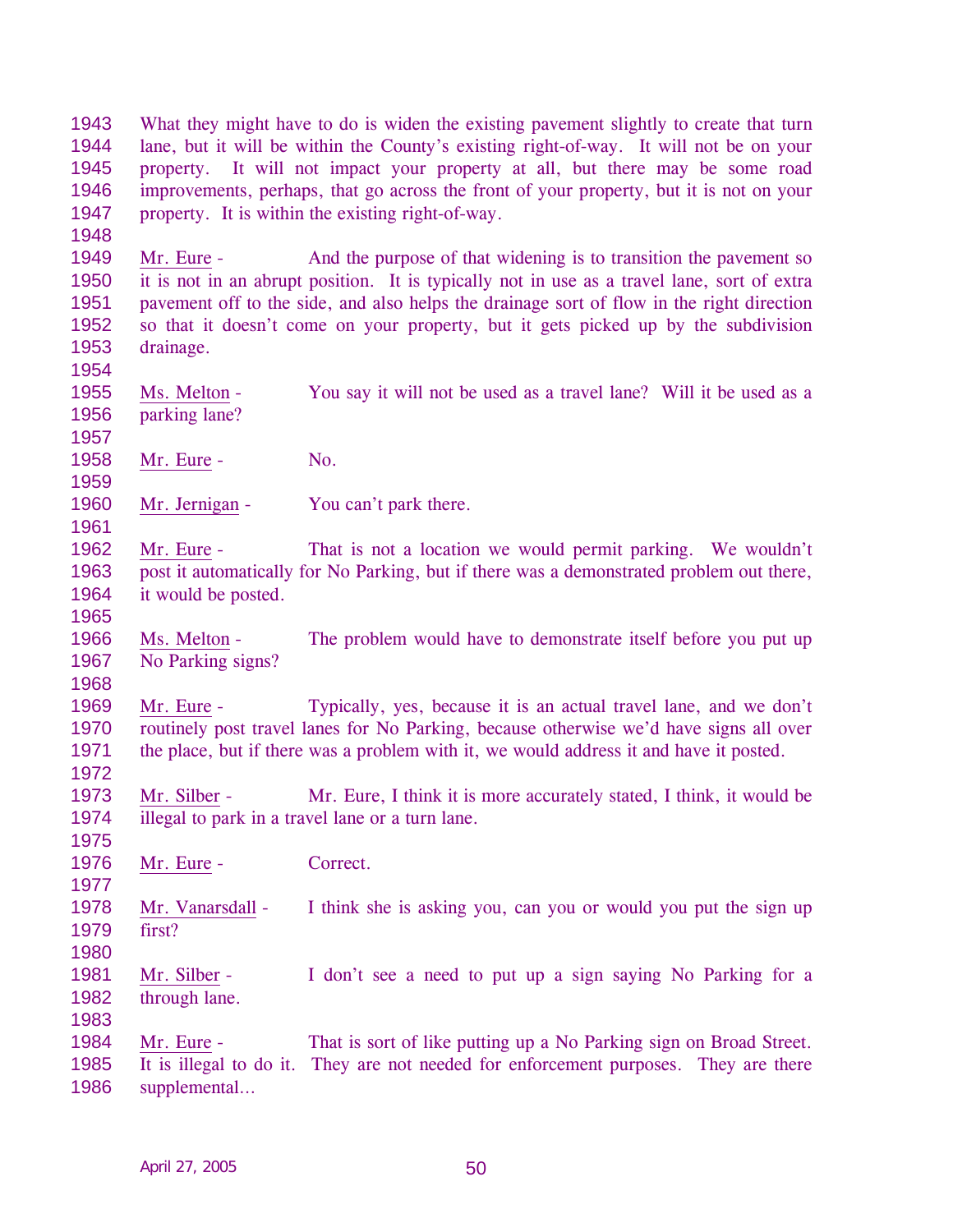1988 Mr. Vanarsdall -

1987

1989

2000

2007

2009

2011

2026

2028

2030

| I was just asking. |  |  |
|--------------------|--|--|
|                    |  |  |

1990 1991 1992 1993 1994 1995 1996 1997 1998 1999 Ms. Melton - I thought I should ask that question because there is another subdivision adjacent to me on the opposite side, and people do park there. Now, fortunately, the turn there is strong enough so that I can see beyond that point and be careful when I am entering the highway, but on the western side, it is more abrupt and, therefore, I would have to take more caution and, hopefully, there would be no cars through there to interfere. One additional question: Is there a way that I may become aware of when the preparation of the land will begin? The removal of the trees. I mean it is absolutely all trees in there, and I am going to miss my owls and my birds and my everything else that I have been looking at for so long, but I would like to know if there is a way that I could find out.

2001 2002 2003 2004 2005 2006 Mr. Silber - That really will depend on the timing of the subdivider or the developer of the property. If this is approved today. This is what is called a tentative or conditional subdivision approval, they then will have to submit final plans. They will then have to submit their recordation plat and their construction plans. My guess would be that they probably would not be any sooner than three or four months from now, at the earliest. We can have the applicant address the timing, if you'd like.

- 2008 Mr. Archer - Does that answer your question, Ms. Melton?
- 2010 Ms. Melton - Yes, it did. I appreciate that.
- 2012 Mr. Vanarsdall - Thank you.
- 2013 2014 2015 2016 2017 2018 2019 2020 2021 2022 2023 2024 Mr. Miller - Good morning. I am Dorin Miller with Koontz-Bryant. I am the Civil Engineer. The applicant couldn't be here. I think your assumption on the timing would be Fall to Spring construction schedule. As you know, this is the conditional approval process. We have to go through the construction drawings, which will take a couple of months for that approval, but just based on normal timing, I would believe that Fall to Spring was going to be the construction schedule. Another thing is those lots along her property, most of those are very, very deep and with our design, the way we design streets like this, that we keep those things pretty much at grade so we will not be clearing all that much along the property, so she will have a good little buffer to keep her trees. Any questions?
- 2025 Mr. Archer - She is nodding approval at that, Mr. Miller. Thank you, sir.
- 2027 Mr. Vanarsdall - Anyone else?
- 2029 Mr. Archer - I don't have anything else.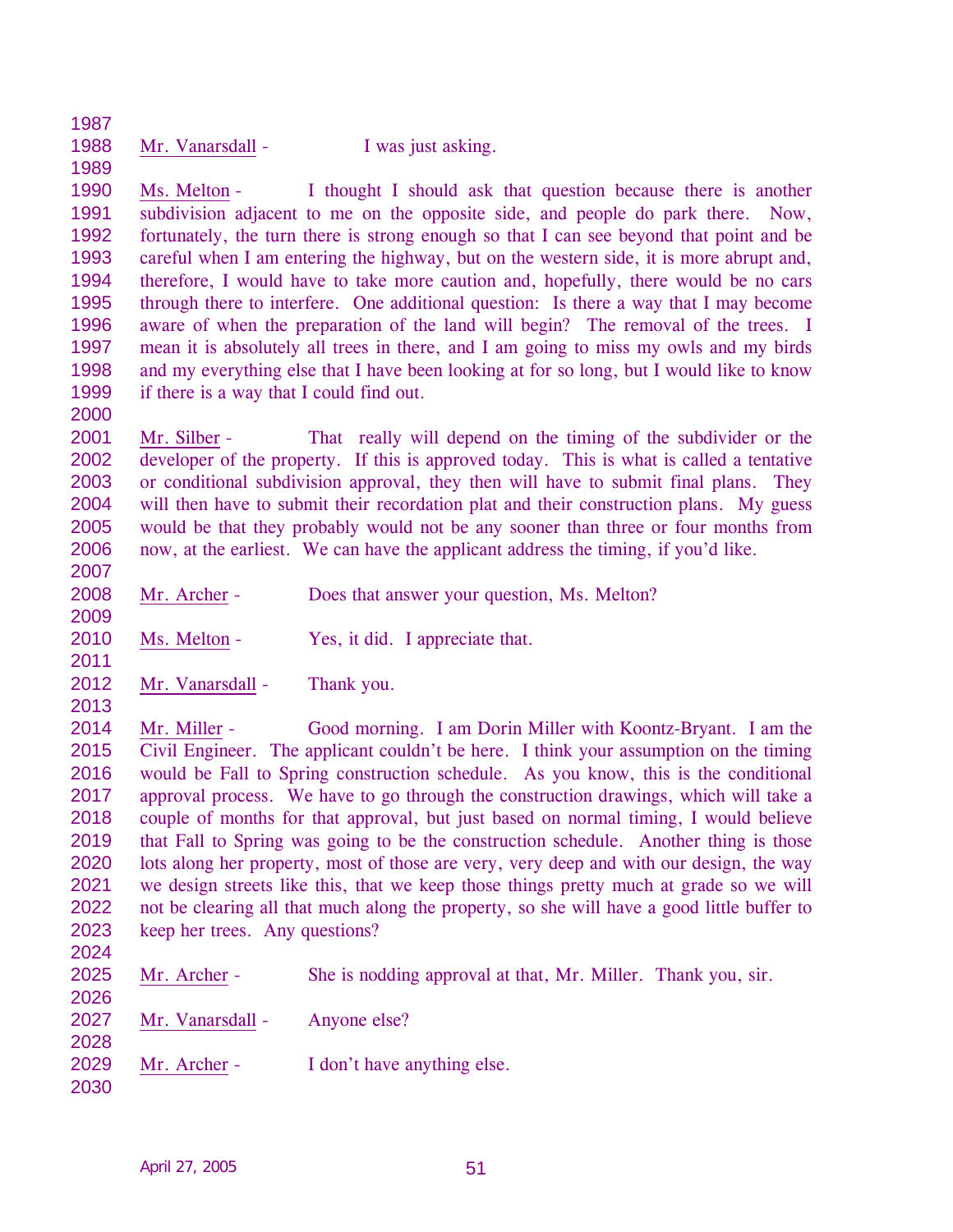2031 Mr. Vanarsdall - All right. I will entertain a motion.

2033 2034 2035 Mr. Archer - Mr. Chairman, I move approval of Subdivision Brilland (April 2005 Plan), subject to the annotations on the plans, the standard conditions for subdivisions served by public utilities and additional condition 12.

2037 Mr. Branin - Second.

2039 2040 2041 Mr. Vanarsdall - Motion made by Mr. Archer and seconded by Mr. Branin. All in favor say aye. All opposed say no. The ayes have it. The motion passes.

2042 2043 2044 2045 The Planning Commission granted conditional approval to subdivision Brilland (April 2005 Plan), subject to the standard conditions attached to these minutes for subdivisions served by public utilities, the annotations on the plans, and the following additional condition:

- 2047 2048 2049 2050 12. The detailed plant list and specifications for the landscaping to be provided within the 25-foot-wide planting strip easement along Mountain and Greenwoods Roads shall be submitted to the Department of Planning for review and approval prior to recordation of the plat.
- 2051

2046

2032

2036

2038

### 2052 **PLAN OF DEVELOPMENT**

2053

| POD-31-05                 | E. D. Lewis & Associates, P.C. for Gaskins Centre,      |
|---------------------------|---------------------------------------------------------|
| Grayson Hill, Section 3 – | LC: Request for approval of a plan of development, as   |
| N. Gaskins Road and       | required by Chapter 24, Section 24-106 of the Henrico   |
| Derbyshire Road           | County Code, to construct 67, two-story and three-      |
|                           | story townhouse units for sale. The 17.514-acre site is |
|                           | located on the northeast corner of N. Gaskins Road and  |
|                           | Derbyshire Road on part of parcel 745-740-9892. The     |
|                           | zoning is RTHC, Residential Townhouse District          |
|                           | (Conditional). County water and sewer. (Tuckahoe)       |

2054

2055 2056 Mr. Vanarsdall - Good morning, Mr. Wilhite. Is there anyone in the audience in opposition to Grayson Hill, Section 3? No opposition.

2057

2058 2059 2060 2061 2062 2063 2064 2065 Mr. Wilhite - This is the final subdivision of this development, final POD coming before the Planning Commission. Staff has completed its review of the layout shown and it is in substantial conformance with the zoning exhibit, as part of Zoning Case C-35C-04. The annotations that the staff had that pertain to intrusions of subdivision lots into required buffers and setbacks, these are easily fixable without moving the buildings whatsoever. We had one comment dealing with the retaining wall behind the block of units at the southeast corner of this property. It is our understanding from the engineer that this wall is going to be removed. The one issue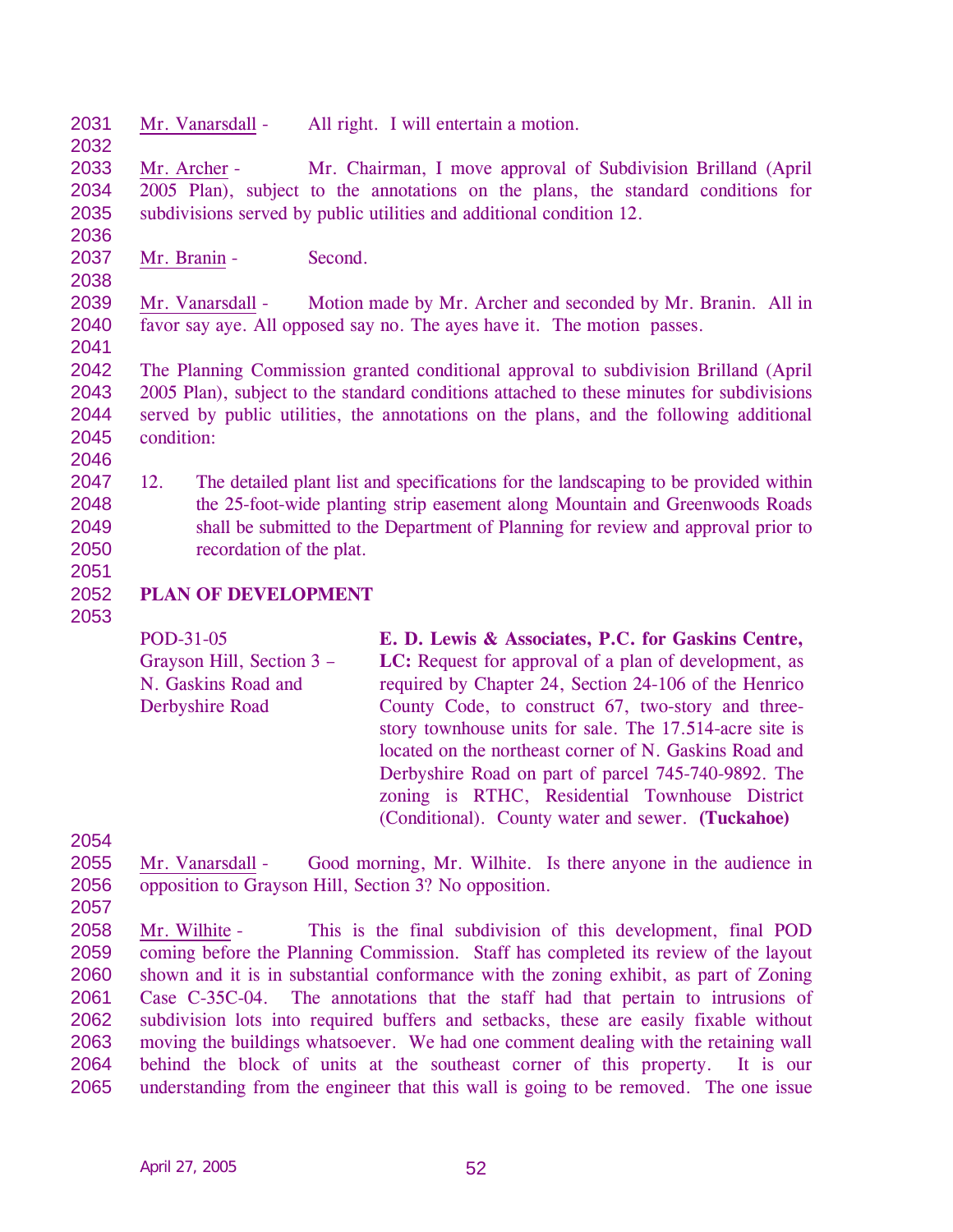2066 2067 2068 2069 2070 2071 2072 2073 2074 2075 2076 2077 2078 2079 2080 2081 that had been remaining was the construction of retaining walls on the lots on each side of the entrance at the intersection of North Gaskins Road and Castile Road. The topography is such in cutting those entrances that they'd have to construct retaining walls on the lots. We have met with the applicant yesterday afternoon, trying to come up with a better solution and could not identify a solution that way that was practical. There is no violation in the Code, so I think we can accept what is being shown on the plans. I would just like to note that there are no changes to any of the architectural plans that have been approved for this project, however, there is one revision to a condition that appears on your agenda that staff would like to recommend and that is Condition No. 25 dealing with the provision of sidewalks, specifically along the north side of Derbyshire Road. Construction of the sidewalk is covered by a proffered condition that says it would only be constructed up to the point of existing curb and gutter along Derbyshire. From that point on to the east, it would be a paved pedestrian pathway, so we would recommend that we add the verbiage at the very end "in accordance with Proffer No. 13 of Zoning Case C-35C-04. With that, staff can recommend approval of the plan.

2083 2084 2085 Mr. Vanarsdall - Any questions for Mr. Wilhite? Ms. Jones, do you want to hear from the applicant.

2086 2087 2088 2089 Ms. Jones - I am well satisfied and I would like to move forward. I move that POD-31-05, Grayson Hill, Section 3, be approved subject to the annotations on the plans, standard conditions for developments of this type and conditions No. 9 and 11 Amended and 23 through 34, including the revision of No. 25.

2091 Mr. Jernigan - Second.

2082

2090

2095

2092 2093 2094 Mr. Vanarsdall - Motion made by Ms. Jones and seconded by Mr. Jernigan. All in favor say aye. All opposed say no. The ayes have it. The motion is passed.

2096 2097 2098 2099 The Planning Commission approved POD-31-05, Grayson Hill, Section 3 – N. Gaskins Road and Derbyshire Road, subject to the annotations on the plans, the standard conditions for developments of this type and the following additional conditions:

- 2100 2101 2102 9. **AMENDED** - A detailed landscaping plan shall be submitted to the Department of Planning for review and Planning Commission approval prior to the issuance of any occupancy permits.
- 2103 2104 2105 2106 11. **AMENDED** - Prior to the installation of the site lighting equipment, a plan including depictions of light spread and intensity diagrams, and fixture and specifications and mounting height details shall be submitted for Department of Planning review and Planning Commission approval.
- 2107 2108 23. The subdivision plat for Grayson Hill, Section 3 shall be recorded before any building permits are issued.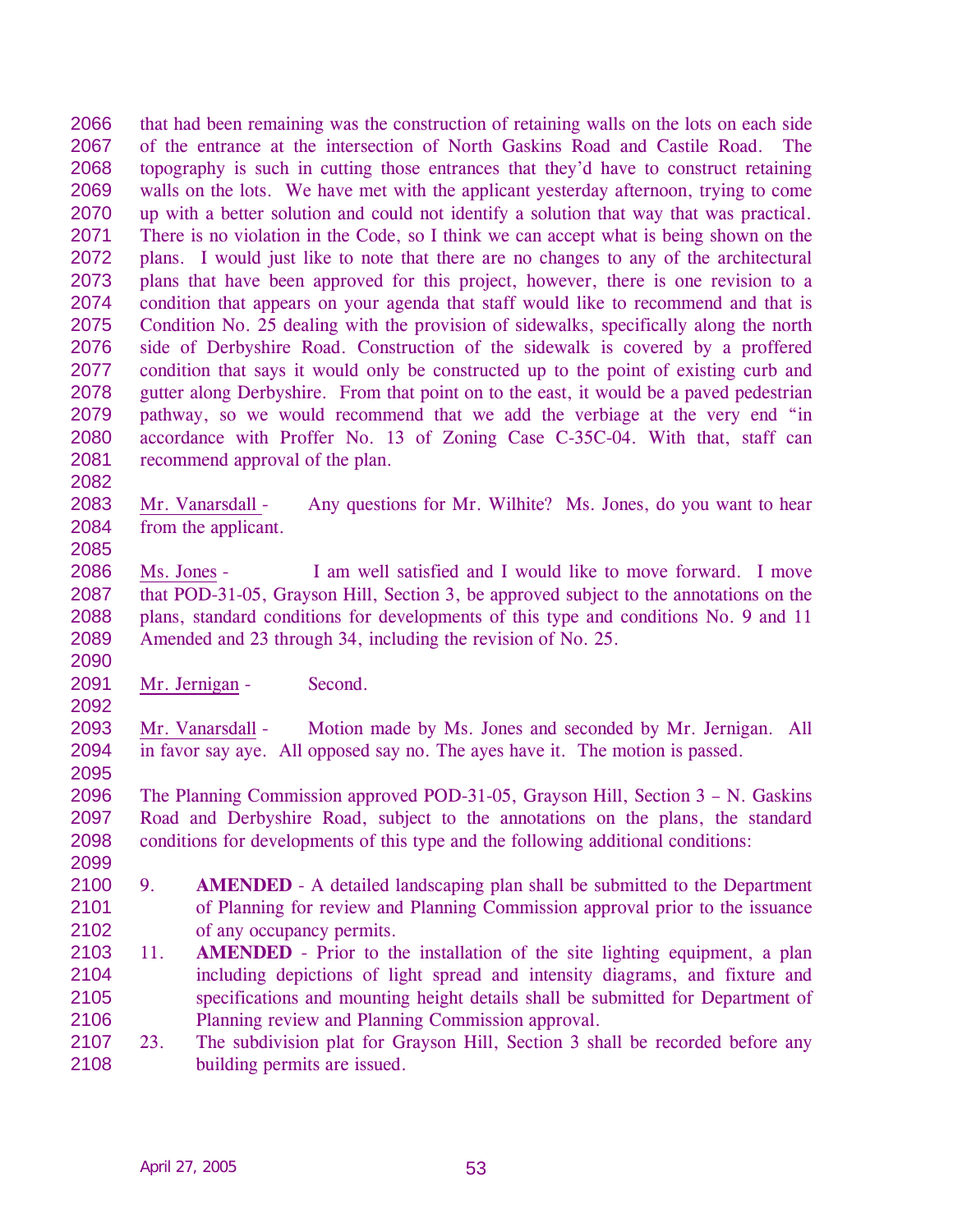- 2109 2110 24. The developer shall provide fire hydrants as required by the Department of Public Utilities and Division of Fire.
- 2111 2112 2113 25. A standard concrete sidewalk shall be provided along the east side of N. Gaskins Road and on the north side of Derbyshire Road in accordance with Proffer No. 13 of Zoning Case C-35C-04.
- 2114 26. Outside storage shall not be permitted.
- 2115 2116 27. The proffers approved as a part of zoning case C-35C-04 shall be incorporated in this approval.
- 2117 2118 2119 2120 2121 2122 2123 2124 2125 28. The pavement shall be of an SM-2A type and shall be constructed in accordance with County standards and specifications. The developer shall post a defect bond for all pavement with the Department of Planning – the exact type, amount and implementation shall be determined by the Director of Planning, to protect the interest of the members of the Homeowners Association. The bond shall become effective as of the date that the Homeowners Association assumes responsibility for the common areas. Prior to the issuance of the last Certificate of Occupancy, a professional engineer must certify that the roads have been designed and constructed in accordance with County standards.
- 2126 2127 2128 29. Deviations from County standards for pavement, curb or curb and gutter design shall be approved by the County Engineer prior to final approval of the construction plans by the Department of Public Works.
- 2129 2130 2131 30. Insurance Services Office (ISO) calculations must be included with the plans and contracts and must be approved by the Department of Public Utilities prior to the issuance of a building permit.
- 2132 2133 2134 31. Approval of the construction plans by the Department of Public Works does not establish the curb and gutter elevations along the Henrico County maintained right-of-way. The elevations will be set by Henrico County.
- 2135 2136 2137 2138 2139 32. The location of all existing and proposed utility and mechanical equipment (including HVAC units, electric meters, junction and accessory boxes, transformers, and generators) shall be identified on the landscape plans. All equipment shall be screened by such measures as determined appropriate by the Director of Planning or the Planning Commission at the time of plan approval**.**
- 2140 33. The unit house numbers shall be visible from the parking areas and drives.
- 2141 2142 2143 2144 2145 34. The names of streets, drives, courts and parking areas shall be approved by the Richmond Regional Planning District Commission and such names shall be included on the construction plans prior to their approval. The standard street name signs shall be ordered from the County and installed prior to any occupancy permit approval.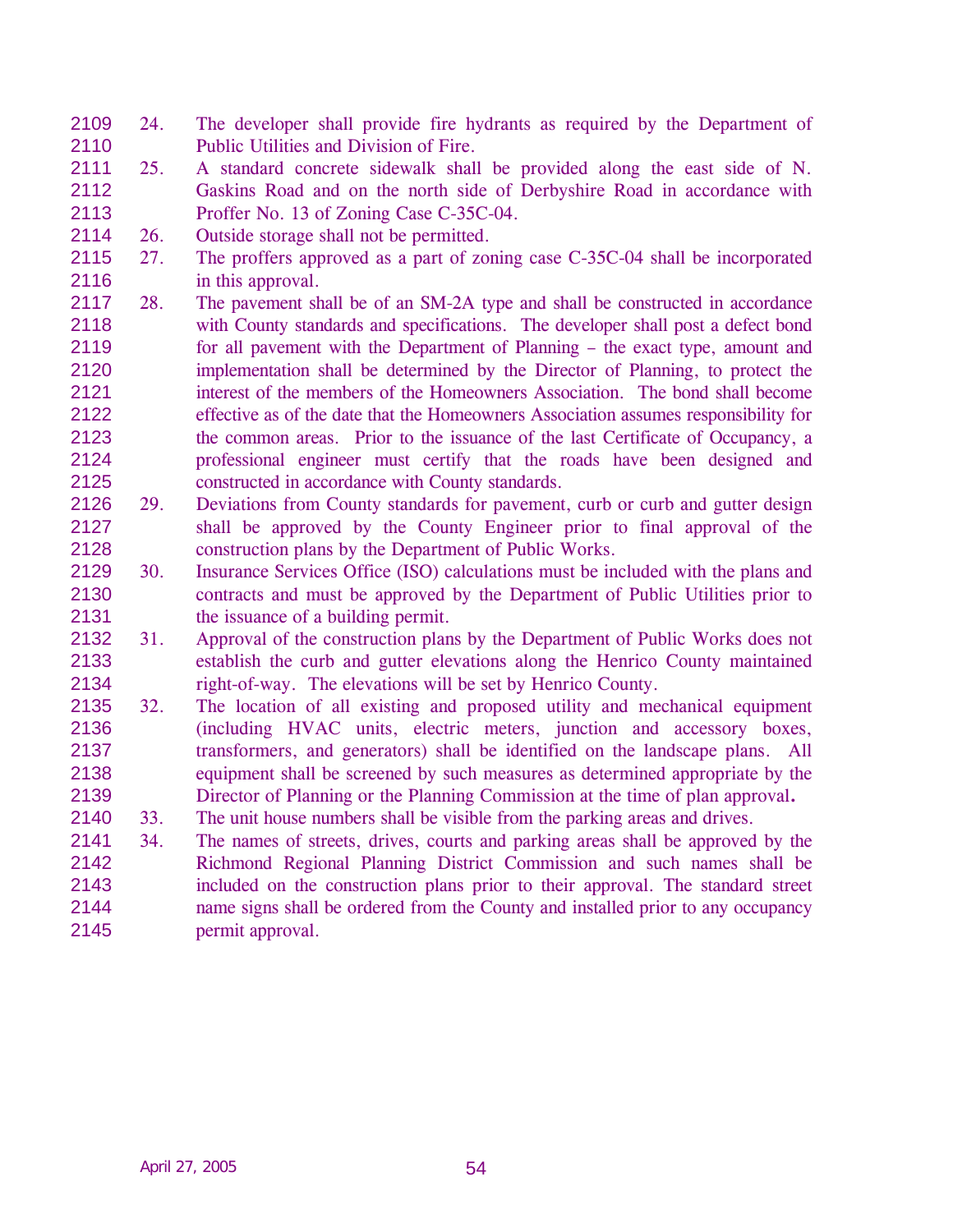### 2146 **SUBDIVISION**

2147

Red Oak (April 2005 Plan) Pouncey Tract Road **Bay Design Group, P.C. for Ralph W. & Susan N. Deel and Wilton Development Corporation:** The 47.63-acre site proposed for a subdivision of 67 singlefamily homes is located along the western side of Pouncey Tract Road (State Route 271), approximately 600 feet northwest of the intersection of Pouncey Tract Road and Shady Grove Road on parcels 737-771-5614 and 737-770-2642. The zoning is R-2AC, One-Family Residence District (Conditional). County water and sewer. **(Three Chopt) 67 Lots** 

2148

2149

2151

2150 Mr. Vanarsdall - Is anyone in the audience in opposition to Red Oak (April 2005 Plan) Pouncey Tract Road? Good morning, again, Mr. Cooper.

2152 2153 2154 2155 2156 2157 2158 2159 2160 2161 2162 2163 2164 2165 2166 2167 2168 2169 2170 2171 2172 2173 Mr. Cooper - Good morning, again, members of the Commission. This property was recently rezoned with rezoning case C-3C-05. The original plan submitted to staff matched the conceptual plan that was presented with that rezoning case. However, staff did have some concerns for that plan. Therefore, a revised plan has been handed out to you this morning. This plan appears to address staff's original concerns which were listed in your agenda. Specifically, the applicant has met with the Department of Public Works in regards to additional wetlands. They have come to an agreement on a general area where those may be located, and the exact location of these possible wetlands will later be determined in the field prior to final approval, and if at such time wetlands are determined to exist, they will be required to be impacted, to allow for the development of those lots that are affected. This has been noted on the revised plan near lots 5, 6 and 7 of Block A, along Pouncey Tract Road. Additionally, the proposed Road F, which I am pointing to now, has been revised to a 55-foot rightof-way to meet the standards of a minor collector road as requested by the Department of Public Works. It is important to note that this road is not a minor collector road on the Major Thoroughfare Plan, however, upon the construction of this road, and perhaps a future connection to Kain Road, it will act as a minor collector as it will line up with Concept Road 17-1, which is now known as Grey Oaks Park Drive, on the other side of Pouncey Tract Road. Finally, the applicant proposes a change to the subdivision name. The applicant would like to change the name of the subdivision to Bentley. This is shown and on the revised plan handed to you this morning. Staff has no issues with that name change.

2174

2175 2176 2177 2178 2179 2180 To go back to the Road F, briefly, the applicant has also agreed to provide a boulevardstyle entrance to match that provided on Grey Oaks Park Drive across the street, and they will also provide a sidewalk along one side of the road to help with pedestrian safety. Again, this will appease staff's concerns for the future construction of this road and construction to Kain Road. These revisions are satisfactory at this time. The staff appreciates the applicant's diligent response to these initial concerns and comments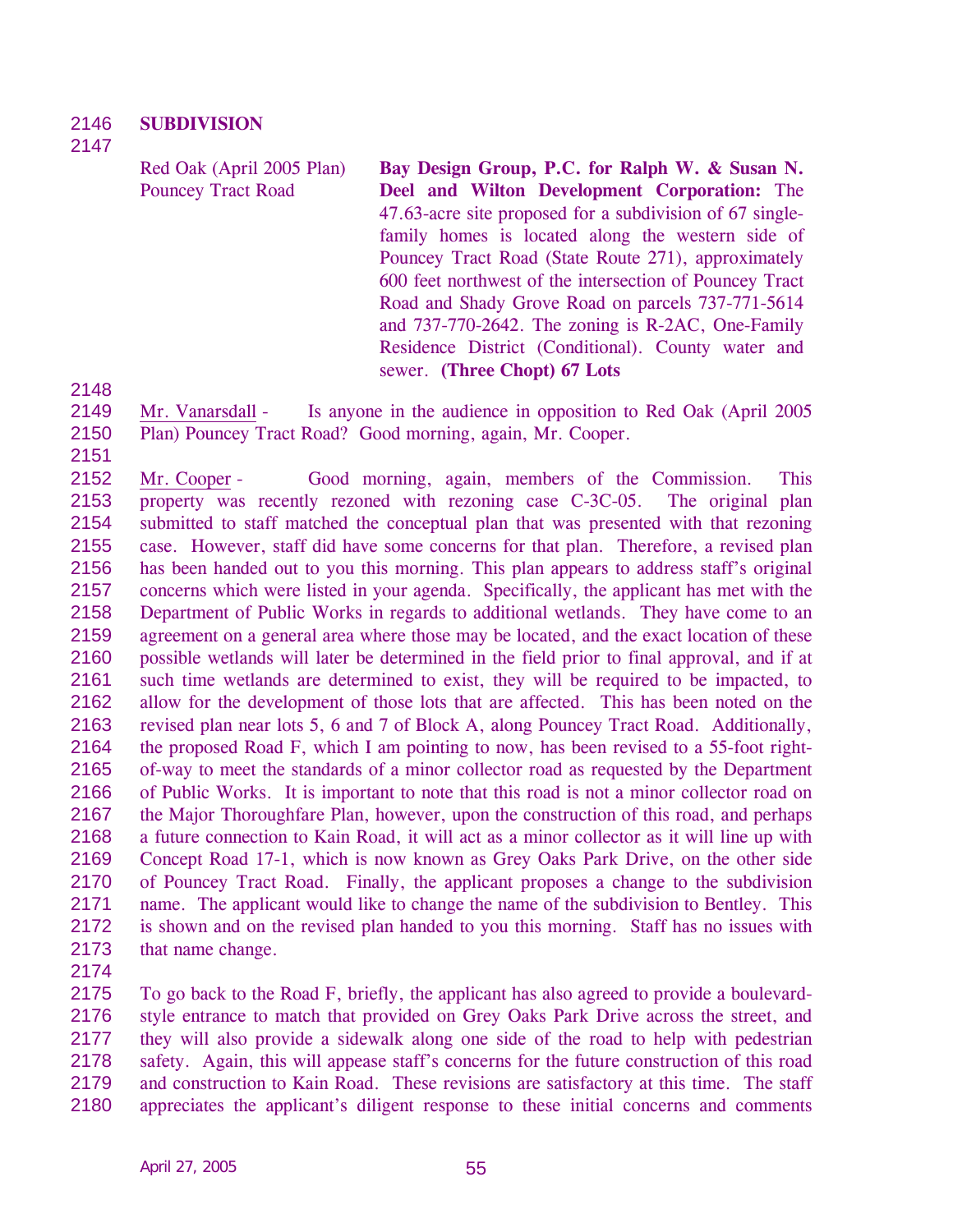- 2181 2182 2183 2184 regarding this project. Therefore, staff recommends approval of the plan. As you are aware, the applicant's representative is here today to answer any questions, and I will be happy to answer any, as well. 2185 Mr. Branin - Mr. Cooper, the road, the private drive along Pouncey Tract,
- 2186 what is the width of that?
- 2187

### 2188 2189 2190 Mr. Cooper - The width is shown as approximately 20 feet, probably a variable width at some locations, but for the most part it would be a 20-foot wide access drive.

- 2191 2192 Mr. Kaechele - Also, the wetlands don't affect that entrance road off of Pouncey Tract?
- 2193

2194 2195 2196 2197 2198 2199 2200 Mr. Cooper - Actually, there are wetlands along, not for this entrance here, however, there are wetlands in this vicinity. They are shown. They would require impact permits to construct that road. Because of those permits that will be required, the applicant is aware that only 50 lots could be constructed prior to the construction of a second point of access. Now, it is my understanding that the initial subdivision will be 50 lots to be accessed from this point and the remainder would be done once this road is constructed after those permits are obtained.

2201

2202 2203 Mr. Kaechele - Well, there are also some sewage considerations there, as well.

2204 2205 2206 2207 2208 2209 Mr. Cooper - Yes, sir. That is correct. Proffered, as you may recall, with the rezoning, this property basically falls on a sewer divide and there is an existing sewage, sanitary sewer provided in this area that will serve a maximum of 50 lots. That was proffered. Then there will be a new sewer line brought in from underneath the Interstate and the remaining lots won't be able to be constructed until such time as that sanitary sewer line is brought in to the area.

2211 Mr. Kaechele - All right. Thank you.

2213 2214 2215 2216 Mr. Silber - Mr. Cooper, on Condition 19 it says, "Building permits for no more than 50 lots shall be issued prior to the construction of a second point of access." That second point of access could be the completion of Road F to Kain Road, could it not?

2217

2210

2212

2218 Mr. Cooper - Yes, sir. That is correct.

2219 2220 Mr. Silber - So it doesn't necessarily require that they construct Road F out to

2221 2222 Pouncey Tract?

2223 2224 Mr. Cooper - That is correct. The applicant is concerned with the considerable amount of wetlands that are in that area and the ability to obtain the permits necessary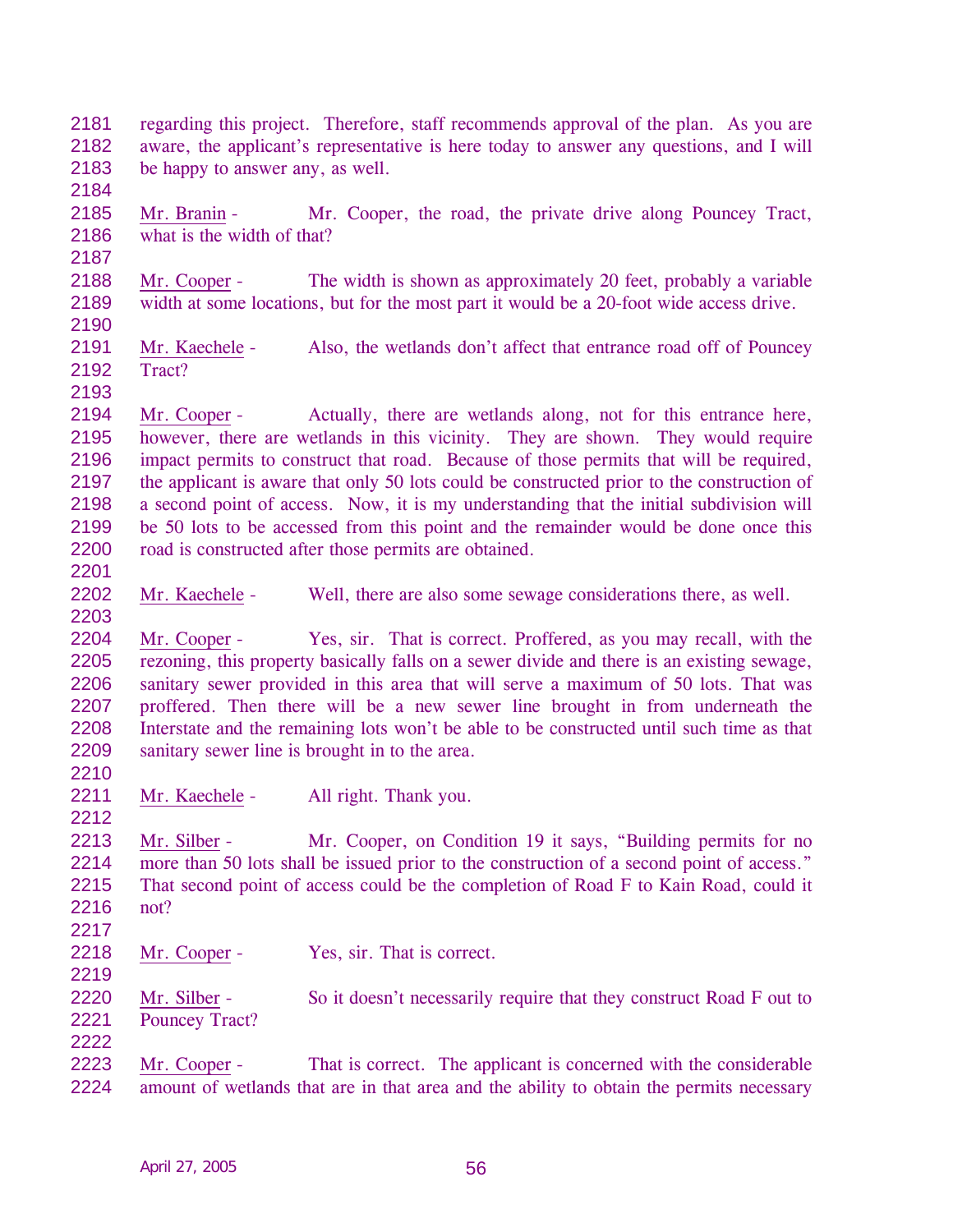2225 2226 2227 to do that, so staff has noted through this condition that it would take a second point of access. You are right. It could possibly come from a future connection to Kain Road. Yes, sir.

2228

2229 2230 Mr. Vanarsdall - Any other questions? OK. Do you need to hear from the applicant?

2231 2232

2233

2235

2239

2241

2244

2249

- Mr. Branin No. I don't need to.
- 2234 Mr. Vanarsdall - I will entertain a motion.

2236 2237 2238 Mr. Branin - OK, Mr. Chairman, I would like to move for approval of this subdivision, Red Oak, or Bentley, subject to the staff's recommendation, standard conditions for developments of this type and additional conditions Nos. 12 through 23.

2240 Mr. Archer - Second.

2242 2243 Mr. Vanarsdall - Motion made by Mr. Branin and seconded by Mr. Archer. All in favor say aye. All opposed say no. The ayes have it. The motion passes.

2245 2246 2247 2248 The Planning Commission granted conditional approval to subdivision Red Oak (April 2005 Plan) – Pouncey Tract Road, subject to the standard conditions attached to these minutes for subdivisions served by public utilities, the annotations on the plans, and the following conditional conditions:

- 2250 12. Each lot shall contain at least 13,500 square feet.
- 2251 2252 2253 2254 13. Prior to requesting final approval, the engineer shall furnish the Department of Planning Staff a plan showing a dwelling situated on Lot 24, Block B to determine if the lot design is adequate to meet the requirements of Chapter 24 of the Henrico County Code.
- 2255 2256 14. A County standard sidewalk shall be constructed along the west side of Pouncey Tract Road.
- 2257 15. A County standard sidewalk shall be constructed along one side of Road F.
- 2258 2259 16. Any necessary offsite drainage easements must be obtained prior to approval of the construction plan by the Department of Public Works.
- 2260 2261 17. The proffers approved as part of zoning case C-3C-05 shall be incorporated in this approval.
- 2262 2263 2264 2265 2266 2267 2268 18. Any future building lot containing a BMP, sediment basin or trap and located within the buildable area for a principal structure or accessory structure, may be developed with engineered fill. All material shall be deposited and compacted in accordance with the Virginia Uniform Statewide Building Code and geotechnical guidelines established by a professional engineer. A detailed engineering report shall be submitted for the review and approval by the Building Official prior to the issuance of a building permit on the affected lot. A copy of the report and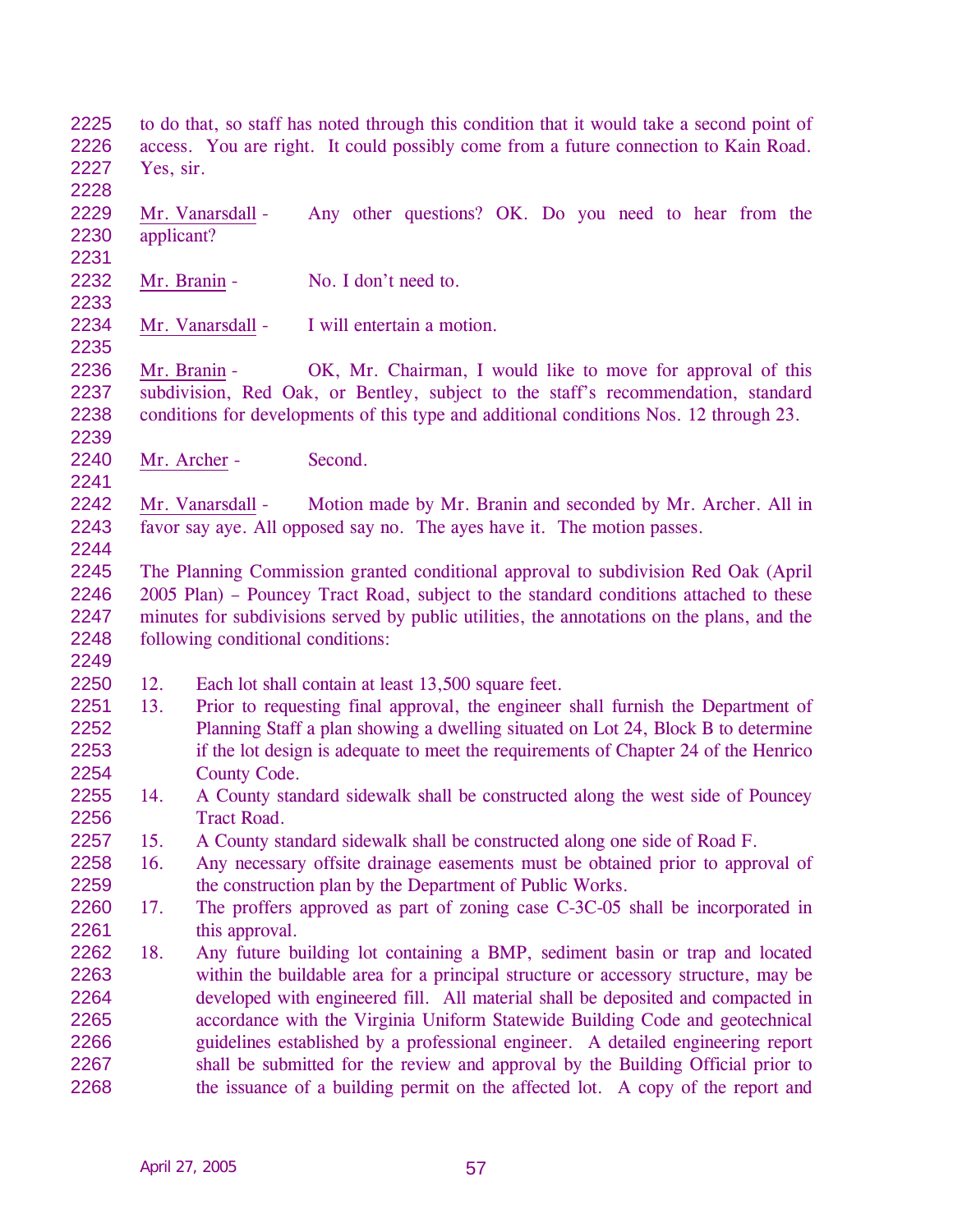| 2269         |                          |                                                                                                                     | recommendations shall be furnished to the Directors of Planning and Public        |  |
|--------------|--------------------------|---------------------------------------------------------------------------------------------------------------------|-----------------------------------------------------------------------------------|--|
| 2270         |                          | Works.                                                                                                              |                                                                                   |  |
| 2271<br>2272 | 19.                      | Building permits for no more than 50 lots shall be issued prior to the construction<br>of a second point of access. |                                                                                   |  |
| 2273         | 20.                      | The detailed plant list and specifications for the landscaping to be provided within                                |                                                                                   |  |
| 2274         |                          | the 35-foot-wide planting strip easement along Pouncey Tract Road shall be                                          |                                                                                   |  |
| 2275         |                          |                                                                                                                     | submitted to the Department of Planning for review and approval prior to final    |  |
| 2276         |                          | approval.                                                                                                           |                                                                                   |  |
| 2277         | 21.                      | The detailed plant list and specifications for the landscaping to be provided within                                |                                                                                   |  |
| 2278         |                          |                                                                                                                     | the 25-foot-wide planting strip easement adjacent to parcel 737-769-3891 shall be |  |
| 2279         |                          |                                                                                                                     | submitted to the Department of Planning for review and approval prior to          |  |
| 2280         |                          | recordation of the plat.                                                                                            |                                                                                   |  |
| 2281         | 22.                      |                                                                                                                     | The Division of Recreation $\&$ Parks shall be permitted to photo document the    |  |
| 2282         |                          |                                                                                                                     | interior and exterior of the log cabin prior to the approval of the demolition    |  |
| 2283         |                          | permit.                                                                                                             |                                                                                   |  |
| 2284         | 23.                      |                                                                                                                     | No lots shall have direct access to Pouncey Tract Road.                           |  |
| 2285         |                          |                                                                                                                     |                                                                                   |  |
| 2286         |                          |                                                                                                                     | <b>APPROVAL OF MINUTES: March 30, 2005 Minutes</b>                                |  |
| 2287         |                          |                                                                                                                     |                                                                                   |  |
| 2288         |                          | Mr. Vanarsdall -                                                                                                    | Ms. Jones, have you read the minutes?                                             |  |
| 2289         |                          |                                                                                                                     |                                                                                   |  |
| 2290<br>2291 | Ms. Jones -              |                                                                                                                     | Yes, sir.                                                                         |  |
| 2292         |                          | Mr. Vanarsdall -                                                                                                    | Did you all know that Bonnie-Leigh taught German?                                 |  |
| 2293         |                          |                                                                                                                     |                                                                                   |  |
| 2294<br>2295 | Ms. Jones -<br>approval. |                                                                                                                     | But I read them in English and I would like to move for its                       |  |
| 2296         |                          |                                                                                                                     |                                                                                   |  |
| 2297         |                          | Mr. Archer -                                                                                                        | I did have one correction. Page 41, Line 1602, should read                        |  |
| 2298         |                          |                                                                                                                     | "impediment" instead of "impendent."                                              |  |
| 2299         |                          |                                                                                                                     |                                                                                   |  |
| 2300         |                          | Mr. Vanarsdall -                                                                                                    | If anybody else has none, we will have a motion and a second.                     |  |
| 2301         |                          |                                                                                                                     |                                                                                   |  |
| 2302         |                          | Mr. Jernigan -                                                                                                      | So moved.                                                                         |  |
| 2303         |                          |                                                                                                                     |                                                                                   |  |
| 2304         | Ms. Jones -              |                                                                                                                     | Second.                                                                           |  |
| 2305         |                          |                                                                                                                     |                                                                                   |  |
| 2306         |                          | Mr. Vanarsdall -                                                                                                    | Motion made by Mr. Jernigan and seconded by Ms. Jones. All in                     |  |
| 2307         |                          |                                                                                                                     | favor say aye. All opposed say no. The motion passes.                             |  |
| 2308         |                          |                                                                                                                     |                                                                                   |  |
| 2309         |                          |                                                                                                                     | Mr. Secretary, do you have anything to add?                                       |  |
| 2310         |                          |                                                                                                                     |                                                                                   |  |
| 2311         | Mr. Silber -             |                                                                                                                     | No, sir. I do not.                                                                |  |
| 2312         |                          |                                                                                                                     |                                                                                   |  |